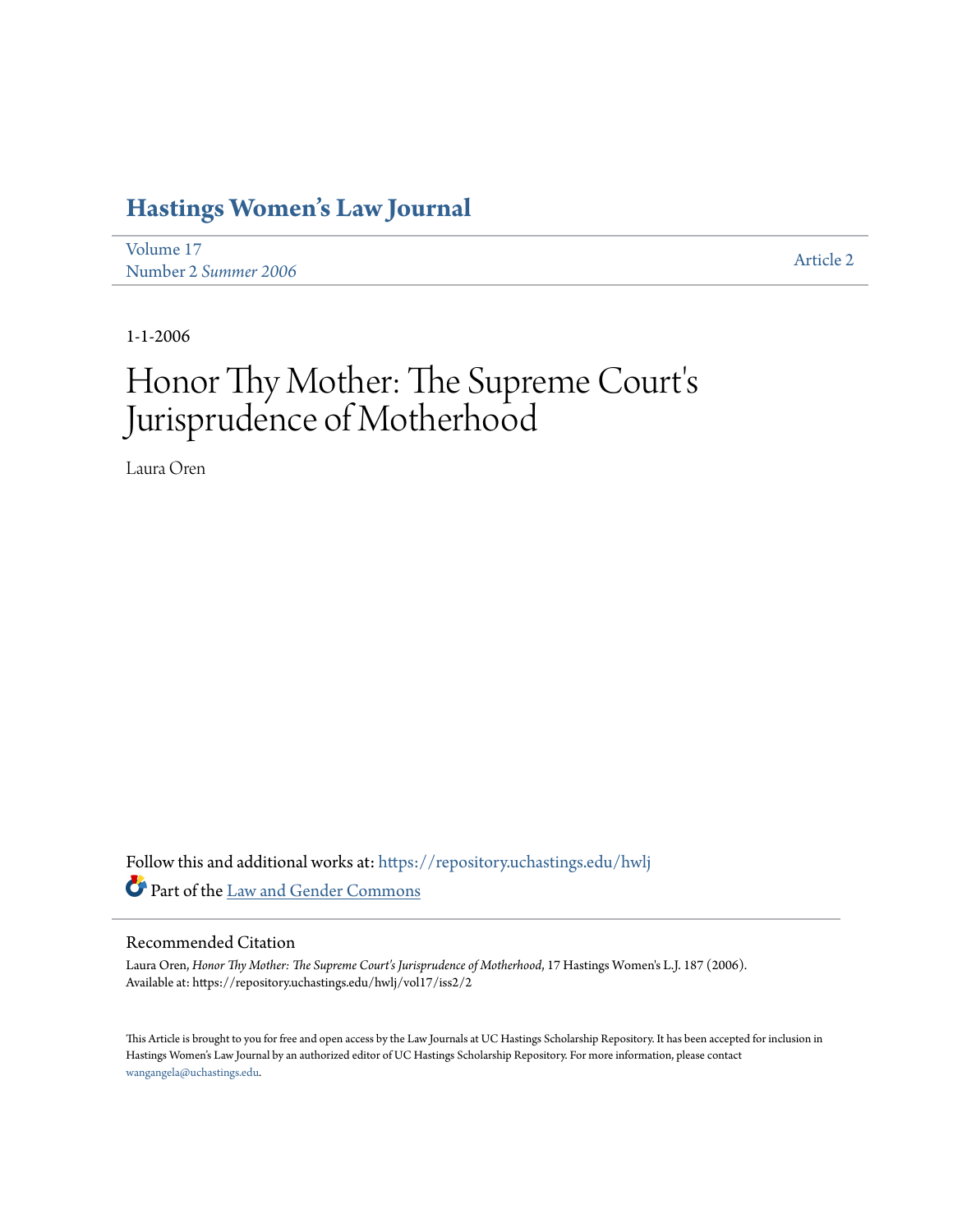### Honor Thy Mother?: The Supreme Court's Jurisprudence of Motherhood

#### *Laura Oren*<sup>∗</sup>

The United States Supreme Court has spoken more directly about what it means to be a father,<sup>1</sup> than about what it means to be a mother. It has considered issues relating to women's physical and social reproductive roles in four major areas: comparative family relationships (unwed mothers versus unwed fathers), dependent mothers, mothers in the workplace, and the right to choose or refuse to become a mother. In the first set of cases, the Court has come a long way since the 1970s toward recognizing the rights of unwed *fathers* to establish or protect family relationships, but it still differentiates between them and mothers.<sup>2</sup> In this arena, the Court equates motherhood with automatic "caring," in contrast to fatherhood. As much as this sounds like valuing motherhood, it is simply another way to say that biology equals destiny. The positive stereotypes, moreover, swiftly give way in the second area.<sup>3</sup> When the Court considers *dependent* unmarried motherhood, it assumes that *poor* women cannot be trusted to care for their children properly. Thus, all kinds of coercive and manipulative measures imposed on poor women in the name of public policy are acceptable. In the third sphere, the Court clearly affords working mothers more respect today than it did before the 1970s.<sup>4</sup>

<sup>∗</sup> Laura Oren is Law Foundation Professor at the University of Houston Law Center. The University of Houston Law Foundation has provided financial assistance for this project. Portions of this article were presented at "Twenty-first Century Motherhood: Change," a conference sponsored by the University of Houston Women's Studies Program, October 20-22, 2005.

This Article is dedicated to my mother, Grace Oren, and to my spouse, Bruce Palmer, who has made it possible for me to care for her.

<sup>1</sup>*. See generally* Laura Oren, *The Paradox of Unmarried Fathers and the Constitution: Biology 'Plus' Defines Relationships: Biology Alone Safeguards the Public Fisc.* 11 WM. & MARY J. WOMEN & L. 47 (2004). [hereinafter Oren, *Paradox*].

<sup>2</sup>*. See infra* Part I.

<sup>3</sup>*. See infra* Part II.

<sup>4</sup>*. See infra* Part III.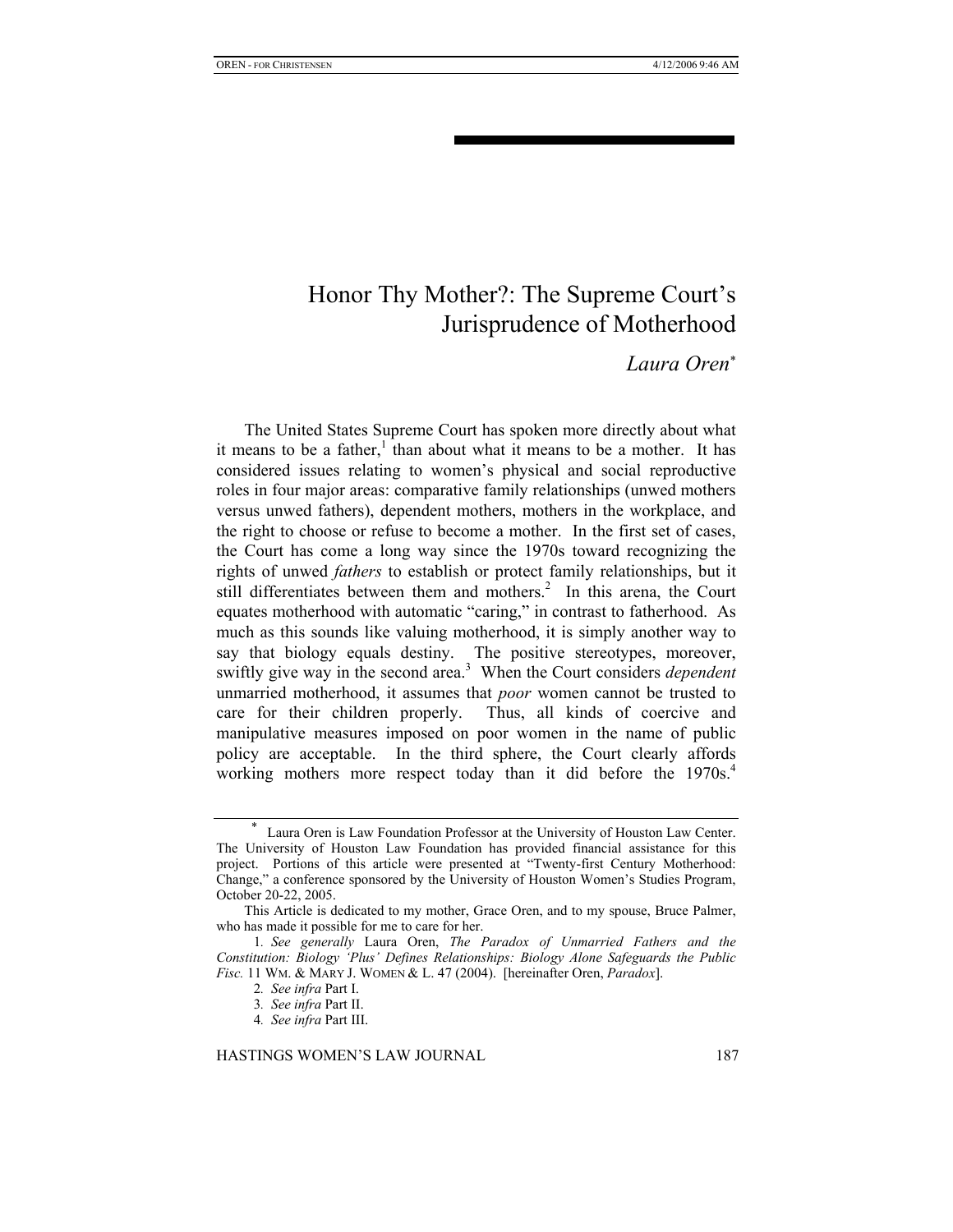The Court has rejected older eugenicist ideas about the "mother of the race" in favor of accepting women in the work place on equal terms. This view, however, also has its problems. With the exception of a case upholding the Family and Medical Leave Act, $5$  it is founded on the assumption that motherhood is acceptable only when it does not interfere or can be treated as a neutral factor in the work place. Finally, with respect to the right to refuse or to choose motherhood, the Court recognized this as a fundamental right in 1973.<sup>6</sup> Almost immediately thereafter, however, it also ruled that government need not equip women with the resources necessary to make the choice in good health. That combination of rulings did not honor motherhood by choice. Moreover, even the underlying liberty interest may be at risk today.

Instead of offering a coherent legal analysis of these selective aspects of motherhood, the Court has treated them as unrelated. Instead of grappling with women's complex experience of motherhood or acknowledging how sex, class and race matter in this regard, the Court too often has reduced its analysis to simple assumptions about generic "Motherhood." Despite some positive developments and much lip service, the Court's jurisprudence of motherhood fails to follow one of the fundamental precepts of our culture, "Honor Thy Mother."7

6*. See infra* Part IV.

 7. The Judeo-Christian Bible provides in the Fifth Commandment, "Honor thy father and thy mother; that thy days may be long in the land which the Lord thy God giveth thee." Exodus 20:12. In post-revolutionary times, honoring motherhood became an important political precept. The ideals of "Republican Motherhood," a term coined by historian LINDA KERBER, WOMEN OF THE REPUBLIC: INTELLECT AND IDEOLOGY IN REVOLUTIONARY AMERICA (1980), meant that women played an important role in educating their sons in the civic virtue necessary for the survival and success of the new nation. As a result, women's education became an important issue at this time. Thereafter, many famous Americans attributed their success to their mothers. For example, the following quotation has been attributed to George Washington (1732-1799): "My mother was the most beautiful woman I ever saw. All I am I owe to my mother. I attribute all my success in life to the moral, intellectual and physical education I received from her." – George Washington (1732-1799). Abraham Lincoln (1809-1865) echoed the sentiment: "All that I am or ever hope to be, I owe to my angel Mother." Stock Solution, Tribute to Motherhood, http://www.xmission.com/~tssphoto/mom/trib.html (last visited February 9, 2006). The celebration of Mother's Day is the commercial apotheosis of this precept. Anna Jarvis was the influence behind the version of mother's day that we celebrate today. (Julia Ward Howe previously had proposed a version dedicated to world peace.) In 1905, Jarvis reputedly swore at the graveside of her mother Anna Reeves Jarvis, that she would dedicate herself to accomplishing her mother's project to establish a Mother's Day to honor mothers living and dead. The ceremonies spread to virtually all the states before World War I, and an official day was first recognized by a congressional resolution in 1914. Jone Johnson Lewis, Anna Jarvis and Mother's Day — Mother's Day History, http://womenshistory.about .com/od/mothersday/a/anna\_jarvis.htm (last visited Feb. 9, 2006); National Women's History Project, Events: The History of Mother's Day, http://www.nwhp.org/events/moms-

 <sup>5.</sup> Nevada Dep't of Human Resources v. Hibbs, 538 U.S. 721, 728-32 (2003) (ruling that state employees may receive money damages for violations of the Family and Medical Leave Act because it was enacted in valid reliance on Congressional power to enforce the Fourteenth Amendment to ban gender-based discrimination in the workplace).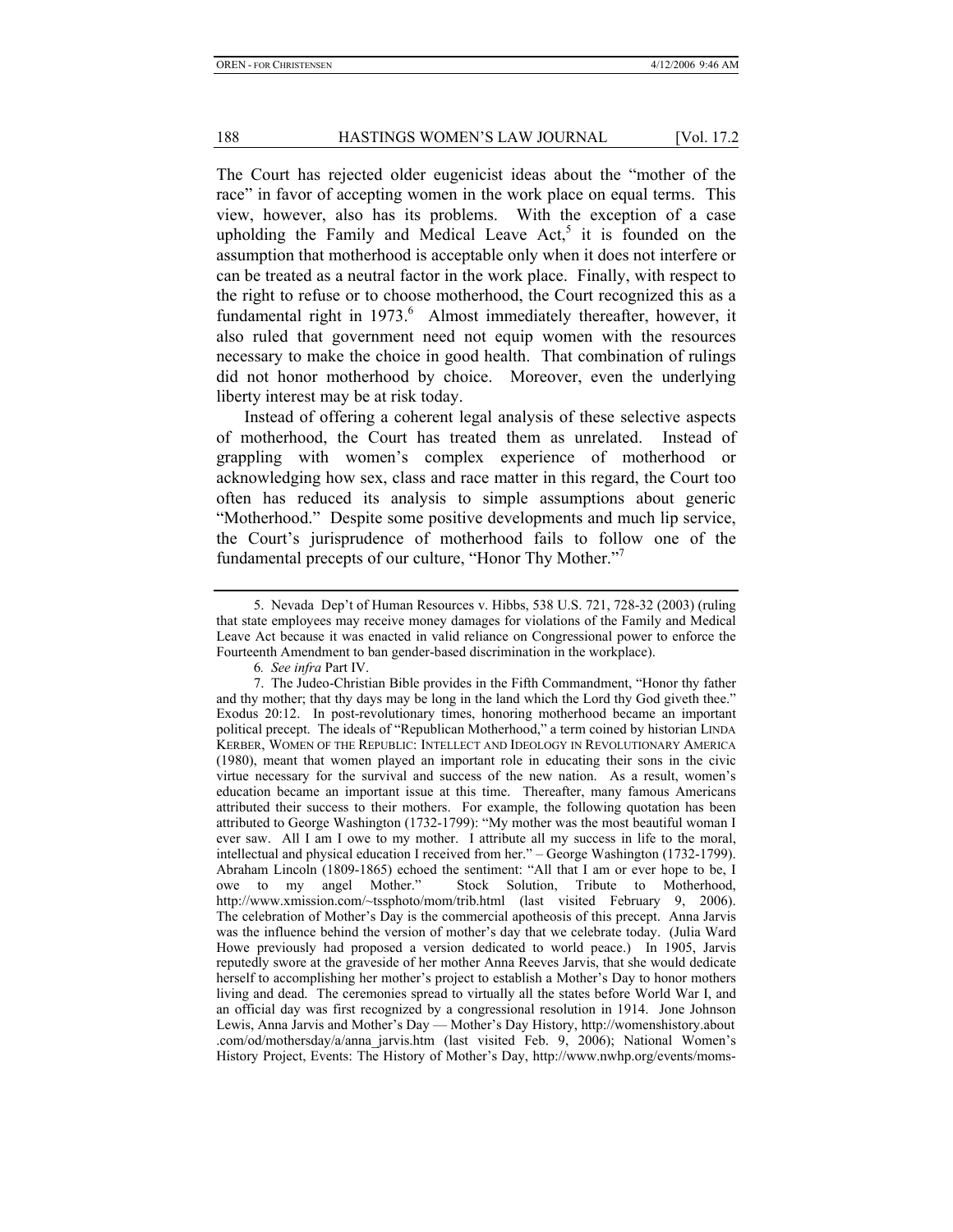#### I. UNMARRIED MOTHERS VERSUS UNWED FATHERS: MOTHERHOOD "IN THE BIOLOGICAL AND SPIRITUAL SENSE" ("CARING" PER SE?)

With the rise of what has been called the "newer equal protection," in the late 1960s and early 1970s, the Court upset some laws because of invidious distinctions based on the birth status of children ("illegitimacy"), the marital status of biological mothers or fathers, or legal differentiation between women and men in the treatment of non-marital families. Similarly, the Justices found a number of provisions touching on these relationships offended due process.<sup>8</sup> Although the overwhelming majority of these cases concerned children and their putative fathers, there were a few that explicitly involved claims by unmarried mothers or their children. Insofar as the Justices writing the father opinions felt obliged to establish that unmarried parents of either gender were or were not similarly situated, moreover, they too reflected on "motherhood."

The law of "bastardy," as it was called at English common-law, was harsh. The nonmarital child was "*filius nullius*," i.e., child and heir of no one.<sup>9</sup> By 1900, however, the American "republican modification" of traditional law generally recognized a legal unit consisting of children and their unmarried mothers, with consequences affecting custody, support, and inheritance.<sup>10</sup> Non-marital paternity, however, gave rise to only limited rights and responsibilities, mostly designed to protect the public purse from having to support children born outside of marriage.<sup>11</sup> By 1968, when the Court considered two unmarried *mother* laws from Louisiana, the majority was willing to find constitutional fault with what it saw as a remaining anomaly in that state's approach to "sanctions against illegitimacy."<sup>12</sup> In Levy v. Louisiana,<sup>13</sup> five "illegitimate children" sued a doctor and insurance company for damages for the wrongful death<sup> $14$ </sup> of their mother and to

day/history-of-moms-day.html (last visited Feb. 9, 2006).

 <sup>8.</sup> For discussion of many of these cases, see generally Oren, *Paradox*, *supra* note 1.

 <sup>9.</sup> Michael Grossberg, GOVERNING THE HEARTH: LAW AND THE FAMILY IN NINETEENTH CENTURY AMERICA 197 (1985).

 <sup>10.</sup> Grossberg, *supra* note 9, at 208-212, 224. *See also,* LINDA GORDON, HEROES OF THEIR OWN LIVES: THE POLITICS AND HISTORY OF FAMILY VIOLENCE: BOSTON 1880-1960 102 (1988) (while illegitimacy was considered a problem, by the 1890s critics believed that it was best to keep mother and child together. "This belief represented a victory for the sentimental cult of motherhood.").

 <sup>11.</sup> Grossberg, *supra* note 9, at 215-217.

 <sup>12.</sup> Glona v. American Guarantee & Liability Insur. Co., 391 U.S. 73, 74 (1968).

 <sup>13.</sup> *Id*. at 68.

 <sup>14.</sup> Wrongful death actions compensate surviving beneficiaries for the loss of their decedents. Wrongful death actions did not exist at common law, but are solely the creation of statutes. The dissent in *Glona* emphasized this distinction, and claimed that a recent survey of American law showed that the statutes using the word "child" or "children" defined those beneficiaries as legitimate children only. Glona, 391 U.S. at 76, *citing* S. Speiser, RECOVERY FOR WRONGFUL DEATH 587 (1966).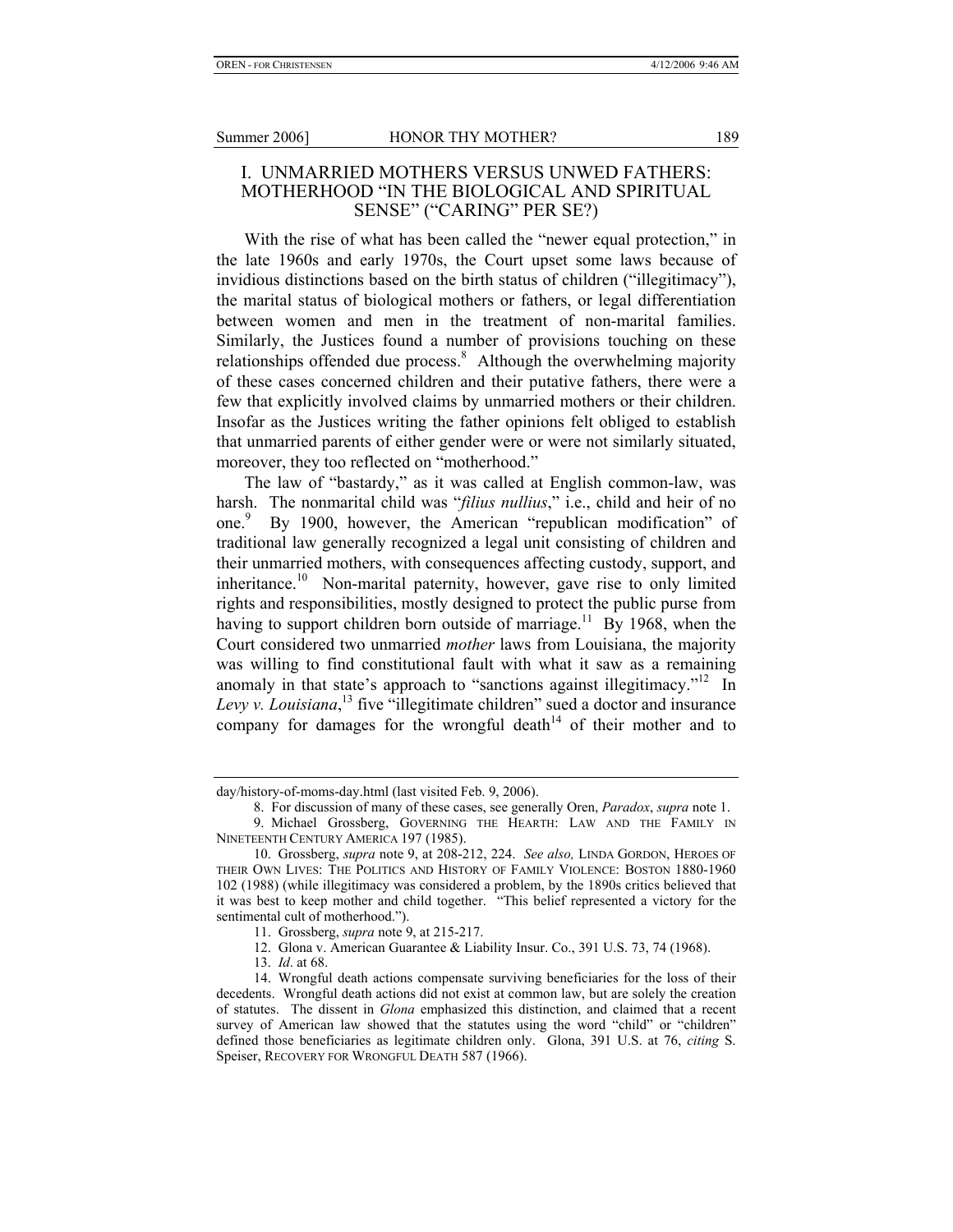recover as her survivors for the pain and suffering she experienced.<sup>15</sup> In a companion case, *Glona v. American Guarantee & Liability Insurance Co.,*16 an unmarried mother sought recovery for the wrongful death of her child, who was killed in an automobile accident.<sup>17</sup> Louisiana, however, refused recovery under these two circumstances on the grounds of avoiding incentives for immorality, and punishing sin, respectively.<sup>18</sup> In two short opinions, Justice Douglas dismissed this reasoning as irrational.<sup>19</sup> Louise Levy

gave birth to [the five children that sued for her death] and . . . they lived with her; ... she treated them as a parent would treat any other child; and . . . she worked as a domestic servant to support them, taking them to church every Sunday and enrolling them, at her own expense in a parochial school.<sup>20</sup>

The rights at issue concerned the "intimate, familial relationship between a child and his own mother."<sup>21</sup> Justice Douglas decried letting the wrongdoer go free because of the legal status of the children's birth.<sup>22</sup> He defended Louise Levy's motherhood: "These children, though illegitimate, were dependent on her; she cared for them and nurtured them; they were indeed hers in the biological and in the spiritual sense; in her death they suffered wrong in the sense that any dependent would."23 In *Glona,* the Supreme Court's conclusion was the same: a biological mother is a mother, even where she never married the father.<sup>24</sup> Thus "where the claimant is plainly the mother, the State denies equal protection of the laws to withhold relief merely because the child, wrongfully killed, was born to her out of wedlock."<sup>25</sup>

24. *Glona*, 391 U.S. at 75-6.

25*. Id*. at 76. *Compare* Califano v. Boles, 443 U.S. 282 (1979), upholding a Social Security provision of "mother's insurance benefits" for persons dependent on a wage earner who became widowed or divorced that excluded the mother of a non-marital child. Justice Rehnquist wrote for a divided Court that there was a "rational relationship" to the government's desire to ease the economic dislocation that occurs when a wage earner dies, forcing the surviving parent to choose between working or staying home to take care of the children. Congress could assume that this dislocation occurred in a marital, but not typically

 <sup>15.</sup> *Levy*, 391 U.S. at 69. Louisiana law provided that the deceased's right to recover for all non-property damages he suffered survived for one year after the death and could be inherited and recovered by certain named survivors.

 <sup>16. 391</sup> U.S. 73 (1968).

 <sup>17.</sup> *Glona*, 391 U.S. at 74.

<sup>18</sup>*. See* Levy, 391 U.S. at 70; Glona, 391 U.S. at 75. The two cases posed somewhat different problems, because in *Levy* it was the innocent child who was denied recovery, while in *Glona*, it was the "sin" of the mother that was being punished by refusing her a remedy.

 <sup>19.</sup> *Levy*, 391 U.S. at 71; Glona 391 U.S. at 75.

 <sup>20.</sup> *Levy*, 391 U.S. at 70.

<sup>21</sup>*. Id.* at 71.

<sup>22</sup>*. Id*.

<sup>23</sup>*. Id*. at 72.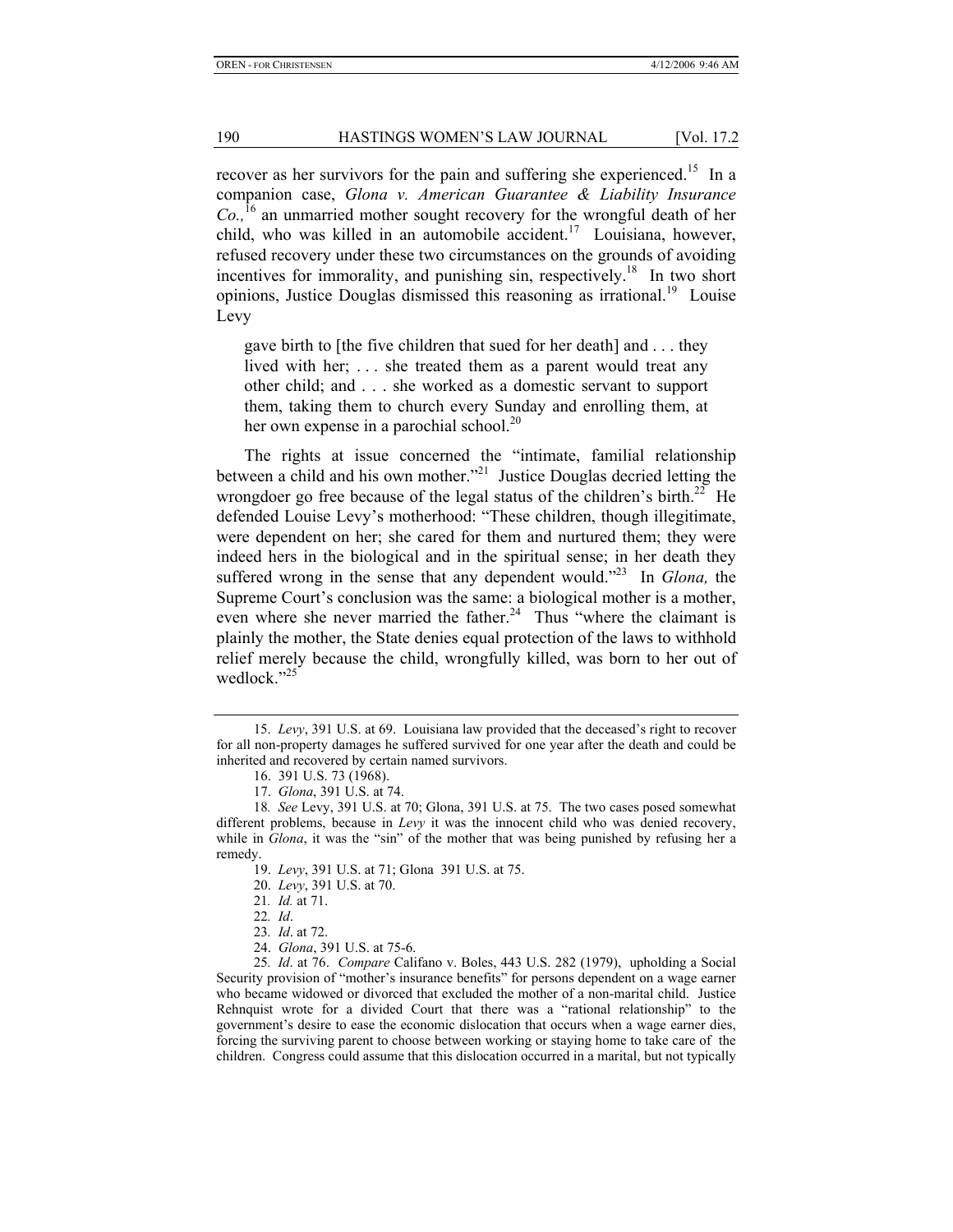By contrast to the brevity and bold assertion of irrationality in the majority opinions of *Levy* and *Glona*, the Court splintered in *Parham v. Hughes*, <sup>26</sup> which involved Georgia's wrongful death statute. Georgia prohibited a father who failed to legitimate his child from recovering for his son's wrongful death, while an unmarried mother was entitled to do so.<sup>27</sup> The plurality, the concurring opinion, and the dissent did not even agree whether the pertinent classifications to be examined were based on gender. Because "mothers and fathers of illegitimate children are not similarly situated," the plurality was convinced that the statute was not based on any invidious "overbroad generalizations about men as a class, but rather the reality that in Georgia only a father can by unilateral action legitimate an illegitimate child."<sup>28</sup> The classification therefore is not men versus women, mothers versus fathers, but "fathers who have legitimated their children" versus those who have not. As a result, the plurality found it unnecessary to apply the heightened (intermediate) scrutiny that the Court had come to apply to gender-based distinctions, and consequently decided it was easy to uphold the law.29

Like the dissent, concurring Justice Lewis F. Powell recognized gender classifications when he saw them, but unlike them, he thought that the statutory differences were justified because fathers of illegitimate children are not similarly situated to mothers.<sup>30</sup> The identity of mothers is clear, but it can be difficult to establish the father of an illegitimate child: "The marginally greater burden placed upon fathers [to legitimate] is no more

in a non-marital family. Using a low level of scrutiny for the discrimination between classifications of mothers, the Court also dismissed the "incidental and speculative impact" on classifications of children (marital versus nonmarital). Therefore, there was no discrimination against them either. By contrast to this result, the Court had previously invalidated the exclusion of fathers from these benefits. *See,* Weinberger v. Wiesenfeld, 420 U.S. 636 (1975). In that case, the Court reasoned that despite any empirical basis for the belief that fathers are generally wage-earners, while mothers stay at home to care for children, the one-sided statute constituted a prohibited generalization that violated the rights of women workers who received less coverage for their families. *Id.* at 645. The Court rejected the argument that the preference for "'mothers" over fathers was benign and designed to compensate stay at home mothers for the financial difficulties they faced if they were forced to support their families. Rather, the Court concluded that the congressional purpose was to allow a child who had lost one parent to have the benefit of the personal attention of the other parent, who would not be forced to go out to work. *Id.* at 648-49. Distinguishing between mothers and fathers on that basis was wholly irrational, as each "parent" enjoyed the same constitutional right to the care, custody and companionship of his or her children. *Id.* at 651-52.

 <sup>26. 441</sup> U.S. 347 (1979). Justice Stewart, who dissented in *Levy* and *Glona*, wrote the plurality opinion, 441 U.S. at 348. Justice Powell concurred in the judgment, *id*. at 359. Justice White wrote for the four dissenters. *Id.* at 361.

<sup>27</sup>*. Id*. at 348-349.

<sup>28</sup>*. Id.* at 356.

<sup>29</sup>*. Id*. at 353-54, (citing Reed v. Reed, 404 U.S. 71 (1971); Stanton v. Stanton, 421 U.S. 7 (1975); Frontiero v. Richardson, 411 U.S. 677 (1973), and Craig v. Boren, 429 U.S. 190 (1976)).

<sup>30</sup>*. Id*. at 359-60 (Powell, J., concurring in judgment).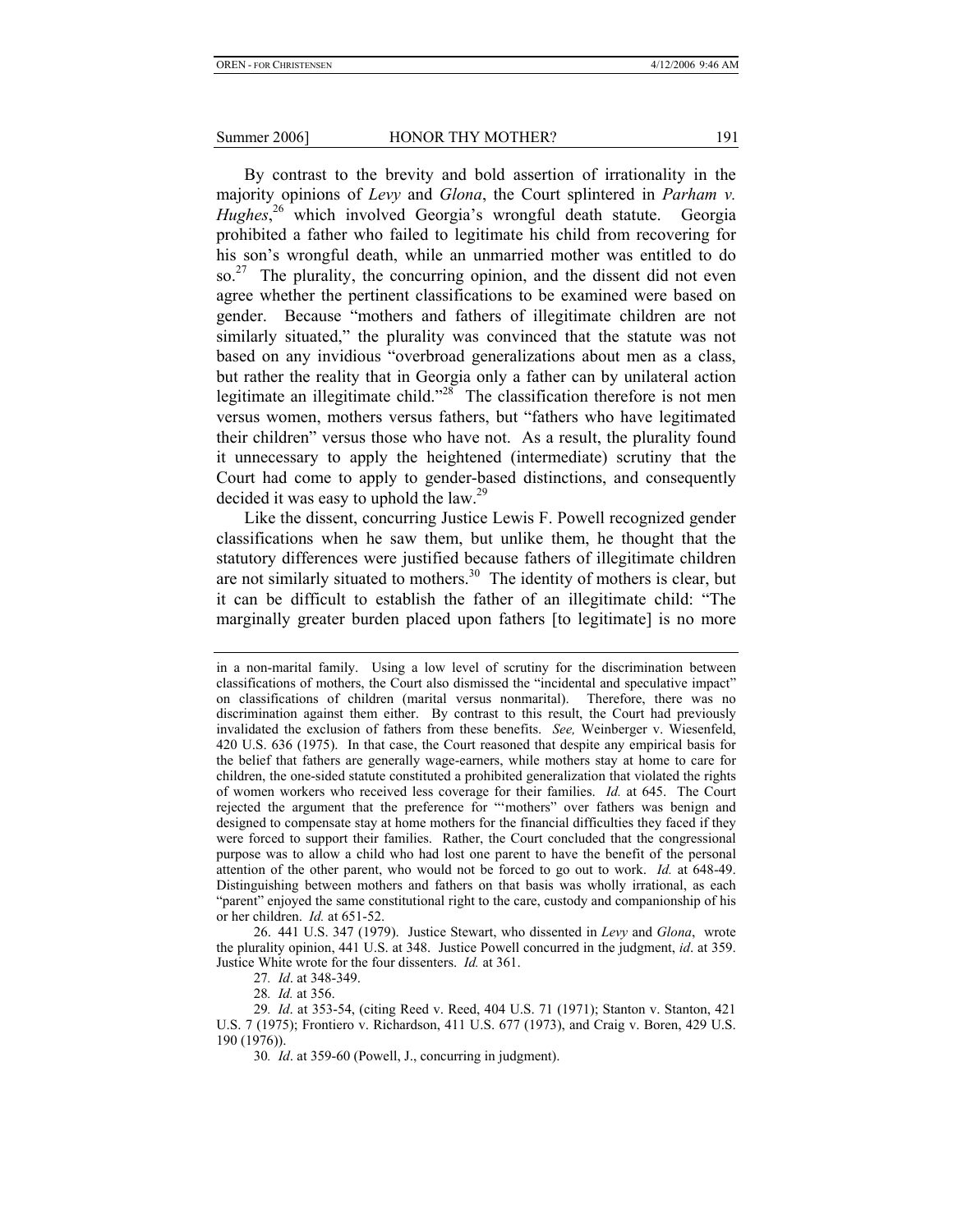severe than is required by the marked difference between proving paternity and proving maternity — a difference we have recognized repeatedly.<sup>"31</sup> Lemeul Parham's father had given his son his name, signed his birth certificate, visited him, and contributed to his support before the child's death.<sup>32</sup> But the unmarried Mr. Parham had never taken the additional step available to him under Georgia law of legitimizing his son. The father had it in his own hands to answer the State's concerns about proof of paternity, but he failed to do so. Thus, Justice Powell reasoned that the distinction between mothers and fathers satisfied the demands of a standard that required means that substantially related to an important governmental objective.<sup>33</sup>

The dissent agreed with Justice Powell that the Georgia statute treated fathers differently than mothers by requiring a certain kind of proof of paternity from unmarried men.<sup>34</sup> They were amazed, however, at a circular reasoning that justified this distinction based on still another discriminatory difference: fathers had to legitimate their children; mothers did not.<sup>35</sup> None of the interests proffered by the State of Georgia justified the discrimination between mothers and fathers. The dissent rejected any notion that the statute helped the State promote "a legitimate family unit" or set a standard of morality, as much too tenuous a connection to satisfy heightened scrutiny.<sup>36</sup> Why would this be true for a rule that created obstacles for fathers, when unmarried mothers were not similarly burdened? As to proof problems, the dissent was not convinced of their urgency in this context. While the Court's intestacy cases displayed sensitivity to the need to resolve quickly the claims of heirs to property and to settle estates, there was "no comparable interest in protecting a tortfeasor from having his liability litigated and determined in the usual way."

Finally, the dissent objected to a stereotype that painted all unmarried fathers who failed to legitimate their children as "suffer[ing] no real loss from the child's wrongful death."38 Maybe it was true of "certain" of those parents, but this kind of blanket presumption that unmarried fathers never maintain as close a relationship to their children as unmarried mothers was unacceptable.<sup>39</sup> The dissent reiterated the Court's message of *Caban v*. *Mohammed*<sup>40</sup> that no "broad, gender-based distinction . . . is required by

39*. Id*.

<sup>31</sup>*. Id*. at 360 (citing Lalli v. Lalli, 439 U.S. at 268-69).

<sup>32</sup>*. Id*. at 349.

<sup>33</sup>*. Id*. at 360.

<sup>34</sup>*. Id*. at 361 (White, J., dissenting).

<sup>35</sup>*. Id*.

<sup>36</sup>*. Id*. at 362-63.

<sup>37</sup>*. Id*. at 364. For the checkered path of the father cases, *see generally* Oren, *Paradox*, *supra* note 1.

 <sup>38.</sup> *Parham*, 441 U.S. at 366.

 <sup>40. 441</sup> U.S. 380 (1979).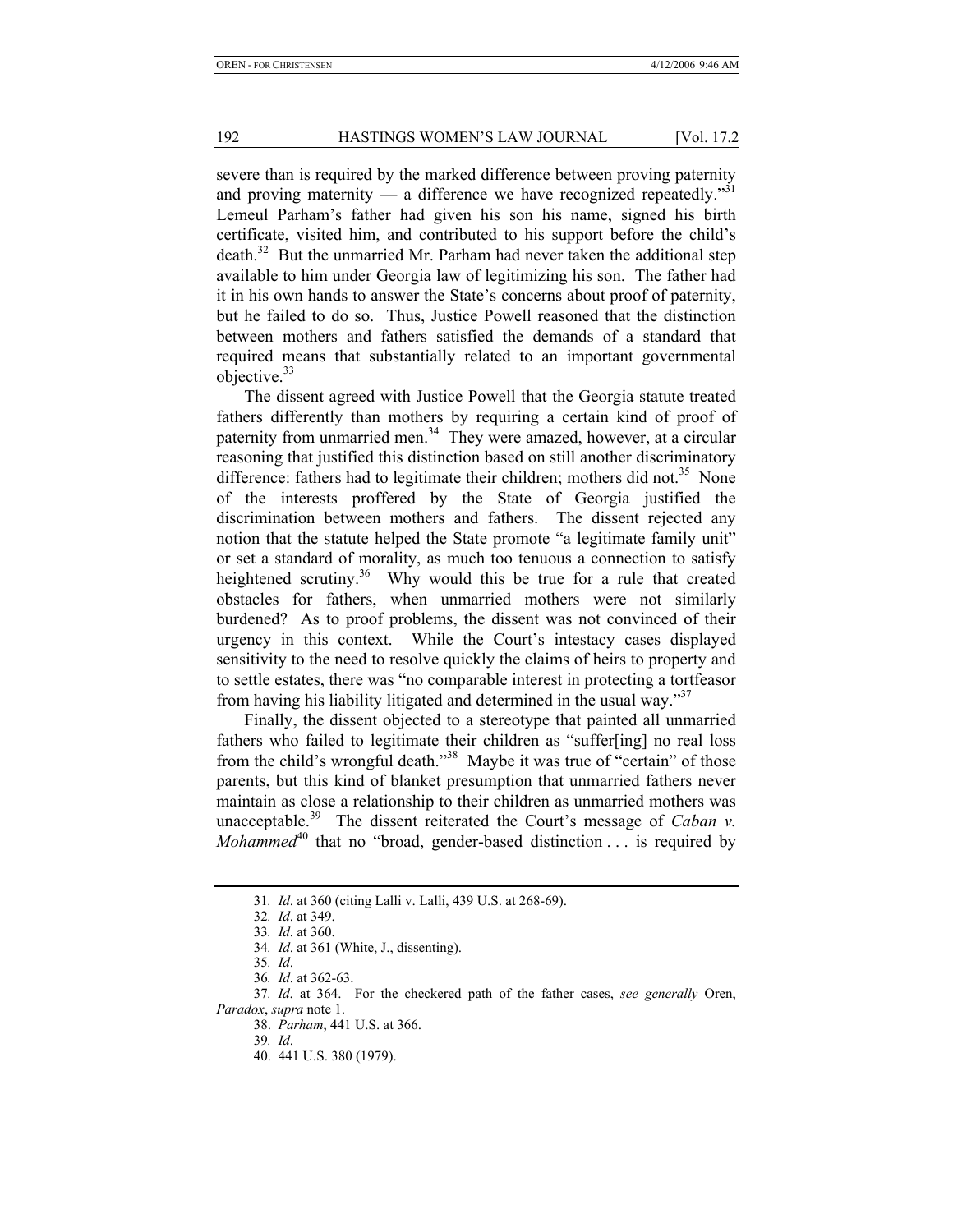any universal difference between maternal and paternal relations at every phase of a child's development."<sup>41</sup> The footnote to this statement is very interesting. The dissent cites statistics reflecting that in "1977, 15.5% of all children and 51.7% of the black children born in the United States had unmarried parents."<sup>42</sup> It continued, "[t]he suggestion that anything approaching a majority of the fathers of these children would 'suffer no real loss from the child's wrongful death' is incredible.<sup> $343$ </sup> The footnote facts, cited without a context in this case, imply a distinct racial point: Can the Court accept without constitutional cavil a blanket generalization that denigrates the caring and attachment of so many black fathers?

According to the *Parham* dissenters, the stereotypes incorporated into Georgia's statutory scheme went beyond the assumptions about *unmarried* fathers. Indeed, by state law, even for a legitimate child, the father "was absolutely prohibited from bringing a wrongful-death action if the mother is still alive, even if the mother does not desire to bring suit and even if the parents are separated or divorced. The incredible presumption that fathers, but not mothers, of illegitimate children suffer no injury when they lose their children is thus only a more extreme version of the underlying and equally untenable presumption that fathers are less deserving of recovery than are mothers."44 While the dissenters and the plurality in *Parham* debated the quality of fatherhood and what assumptions state law may make about it, neither had to strain to accept the quality of *motherhood* embraced in the Georgia statute: mothers cared and suffered when they lost their children, whether they were married to the fathers or not; the only question was whether fathers, or enough of them, shared this characteristic.

I have written elsewhere about the full line of constitutional cases in which unmarried fathers attempted to establish or protect personal relationships with their children.<sup>45</sup> Those decisions also provoked debate among the Justices about just how much fathers cared in comparison to mothers. Were unmarried fathers really similarly situated to unmarried

 <sup>41.</sup> *Parham*, 441 U.S. at 367 (citing Caban, 441 U.S. at 380).

<sup>42</sup>*. Id*. (citing U.S. Dept. of HEW, National Center for Health Statistics, 27 Vital Statistics Report, No. 11, p. 19 (1979)).

<sup>43</sup>*. Id*. at 367, n.14.

<sup>44</sup>*. Id*. at 368. Wrongful death recoveries were initially limited to pecuniary loss. Subjected to great criticism, this restriction gave way (through legislative action and judicial interpretation) to the idea that the loss of companionship of a child was a compensable injury, just like the loss of consortium of a spouse. For example, in 1983 the Texas Supreme Court ruled that a parent's recovery under the wrongful death statute includes the loss of companionship and society and damages for mental anguish suffered as a result of the child's wrongful death. Sanchez v. Schindler, 651 S.W.2d 249, 253 (Tex. 1983). The destruction of the parent-child relationship results in mental anguish, and it would be unrealistic to separate injury to the familial relationship from emotional injury. *Id.* "The real loss sustained by the parent . . . is the loss of love, advice, comfort, companionship, and society." *Id.* at 251.

<sup>45</sup>*. See* Oren, *Paradox*, *supra* note 1, at 50-70.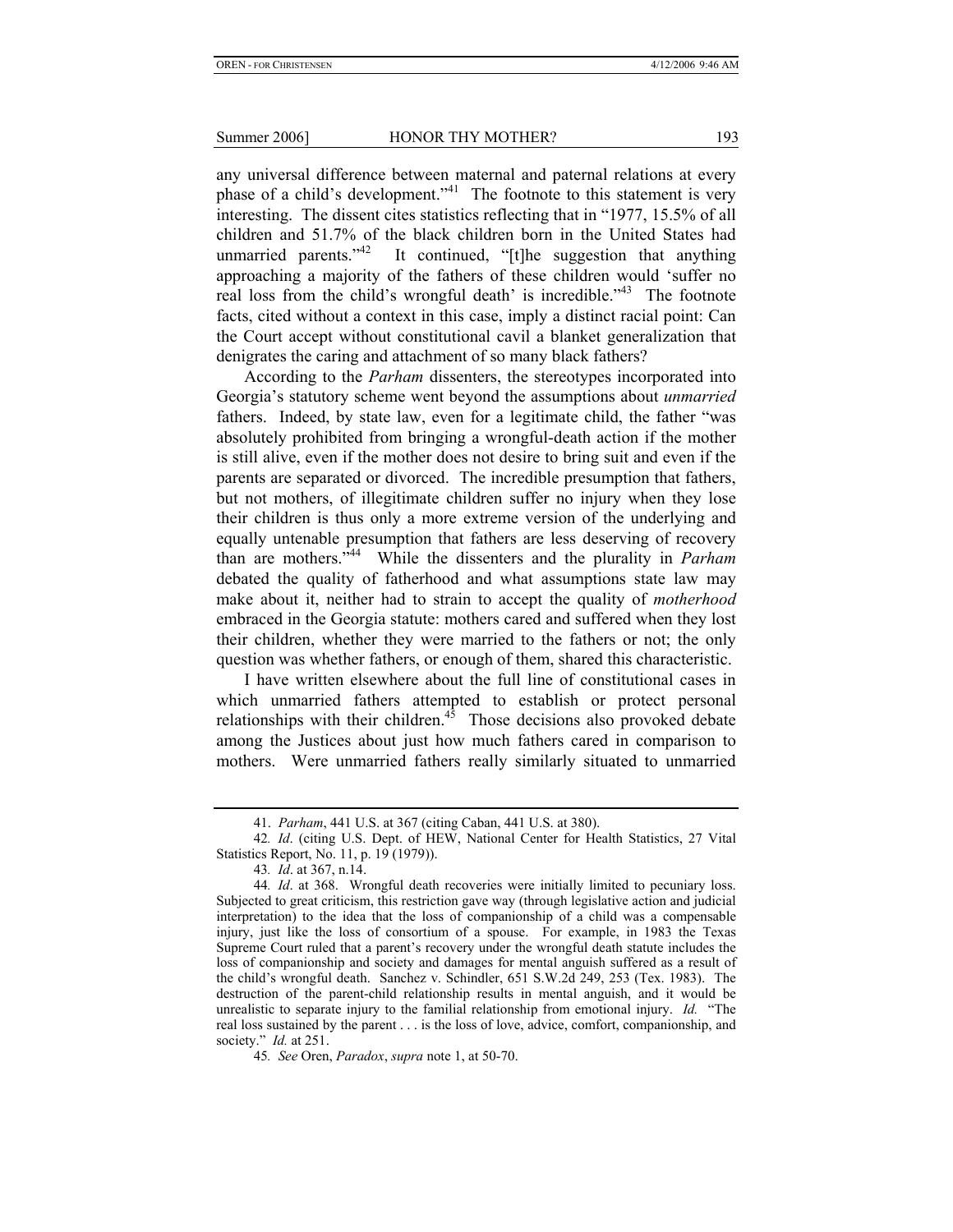mothers, who could be presumed to have a truly familial relationship with their children by virtue of birth alone? Or, was more required from these men? The Court decided in a series of cases where mothers apparently wanted their husbands to adopt or otherwise legally step into the shoes of the child's biological father that in order to establish constitutionally protected rights, unmarried fathers had to demonstrate "biology 'plus,'" i.e., that they actually had some kind of developed relationship to their children.<sup>46</sup> The disputes between majority and dissenting opinions in these cases illuminate the presumptions that the jurists themselves made about motherhood and fatherhood, at least of the unmarried variety. So, for example, the Court quite properly decided in *Stanley v. Illinois*, 47 that the State of Illinois could not presume that the unmarried father of three nonmarital children was unfit to raise them after the death of their mother, removing them from his legal custody without any kind of a hearing.<sup>48</sup> He had "sired and raised" them for 18 years, giving rise to a clearly protected constitutional interest in his continued family relationships. Mothers could not be treated this way, and the Court concluded that a father like Mr. Stanley also could not.<sup>49</sup> However, the State of Illinois argued, and the dissent agreed, that unwed fathers were different than unwed mothers. Not only was it easier to prove motherhood, but also mothers in general cared about their children, while nonmarital fathers typically did not.<sup>50</sup> If they did care, they could either marry the mother, or, at the least, legitimate the child.<sup>51</sup> Following a case in which a biological father failed to show that he had enough of a relationship to block the adoption of his child by the mother's husband, $52$  the Court again returned to a debate about the differences between motherhood and fatherhood. In *Caban v. Mohammed*<sup>53</sup>, the majority was impressed with the quality of Mr. Caban's relationship to his older non-marital children: his name was on their birth certificates; he had lived with them; and he continued to visit and contribute to their support even after his separation from their mother and the marriages each parent contracted with someone else. Having "come forward to participate in the rearing of his child" in this fashion, Mr. Caban earned the perquisites of true fatherhood and could block adoption by another man.<sup>54</sup>

<sup>46</sup>*. Id*. at 118.

 <sup>47. 405</sup> U.S. 645 (1972).

<sup>48</sup>*. Id*. at 649.

<sup>49</sup>*. Id*. at 650-58.

<sup>50</sup>*. Id*. at 666 (Burger, J., dissenting).

<sup>51</sup>*. Id*. at 664.

<sup>52</sup>*. See* Quilloin v. Walcott, 434 U.S. 246, 255 (1978). The plaintiff based his equal protection claim on distinctions between married and unmarried fathers, but did not raise a gender challenge. *Id.* at 253 & 254 n.13.

 <sup>53. 441</sup> U.S. 380 (1979).

<sup>54</sup>*. Id*. at 392.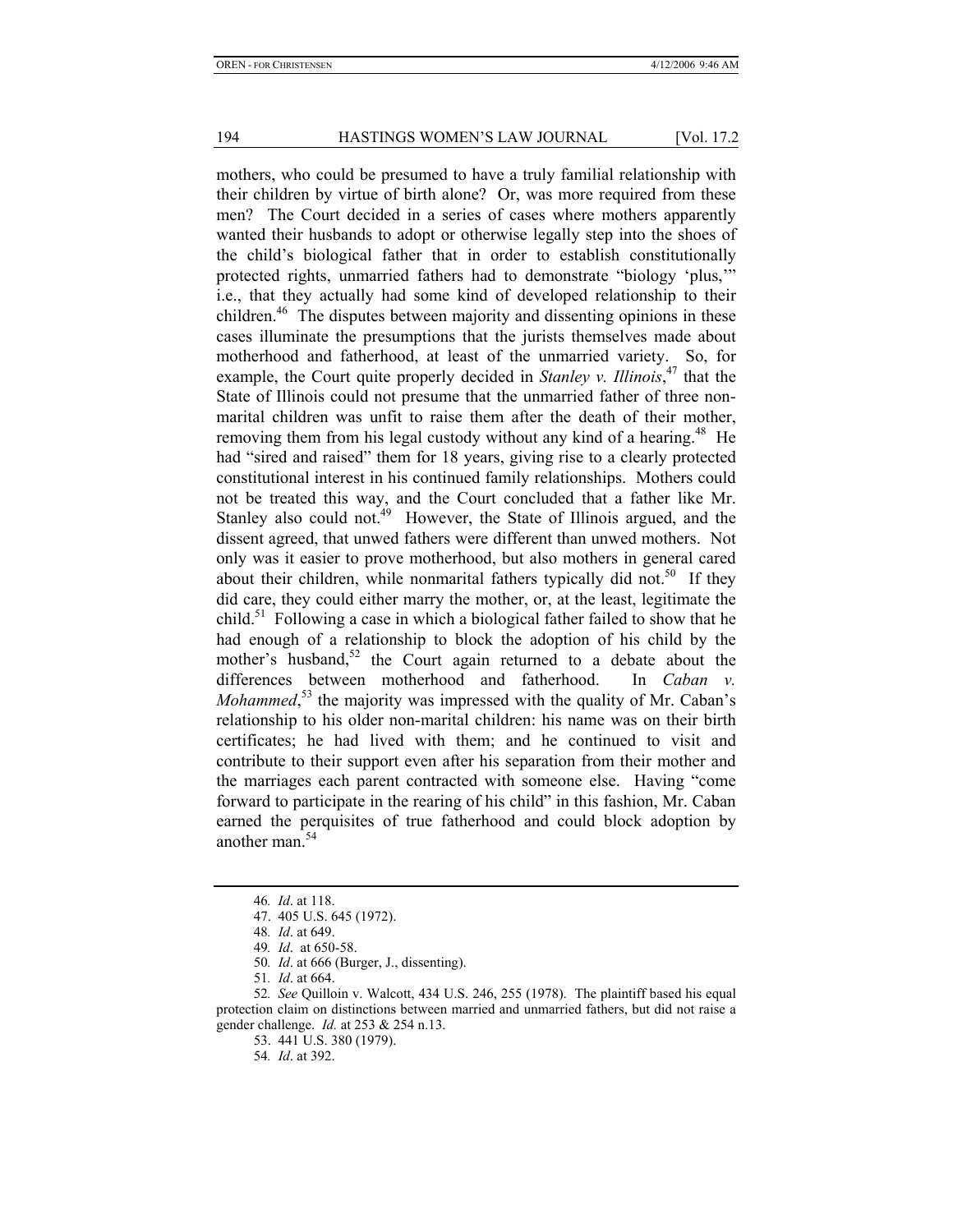The *Caban* dissenters, however, insisted that unwed motherhood and fatherhood were different.<sup>55</sup> Only the mother carries the child; it is she who has the constitutional right to decide whether to bear it or not. Moreover, while the mother's identity is obvious, the father's may never be known. While unwed motherhood meant having to make decisions about the child's future, such as adoption, unwed fathers might float in the wind. If they were allowed to intervene later, they could upset the whole scenario of secure newborn adoption.<sup>56</sup>

The debate over mothers and fathers subsequently was reprised in *Lehr v. Robertson*<sup>57</sup> which involved a challenge to New York State's "putative" father registry" law. Because he was the wrong kind of unmarried father, Mr. Lehr lost out. He had failed to "demonstrat[e] a full commitment to the responsibilities of parenthood by coming forward to participate in the rearing of his child,"<sup>58</sup> and he had not even managed to send a postcard to the putative father registry to inform the state of his interest in his offspring.59 As a result, he lost the opportunity presented by his biological link, to ripen it into a relationship protected by the Constitution. This was a Due Process, not an Equal Protection argument, but the majority also insisted that a reluctant unmarried father was not similarly situated with the unmarried mother. $60$  Therefore, any gender distinction was easy to justify. Dissenters White, Marshall, and Blackmun, however, were not convinced that the mere biological relationship was of such little weight, especially where the issue at stake was the simple right to a hearing.<sup>61</sup>

In 2001, a divided Court once again considered the differences between unwed motherhood and fatherhood. *Nguyen v. INS*<sup>62</sup> was a case in which an American non-marital father, who had raised the now-adult child that he sired by a non-citizen mother, unsuccessfully challenged a gender-based provision of immigration law. Children born abroad to an unmarried American citizen mother (and alien father) were eligible for United States citizenship upon simple proof of the biological relationship, without much more.<sup>63</sup> Reverse the circumstances, however, and the children of unmarried American men faced substantially greater obstacles to derivative citizenship. $64$  In this case, the majority equated biology to destiny for both

 63. 8 U.S.C. § 1409(c) (1988) (there was also a residency requirement for the citizen parent 8 U.S.C.  $\S$  1409(a), incorporating by reference, 8 U.S.C.  $\S$  1401(g)).

 64. 8 U.S.C. § 1409(a) (the unmarried citizen father had to demonstrate proof of the biological relationship by clear and convincing evidence and, *inter alia*, that he agreed in writing to support the child until the age of 18; *and* that *before the child reached 18,* he did

<sup>55</sup>*. Id*. at 404 (Stevens, J., dissenting).

<sup>56</sup>*. Id*. at 404-05.

 <sup>57.</sup> Lehr v. Robertson, 463 U.S. 248 (1983).

<sup>58</sup>*. Id*. at 261.

<sup>59</sup>*. Id*. at 251.

<sup>60</sup>*. Id*. at 267-68.

<sup>61</sup>*. Id*. at 271 (White, J., dissenting).

 <sup>62.</sup> Nguyen v. INS, 533 U.S. 53 (2001).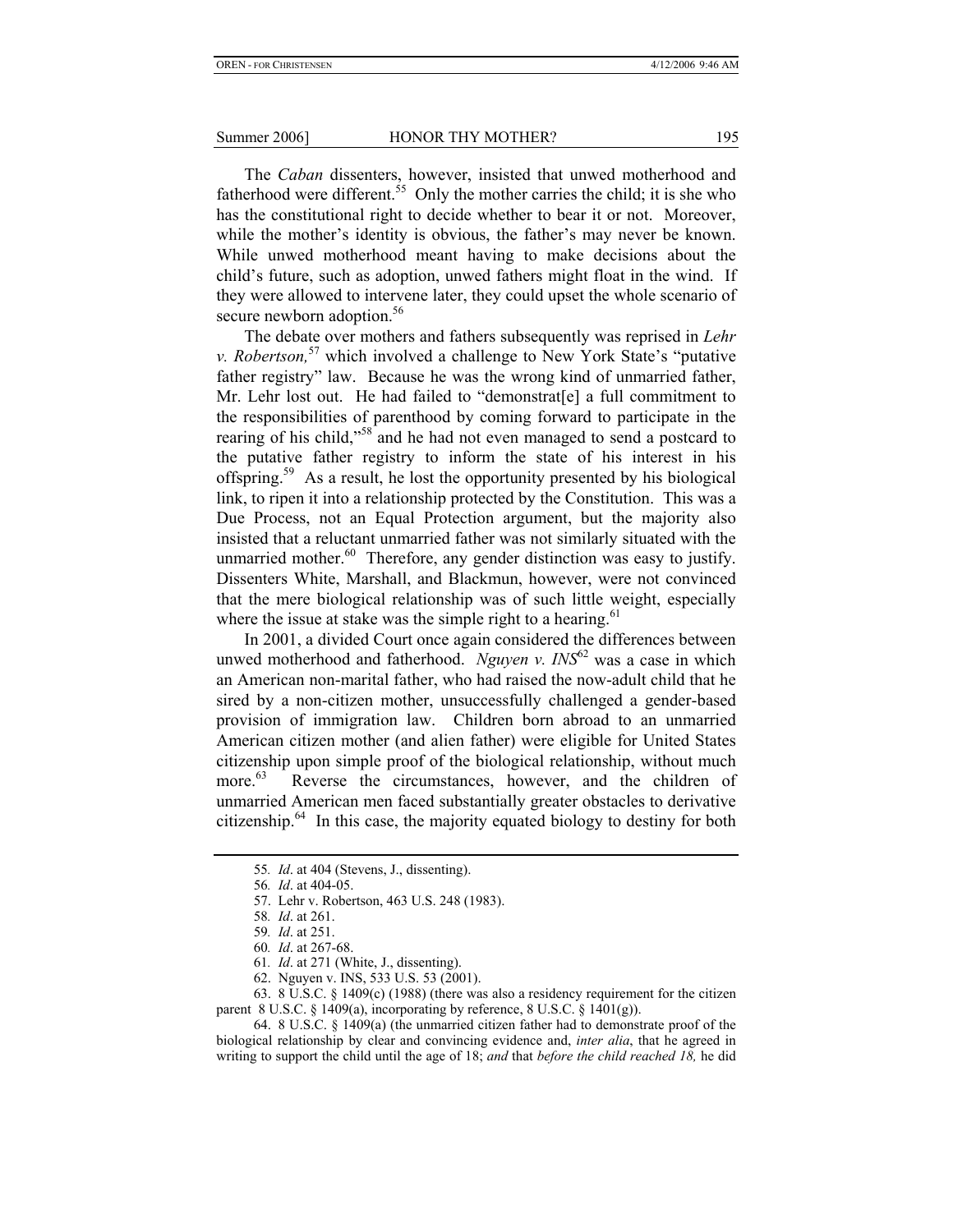mothers and fathers. Congress was allowed to differentiate based on the "incontrovertible" fact that mothers and fathers are not similarly situated.<sup>65</sup> While the majority held that a woman who gives birth to a child is clearly her biological mother, they ruled that even in this day of DNA testing, the proof of paternity is less secure. <sup>66</sup>

The second "important governmental interest" the Court said was furthered by the statute is even more telling about the *Nguyen* majority's view of the differences between unwed motherhood and fatherhood. The Court insisted that Congress recognized that the "opportunity for a meaningful relationship between citizen parent and child inheres in the very event of birth. The mother knows that the child is in being and is hers and has an initial point of contact with him. There is at least an opportunity for mother and child to develop a real, meaningful relationship.<sup> $567$ </sup> Unmarried citizen fathers, however, who may be stationed around the world spreading their progeny with little regard for the consequences, lack this birth-given opportunity. $68$  As a result, even though in the case before the Court there was an absent alien mother and an American father with a developed relationship to his child, $69$  opportunity apparently could trump reality. Rather than relying on forbidden generalizations or stereotypes, the majority held that Congress permissibly constructed its scheme with the "enduring physical differences" between women and men (mothers and fathers) in mind.<sup>70</sup>

The Court's use of an important decision written by Justice Ginsburg to trumpet its point about the physical differences between men and women, however, is misleading, and very disturbing from the point of view of feminist jurisprudence. Immediately after the quoted words, the Virginia Military Institute v. U.S. ("VMI")<sup>71</sup>opinion continues. Justice Ginsburg

one of several things to legally establish his paternity or to legitimate the child. Joseph Boulais, the father in the *Nyguen* case had in fact brought his young son back from Vietnam and raised him. He did not recognize the importance of taking the additional formal steps until efforts were made to deport his 22-year-old son, who had been convicted of serious criminal offenses. The father's subsequent proof of biological paternity and adjudication in a Texas court was rejected for citizenship purposes as occurring too late under the statutory scheme); *Nguyen*, 533 U.S. at 57.

<sup>65</sup>*. Nguyen*, 533 U.S. at 63.

<sup>66</sup>*. Id*. at 54.

<sup>67</sup>*. Id*. at 65.

<sup>68</sup>*. Id*. at 64-65.

<sup>69</sup>*. Id*. at 57 (Joseph Boulais was a civilian employee in Vietnam who fathered a son out of wedlock with a Vietnamese woman in 1969. After his relationship with the mother ended, the family of the father's new girlfriend cared for the boy, until his father brought him to Texas at the age of 6, thereafter raising him to adulthood).

<sup>70</sup>*. Id*. at 68 (*citing* Virginia Military Institute v. U.S. (VMI), 518 U.S. 515, 533 (1996)).

 <sup>71.</sup> U.S. v. Virginia, 518 U.S. 515 (1996) (holding that Virginia's male-only military and leadership academy, coupled with a female only institution that lacked comparable prestige and resources, violated the equal protection of the laws).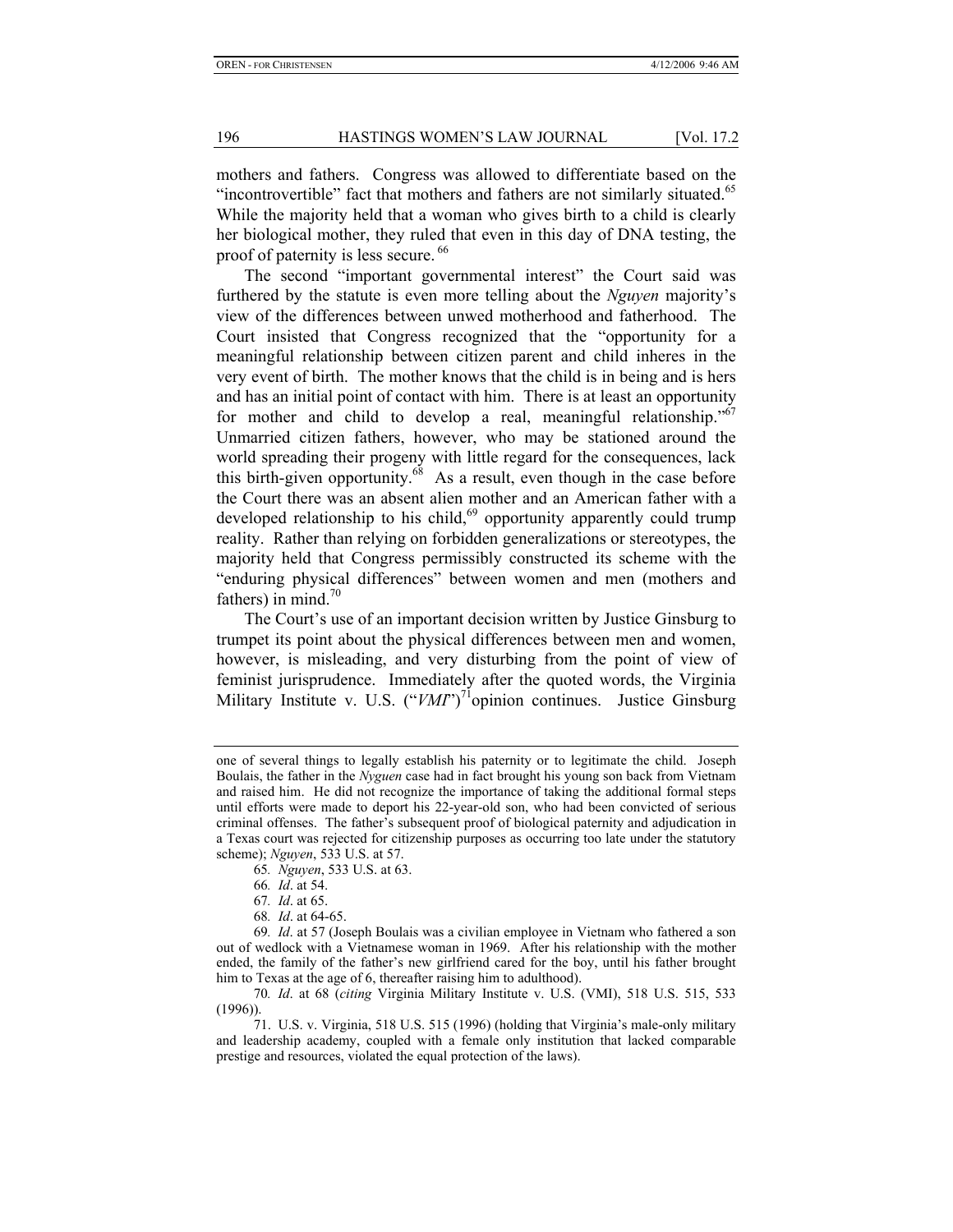explained: "'Inherent differences' between men and women, we have come to appreciate, remain cause for celebration, but not for denigration of the members of either sex or for artificial constraints on an individual's opportunity. Sex classifications may be used to compensate women 'for particular economic disabilities [they have] suffered,' . . . to 'promot[e] equal employment opportunity,'. . . to advance full development of the talent and capacities of our Nation's people." The *Nguyen* biology-isdestiny holding, however, fits none of these categories. It is ironic, and perhaps dangerous, that the Court uses *VMI*, a case with one of the strongest rulings against gender bias, to justify the *Nguyen* result with its tepid application of intermediate scrutiny. This is not good for women in any sense. By reducing parentage to the opportunity to be present at birth, the Court denies respect to a man who was a true father to his son, but it also limits the sphere of motherhood as well (to mere presence at birth).

Justice Sandra Day O'Connor's dissent in *Nguyen* reminded the majority that laws were to be examined quite closely for invidious "overbroad sex-based classifications."<sup>72</sup> Hypothetical government purposes loosely connected to such categories do not pass muster under gender-based Equal Protection jurisprudence. Thus, the dissent found it easy to dismiss the first purported goal of the statute — ensuring the existence of a biological relationship.<sup>73</sup> While mothers suffered no extra burdens in proving the biological relationship, even with the help of modern DNA testing fathers faced insurmountable obstacles if they failed to make their proof before the child turned age 18 and in the prescribed manner. $^{74}$ 

The dissent's second criticism is even more persuasive: How can the mere "opportunity" to develop a parent-child relationship be more important than the reality?<sup>75</sup> Even if opportunity counts, Congress could choose a sex-neutral alternative that required that a parent be present at birth or have knowledge of the birth.<sup>76</sup> Instead, it adopted a rule that only crudely fit the means to the purported ends, something that may be acceptable in ordinary constitutional review, but which is banned when a classification meriting heightened scrutiny, such as gender, is at issue. Stereotypes, not physical differences between men and women, underlay the statute and therefore the dissent would find it invalid.<sup>77</sup> The dissenting Justices were unconvinced that the sex-based difference in the law "substantially relate[d] to the achievement of the goal of a 'real, practical

<sup>72</sup>*. Nguyen*, 533 U.S. at 75 (O'Connor, J., dissenting, joined by Justices Ginsburg, Souter, and Breyer).

<sup>73</sup>*. Id*. at 79 (O'Connor, J., dissenting).

<sup>74</sup>*. Id*. at 80.

<sup>75</sup>*. Id*. at 84.

<sup>76</sup>*. Id*. at 86.

<sup>77</sup>*. Id*. at 87.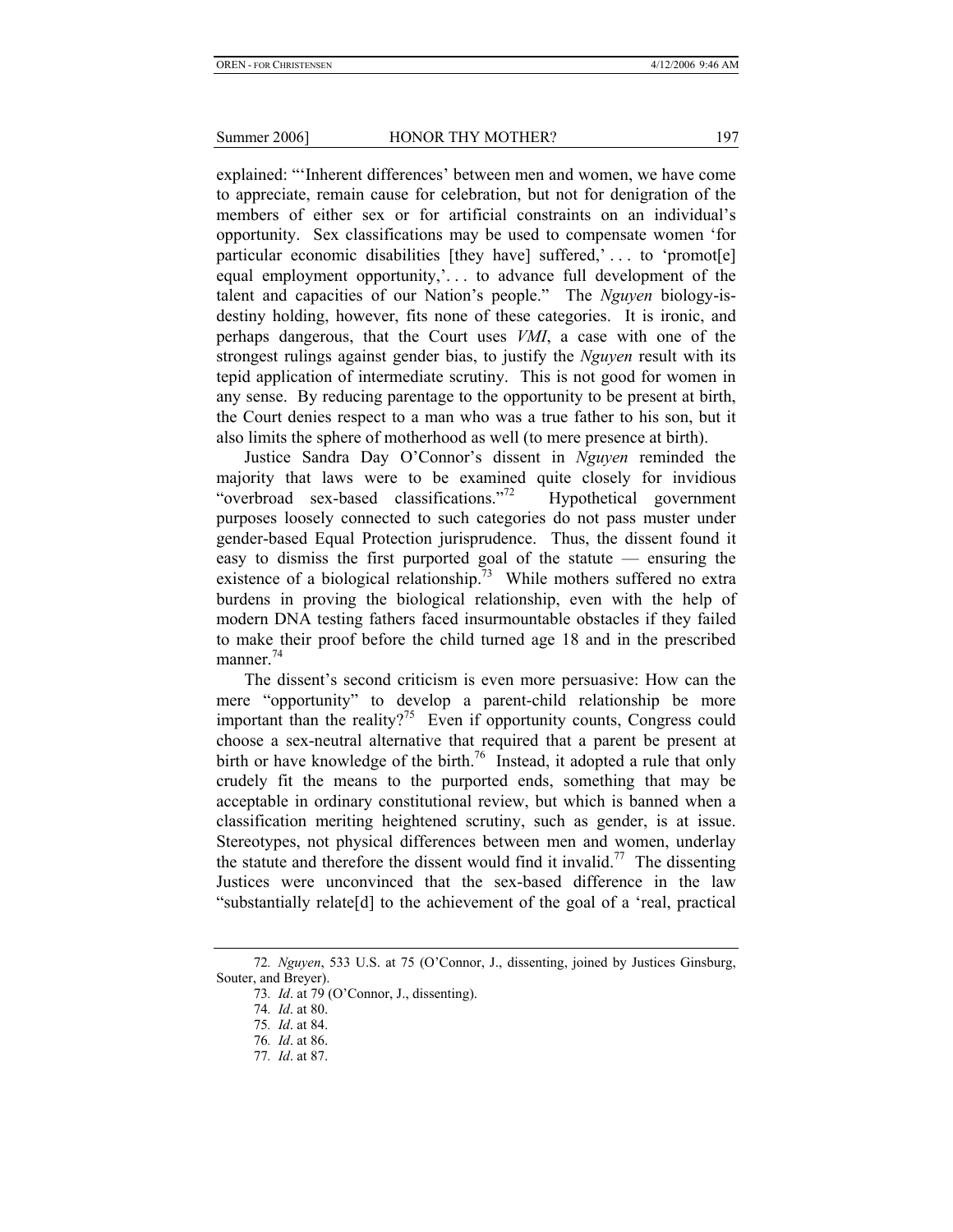relationship'" between citizen parent and child.<sup>78</sup> Instead, they saw a stereotype in action — "the generalization that mothers are significantly more likely than fathers. . . to develop caring relationships with their children."<sup>79</sup> This sentiment brings us back to the heart of the debate over unmarried motherhood versus unwed fatherhood: are mothers parents in the "biological and in the spiritual sense," while fathers who do not marry the mothers or timely legitimate their children are different?

Unwed fatherhood is problematic for the Court, provoking sharp dissent, and even some comments that suggest fatherhood is not the same in all communities or cultures. On the other hand, it seems that the Court equates giving birth, to motherhood, to a per se caring relationship with those biological children. In other words, biological motherhood *is* motherhood in the spiritual sense. One should not assume however, that this essentialist view of motherhood ("mothers are caring")<sup>80</sup> means that the Court honors mothers in a deeper sense that would provide social support for mothers in this society. The next set of decisions amply illustrates how apparently beneficent assumptions about motherhood can take a nasty turn in a different context, where the mothers in question are dependent, unmarried, and perhaps women of color.

#### II. DEPENDENT UNMARRIED MOTHERHOOD

Based on various state and local "Mother's Aid" program models, $81$  the 1935 federal enactment of "Aid to Dependent Children" (later "Aid to Families with Dependent Children" or "AFDC") was gendered from its conception.82 It was designed to facilitate "the care of dependent children in their own home."<sup>83</sup> In other words, at the outset, the federal program

<sup>78</sup>*. Id*. at 88-89.

<sup>79</sup>*. Nguyen*, 533 U.S. at 89 (the dissent condemned this generalization even where there was some empirical evidence in support, and it was not disrespectful to women as a class).

 <sup>80.</sup> Any criticism of the essentialist view that mothers are automatically caring, is not meant to deny the empirical fact that mothers do most of the "caring" work in society at present, whether unpaid for children and the elderly, or in the paid labor market in the health services industries. *See, e.g., ANN CRITTENDEN*, THE PRICE OF MOTHERHOOD; WHY THE MOST IMPORTANT JOB IN THE WORLD IS STILL THE LEAST VALUED 7 (2002) (citing economist SHIRLEY P. BURGGRAF, THE FEMININE ECONOMY AND ECONOMIC MAN (1997) on caring for children and, increasingly, for the elderly).

 <sup>81.</sup> Jane C. Murphy, *Legal Images of Motherhood: Conflicting Definitions From Welfare 'Reform,' Family, and Criminal Law*, 83 CORNELL L. REV. 688, 733 n.236 (1998).

 <sup>82.</sup> GORDON, *supra* note 10, at 105-107. Although Boston's Society for the Prevention of Cruelty to Children was established by middle-class progressive reformers and reflected their agenda, by 1920, even those social workers had come to support "mothers' pensions." Their embrace of this policy was driven in significant part by client demand from single or deserted women who needed to support their children and wanted to keep their families intact. Gordon also argues that the reformers' gender assumptions and desire to hold men responsible and to preserve filial ties, were in tension with the mothers' pension benefit. Nonetheless, that reform caught on anyway. *Id.* at 104.

 <sup>83.</sup> Murphy, *supra* note 81, at 733 (citing 42 U.S.C. § 601 (1964)).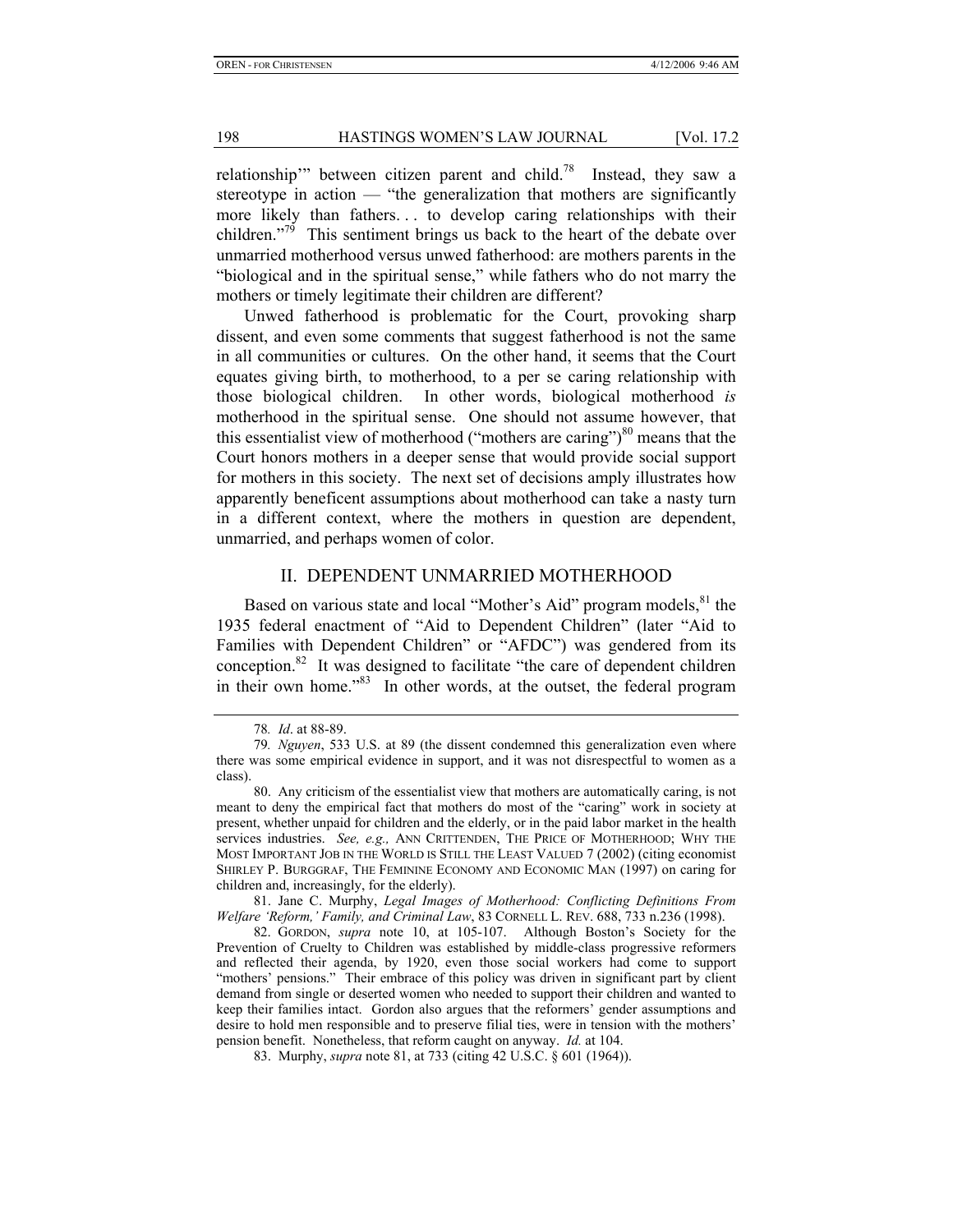apparently acknowledged the value of caring stay-at-home mothers.<sup>84</sup> AFDC became the chief form of assistance to mothers and their children who were dependent on public largesse.<sup>85</sup> The 1960s, however, saw a sharp rise in the welfare rolls, provocatively and inaccurately blamed by some on alleged deficiencies in the "Negro family."<sup>86</sup> Critics have described a progression of work requirements imposed on dependent mothers that reflected notions about what is appropriate work for what kind of mother. Black mothers in the South were expected to work as domestics or farmhands in the 1960s. By the end of the decade, various kinds of incentives to enter the workforce were built into AFDC for dependent mothers, sometimes requiring participation in job training programs. In the early 1970s, the government required mothers of school-age children to register for work and training in order to be eligible to receive benefits. The 1988 Family Support Act also added mothers of 3-year-olds to the work requirement. Finally, when AFDC was replaced by Temporary Assistance for Needy Families (TANF) in the PRWORA in 1996, the work expectations became universal. That "reform" imposed maximum periods for receipt of benefits before turning mothers of children out into the work force along with everyone else.  $87$ 

As a consequence of the fall-out from the increases in assistance rolls, along with other economic, social, and political developments, the public policy of dependency began to impose greater restrictions and personal indignities on the mothers and children on welfare.<sup>88</sup> Some states imposed "substitute father"<sup>89</sup> and stepfather and "male person assuming the role of spouse" even though not legally married to the mother  $("MARS")<sup>90</sup>$ 

 <sup>84.</sup> Murphy, *supra* note 81, at 733. It is not clear, however, that the payments were seen as compensation for labor beneficial to society, i.e., the raising and caring for children. *See, e.g.,* Linda Gordon, *supra* note 10, at 107 (noting that nineteenth century preference to institutionalize children rather than aid the mother to keep them, meant that most of the children in institutions were only "half-orphans," with mothers who might have been able to care for them with assistance). For the history of mothers' pension welfare programs, *see* King, v. Smith, 392 U.S. 309, 320-21 (1968) (citing J. Brown, PUBLIC RELIEF 1929-1939, at 26-32 (1940)).

 <sup>85.</sup> Murphy, *supra* note 81, at 733 & 732, n.235 (noting that "[w]omen — typically mothers who are divorced or separated from, or have never been married to, the fathers of their children — represent almost all of the adult Aid to Families with Dependent Children ("AFDC") recipients in this country.") (citing Jeffrey Lehman & Sheldon Danziger, "Ending Welfare, Leaving the Poor to Face New Risk, Forum Applied Res. & Pub. Pol'y Winter 1997, at 43-44 n.4 (Of the 4.8 million families that received AFDC benefits in a typical month in fy 1993, almost 90 percent were fatherless)).

<sup>86</sup>*. See* Oren, *Paradox*, *supra* note 1, at 94-95 (citing Frances Fox Piven & Richard A. Cloward, REGULATING THE POOR: THE FUNCTIONS OF PUBLIC WELFARE 198 (2d ed. 1993)).

 <sup>87.</sup> Murphy, *supra* note 81, at 735-36.

 <sup>88.</sup> Oren, *Paradox*, *supra* note 1, at 96-97; Murphy, *supra* note 81, at 733-34.

<sup>89</sup>*. See* King v. Smith, 392 U.S. 309, 311 (1968) (invalidating these regulations on a statutory basis in the final days of the Warren Court).

<sup>90</sup>*. See* Lewis v. Martin, 397 U.S. 552, 553 (1970) (invalidating MARS regulations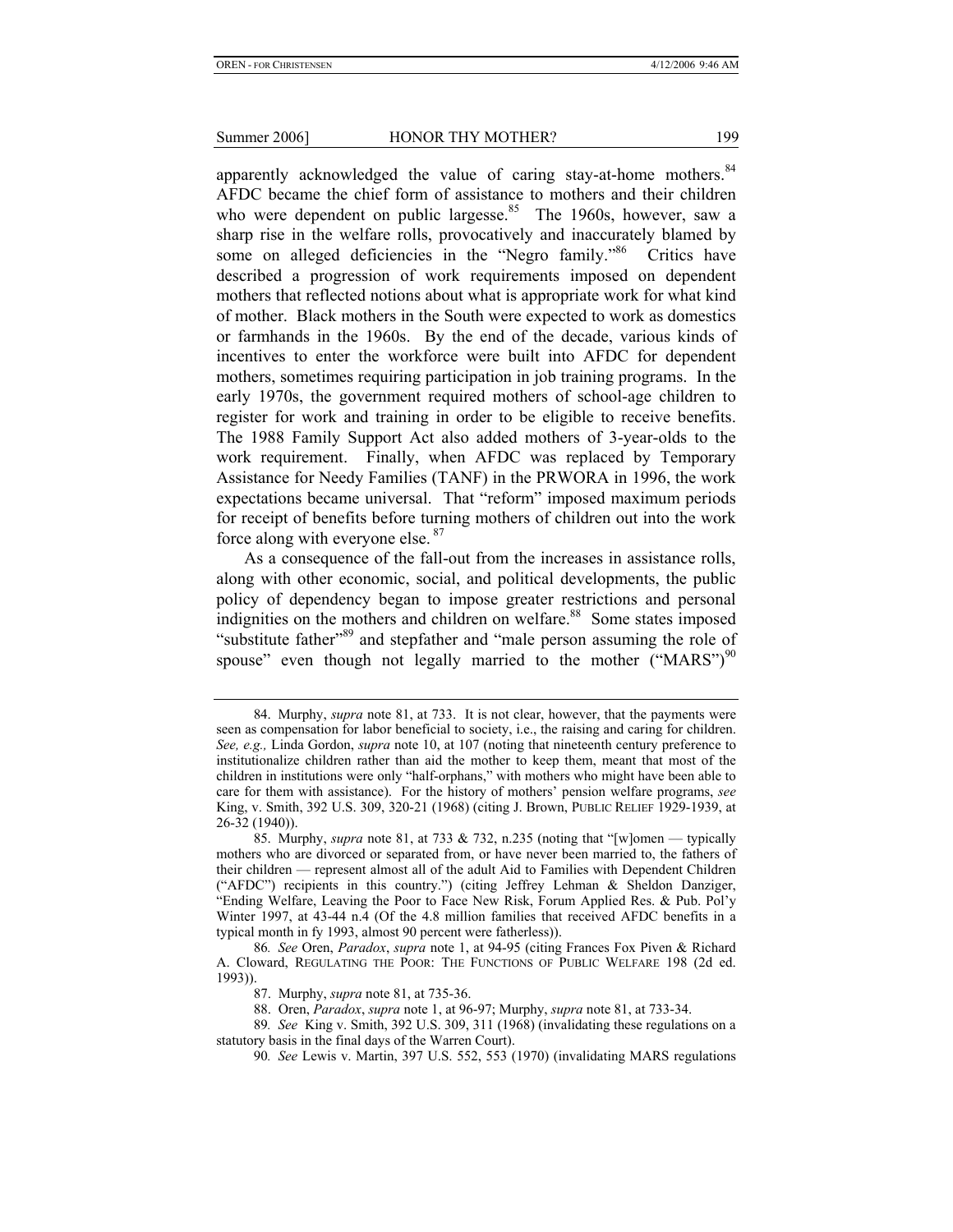regulations that denied benefits to children where the mother "cohabited" with, or lived together with a man in a spouse-type relationship, even if he was not a "parent" with an obligation of support to those children. <sup>91</sup> Some states staged unannounced home "visits," and terminated benefits to mothers who refused them.<sup>92</sup> The Social Security Amendments of 1974, moreover, directed all states to demand that mothers receiving AFDC cooperate in establishing the identity of the fathers of their children.<sup>93</sup> The enactment of the Family Support Act of 1988 required states to achieve the establishment of paternity in a certain number of AFDC cases, and subsidized those efforts with federal funds. $94$  The 1984 Deficit Reduction Act ("DFRA") imposed "deemed income" rules that treated a household as a single filing unit, regardless of the fact that the fathers of some of the children included were supporting them independently.<sup>95</sup> In 1996, these developments culminated in a thorough-going overhaul which abolished AFDC in favor of Temporary Assistance to Needy Families (or "TANF"), premised on the notion of a time limit for assistance, after which virtually all family heads, including single mothers, would be expected to move into the private workforce.<sup>96</sup>

Commentators have debated whether the replacement of AFDC by TANF represented a departure from the view of motherhood as valuable that was allegedly once recognized by public policy; or was merely the apotheosis of long-term attitudes toward the "deviance" of single and dependent mothers. $97$  For their part, after the Warren Court gave way to the Burger Court, the Justices generally deferred to these policies with their

as a matter of statutory interpretation).

<sup>91</sup>*. King*, 392 U.S. at 313-14 (by Alabama law a "substitute father" included any man who lived in the mother's home or visited it frequently in order to have sex with her, or had sex with her elsewhere, whether or not the children were his or he had any obligation of support to them).

<sup>92</sup>*. See* Wyman v. James, 400 U.S. 309, 310 (1971) (upholding New York State's unannounced visits).

<sup>93</sup>*. See* Social Security Amendments of 1974, Pub. L. No. 93-647, 88 Stat. 2337 (1975); S. REP. NO. 93-1356 (1974), *reprinted in* 1974 U.S.C.C.A.N. 8133, 8154-55 (cooperation requirement for AFDC). *Cf.* 45 CFR § 232.12(b), 233.10(a)(1)(B); 42 U.S.C. § 608(a)(2), (requirement of cooperation for Medicaid); 42 U.S.C. § 1396k. (Cooperation requirement for Food Stamps). *But see* 7 U.S.C. §§ 2011-2030 (waiver of cooperation requirement for good cause); 42 U.S.C. §  $602(a)(7)(A)(iii)$  (good cause waiver of cooperation requirement in domestic violence situations).

<sup>94</sup>*. See* Family Support Act of 1988, Pub. L. No. 100-485, 102 Stat. 2343, 2348-50 (1988).

 <sup>95.</sup> Deficit Reduction Act of 1984, 98 Stat. 494; 89 Stat. 1145; amended Section 402(a)(38) of the Social Security Act, 42 U.S.C. § 602(a)(38) (1982 ed. Supp. III).

 <sup>96.</sup> Personal Responsibility and Work Opportunity Reconciliation Act of 1996, Pub. L. No. 104-193, 110 Stat. 2105 (1996) (codified as amended at 42 U.S.C. § 1305 (2000)). *See* Oren, *Paradox*, *supra* note 1, at 97-98.

<sup>97</sup>*. See, e.g.,* Murphy, *supra* note 81, at 735-36 (noting the debate between Carol Sanger, who finds a policy shift that devalued mothers; and Martha Minow, who thinks that the latest changes marked no real departure from a class and race-ridden view of the "deviance" of unmarried mothers).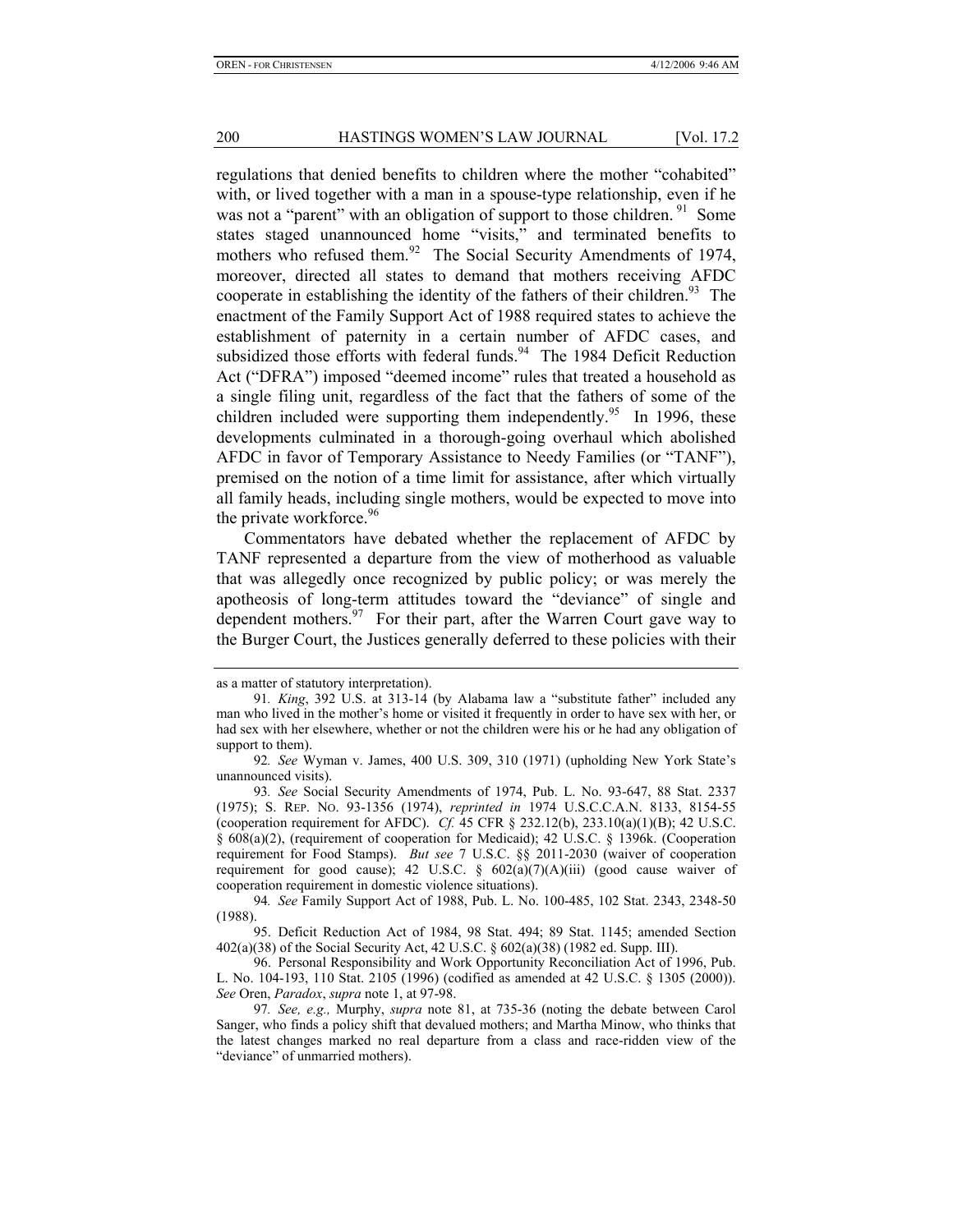rigid and coercive views of proper family relationships. For example, federal law provided that a state agency that had "reason to believe that the home in which a relative and child receiving aid reside is unsuitable for the child because of the neglect, abuse, or exploitation of such child . . . shall bring such condition to the attention of the appropriate court or law enforcement agencies in the State."<sup>98</sup> Unobjectionable as this concern for children is, New York State chose to implement it through periodic, unannounced, and warrantless home visits.<sup>99</sup> Benefits were terminated if a recipient refused these conditions.<sup>100</sup> If viewed as an ordinary "search," these visits invaded the very core of privacy in the home protected by the Fourth Amendment.<sup>101</sup> However, the majority of the Court found them not to be "searches" in the usual meaning of the term, and "reasonable" in any case.<sup>102</sup> The Court argued that any "rights" claimed by the mother had to yield to the "needs" of the child.<sup>103</sup> Moreover, this was a question of public money, where the State has a "paramount" interest in seeing that it is spent as intended.<sup>104</sup> The Court even cast aspersions on the woman who challenged the State in the case before them.

"The record is revealing as to Mrs. James' failure ever really to satisfy the requirements for eligibility; as to constant and repeated demands; as to attitude towards the caseworkers; as to reluctance to cooperate; as to evasiveness; and as to occasional belligerency. There are indications that all was not always well with the infant Maurice (skull fracture, a dent in the head, a possible rat bite). The picture is a sad and unhappy one."<sup>105</sup>

At the same time, it insisted, even in the face of disturbing information about qualifications, that the caseworker "is not a sleuth but rather, we trust is a friend to one in need."<sup>106</sup>

101*. See id*. at 327-28 (Douglas, J., dissenting).

<sup>98</sup>*. Wyman*, 400 U.S. at 315, (*citing* Section 402, 42 U.S.C. § 602 (1964 ed. Supp. V)) (In addition, if a state had reason to think that the payments of aid were not being used in the best interests of the child, it could counsel the recipient, and, in the absence of improvement, seek appointment of a guardian, protective payments, or imposition of civil or criminal penalties).

<sup>99</sup>*. Id*. at 319-20.

<sup>100</sup>*. Id*.

<sup>102</sup>*. Id*. at 317 (finding it consistent with Camara v. Municipal Court, 387 U.S. 523 (1967) and City of Seattle, 387 U.S. 541 (1967) in which divided Courts found that administrative inspections by city housing inspector for violation of building's occupancy permit; and a fire department's fire code inspection, respectively, required a warrant).

<sup>103</sup>*. Id*. at 318.

<sup>104</sup>*. Id*. at 319.

<sup>105</sup>*. Id*. at 322, n.9 (this tainting of Mrs. James occurred without any indication that her treatment of her child had been of concern to the state through an abuse and neglect action).

<sup>106</sup>*. Id*. at 323, n.11 (the Court maintained this optimistic slant on the role of the caseworker in the face of a grim amicus brief from AFSCME, the union bargaining for the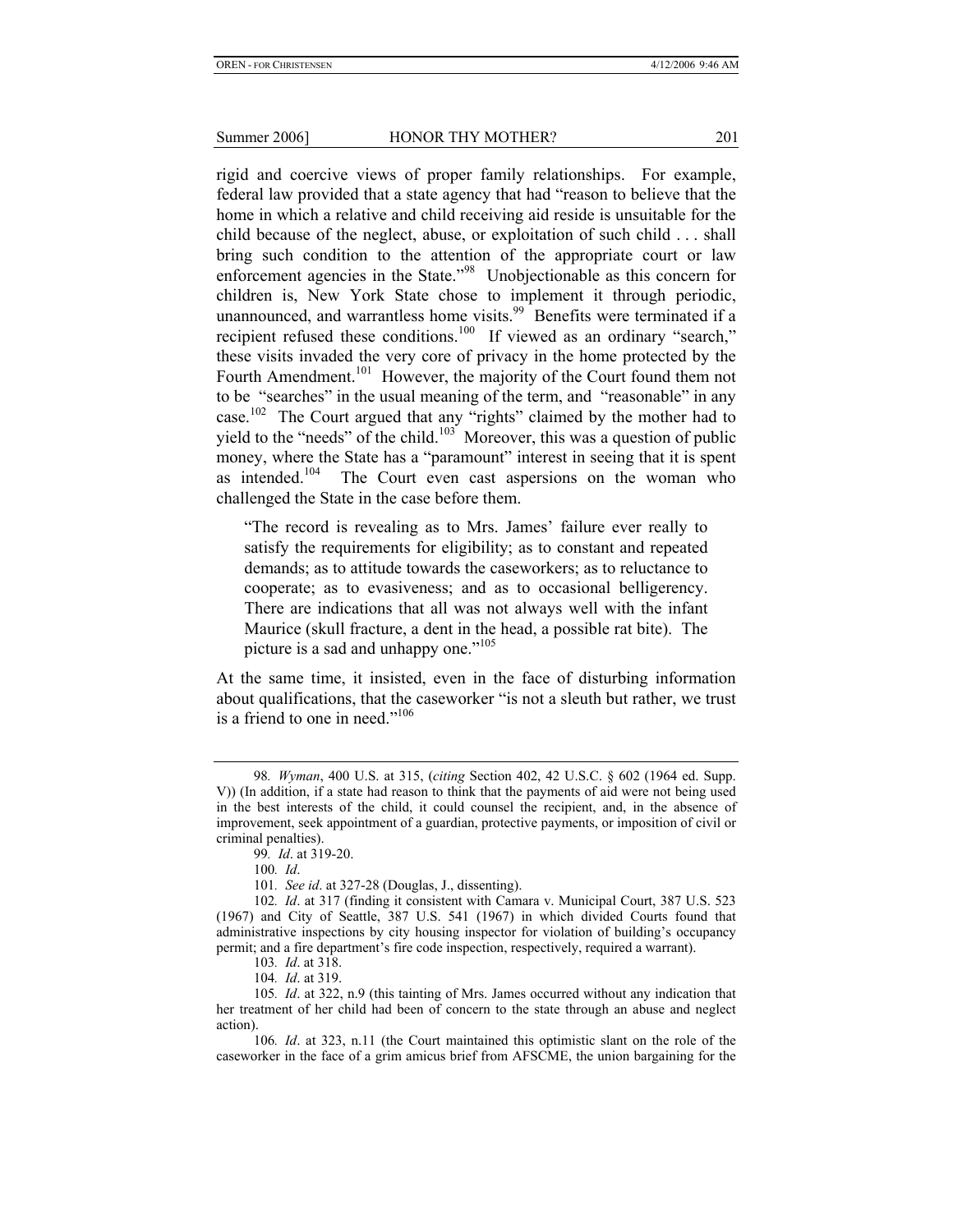In this beneficent world, in which any possible criminal prosecution would be merely a fortuitous by-product, "the warrant argument is out of place."<sup>107</sup> The "only consequence" of refusal to countenance the home invasion by an untrained social worker was that "payment of benefits ceases."108 This apparently was just too bad in light of the administrative needs of the program.<sup>109</sup>

Justice Marshall dissented pointedly. He found it odd that caseworkers needed no warrant to enter the homes of poor mothers, and while there to look for evidence of welfare fraud or child abuse, although they clearly could not do this across the board. "Yes, abuse and exploitation of children is terrible, but why only in poor homes – why not go into all American homes? . . . Or is this Court prepared to hold as a matter of constitutional law that a mother, merely because she poor, is substantially more likely to injure or exploit children? Such a categorical approach to an entire class of citizens would be dangerously at odds with the tenets of our democracy."<sup>110</sup>

The visitation regulations cut deeply into the dependent mother's control over the privacy of her home. The Court later found it similarly easy to approve AFDC regulations that cut as deeply into the organization of the personal relationships of her family.<sup>111</sup> The 1984 Deficit Reduction Act (DRA) required states to "take into account, with certain specified exceptions, the income of all parents, brothers, and sisters living in the same home" for purposes of eligibility for benefits.<sup>112</sup> This meant that a woman who had some children whose fathers supported them, and some whose fathers did not, had to treat them all as a family unit in her

111*. See* Bowen v. Gilliard, 483 U.S. 587 (1987).

 112. Deficit Reduction Act of 1984, 98 Stat. 494; 98 Stat. 1145; amended Section 402(a)(38) of the SSA, 42 U.S.C. § 602(a)(38) (1982 ed., Supp. III).

caseworkers, that noted that they were often badly trained or untrained, young and inexperienced. "Despite this astonishing description by the union of the lack of qualification of its own members for the work they are employed to do, we must assume that the caseworker possesses at least some qualifications and some dedication to duty").

<sup>107</sup>*. Wyman*, 400 U.S. at 324. By contrast, the Court recently rejected the so-called "special needs doctrine" for administrative searches in Ferguson v. City of Charleston, 532 U.S. 637 (2001). Charleston's plan for reporting to the police the drug test results of pregnant women who came for help to the public hospital came under fire and was struck down by the Supreme Court. *See generally,* Ellen Marrus, *Crack Babies and the Constitution: Ruminations About Pregnant Addicted Women After Ferguson v. City of Charleston*, 47 VILL. L. REV. 299 (2002).

<sup>108</sup>*. Id.* at 325.

<sup>109</sup>*. Id*. at 326.

<sup>110</sup>*. Id*. at 338-40, 341-43 (Marshall, J., dissenting) (Justice Marshall characterized the social workers as sleuths, as well as case managers, who were required to report evidence of the felonies of welfare fraud and child abuse. Justice Marshall was unimpressed by the rehabilitative and helpful posture of the home invasion: "[a] paternalistic notion that a complaining citizen's constitutional rights can be violated so long as the State is somehow helping him is alien to our Nation's philosophy.") (*citing* Olmstead v. US, 277 U.S. 438, 479 (1928) (Brandeis, J., dissenting) ("[e]xperience should teach us to be most on our guard to protect liberty when the Government's purposes are beneficent.")).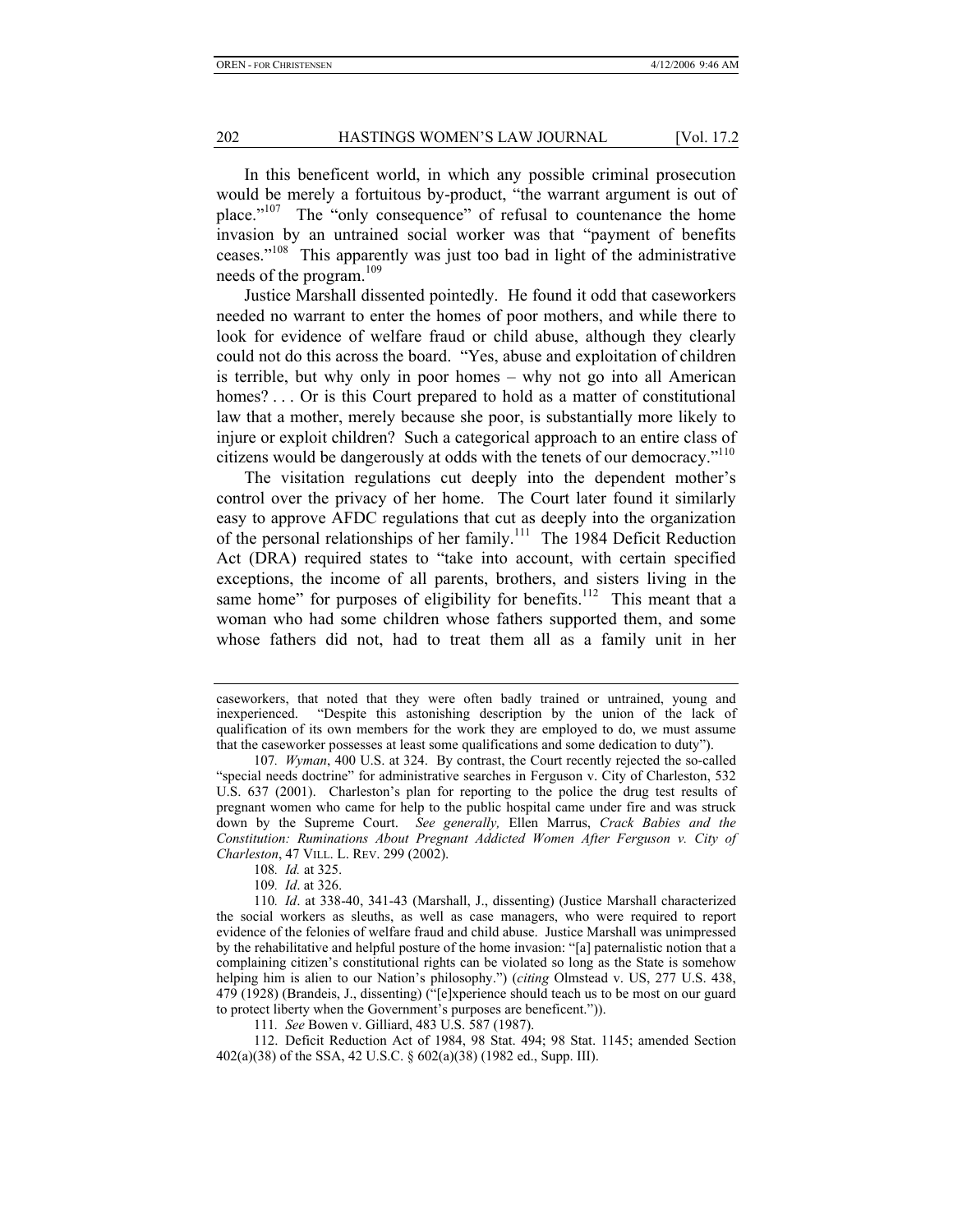application for assistance. The income the supporting father provided for his child was then counted against the needs of all. This was enforced even if it meant a net loss of income to the whole family, or that the child with an active father was penalized financially or emotionally. One of the plaintiff mothers in *Bowen v. Gilliard* testified that her child's father was so upset about his son being forced onto welfare that he ceased making support payments voluntarily, and even stopped coming around to see his son. $^{113}$ 

The Court announced that, like evaluation of other parts of the Social Security Act, its review must be "deferential."<sup>114</sup> Be that as it may, however, it is hard to miss the satisfied tone in the Court's review of welfare policy. The deference afforded to congressional efforts to save "huge sums of money meant" that the regulation only had to be "rational" to be upheld by the Court.<sup>115</sup> In light of the contention that the regulations intruded onto constitutionally protected family relationships, $116$  however, the Court engaged in a rather longer explanation of current policy, with its clever money-saving features. The State was paying the costs; there was nothing wrong with its trying to recoup some of them through assignment of child support claims against fathers; and, happily, millions of these orders, to the tune of saving \$6.8 billion dollars had been established and enforced.<sup>117</sup>

Once again, the dissent had a very different take: Justices Brennan and Marshall noted the changing demographics of an American society in which the percentage of households headed by a single parent increased twofold from 1970 to 1984, to 26 percent.<sup>118</sup> For black families, this figure approached 60 percent.<sup>119</sup> "Almost 90 percent of single-parent households are headed by women,"120 often living under difficult economic circumstances. The dissent argued that in their precarious lives, these children had as much of an interest in maintaining contact with their

 <sup>113.</sup> The child frequently asked why his father did not see him anymore; he wet his bed; and was more disruptive and less successful in school. *Bowen*, 483 U.S. at 621-22 (Brennan, J., dissenting).

<sup>114</sup>*. Bowen*, 483 U.S. at 598. *See also,* Dandridge v. Williams, 397 U.S. 471, 484- 85 ("In the area of economics and social welfare, a State does not violate the Equal Protection Clause merely because the classifications made by its laws are imperfect."). Deferential review, however, yields where the classification involved merits heightened scrutiny, such as in explicitly gendered provisions of the SSA. *See, e.g.,* Weinberger, 420 U.S. at 636 ("Mother's" insurance benefits, that excluded fathers whose insured wives' died leaving them to care for children alone, violated equal protection).

<sup>115</sup>*. Id*. at 598.

<sup>116</sup>*. Id.* at 601.

<sup>117</sup>*. Id.* at 603.

<sup>118</sup>*. Id.* at 613 (Brennan, J., dissenting) (citing U.S. Dept of Commerce, Bureau of the Census, Current Population Reports, Household and Family Characteristics: March 1984, p. 1 (1985) (Current Population Reports)).

<sup>119</sup>*. Id*. at n.5.

<sup>120</sup>*. Id.* at 613*.*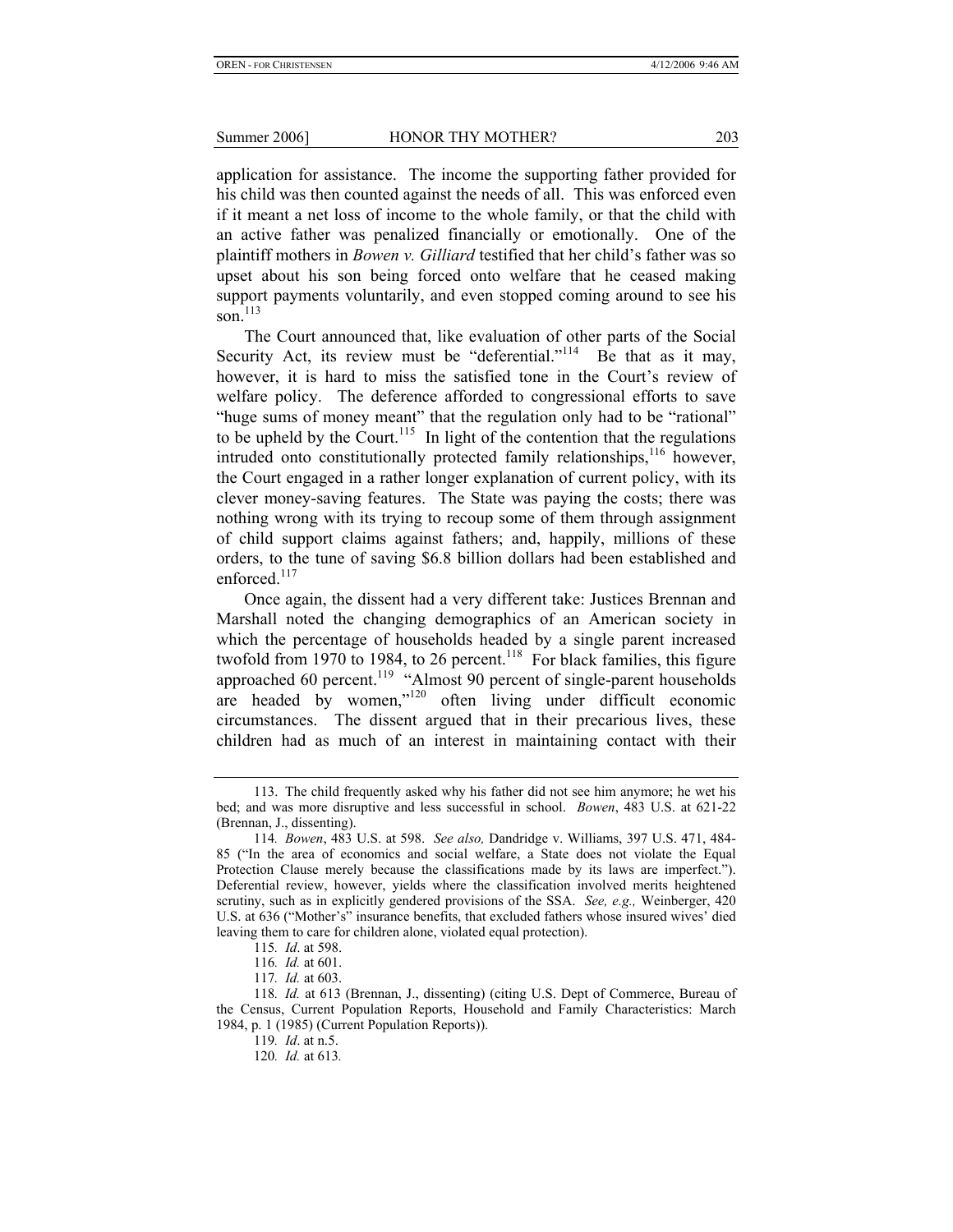fathers, as with the mothers with whom they lived.<sup>121</sup> If the relationship with the mother was nurtured by every day care and contact, the "bond" to the father was also sustained through his ability to support his child.<sup>122</sup> Thus, the dissenters were concerned about the adverse effects on the fatherchild relationship of the income-deeming rules, as illustrated by Sherrod's father's reaction. The only viable economic alternative for the boy would have been to move out of his mother's household. He was between a rock and a hard place – the child could either have his mother's custodial care or his father's economic support, but not both. $^{123}$ 

It is impossible to separate the Court's view of poor motherhood from its attitude toward poverty in general (or the "right" to social services, or rather, lack thereof).<sup>124</sup> Although there have been a handful of cases that suggested that under certain circumstances indigency is a disfavored classification meriting a closer look from the Court,<sup>125</sup> the prevailing principle is that poverty gets no special treatment.<sup>126</sup> Equal Protection jurisprudence, moreover, generally does not consider the disparate impact on a group of people. Only intentional differential treatment violates the Fourteenth Amendment,<sup>127</sup> so it does not matter *constitutionally* that 90% of all single parents are mothers; or that black families may be disproportionately affected by government regulations. When evaluating the Court's views on dependent unmarried motherhood, however, those facts seem quite salient indeed. As discussed in Part I of this Article, the Court seemingly made some assumptions about mothers versus fathers: even unmarried mothers are caring, but unwed fathers may not meet that standard. In these AFDC cases, however, motherhood comes under suspicion itself. The dependent mother (who is poor and perhaps not so coincidentally may be black) cannot be trusted to be autonomously caring. Therefore, she is subject to manipulation by the State, which may drop in on the privacy of her home at any time to make sure she is not wasting money or abusing her children. She also cannot choose how to organize

<sup>121</sup>*. Id.* at 614-15.

<sup>122</sup>*. Bowen*, 483 U.S. at 617.

<sup>123</sup>*. Id.* at 626.

<sup>124</sup>*. See, e.g.,* DeShaney v. Winnebago County Dep't of Soc. Servs., 489 U.S. 189 (1989) (child known to be in danger had no constitutional right to protective services); Town of Castle Rock, Colorado v. Gonzalez, 125 S.Ct. 2796 (2005) (woman with stategranted protective order has no procedural due process right to its enforcement).

 <sup>125.</sup> Boddie v. Connecticut, 401 U.S. 371 (1971) (state cannot prevent access to courts for a divorce due to indigency); Lindsey v. Normet, 405 U.S. 56 (1972) (state's double bond requirement for tenant actions violates Equal Protection); Little v. Streater, 452 U.S. 1 (1982) (state must pay for blood tests necessary for indigent man to disprove his paternity); MLB v. SLJ, 519 U.S. 102 (1996) (state must pay for trial transcripts necessary for indigent woman to appeal termination of her parental rights).

<sup>126</sup>*. See, e.g.,* San Antonio v. Rodriguez, 411 U.S. 1, 18, 24 (1973) (holding that educational differences due to disparities in school district wealth does not violate the Equal Protection clause).

 <sup>127.</sup> Washington v. Davis, 426 U.S. 229 (1976).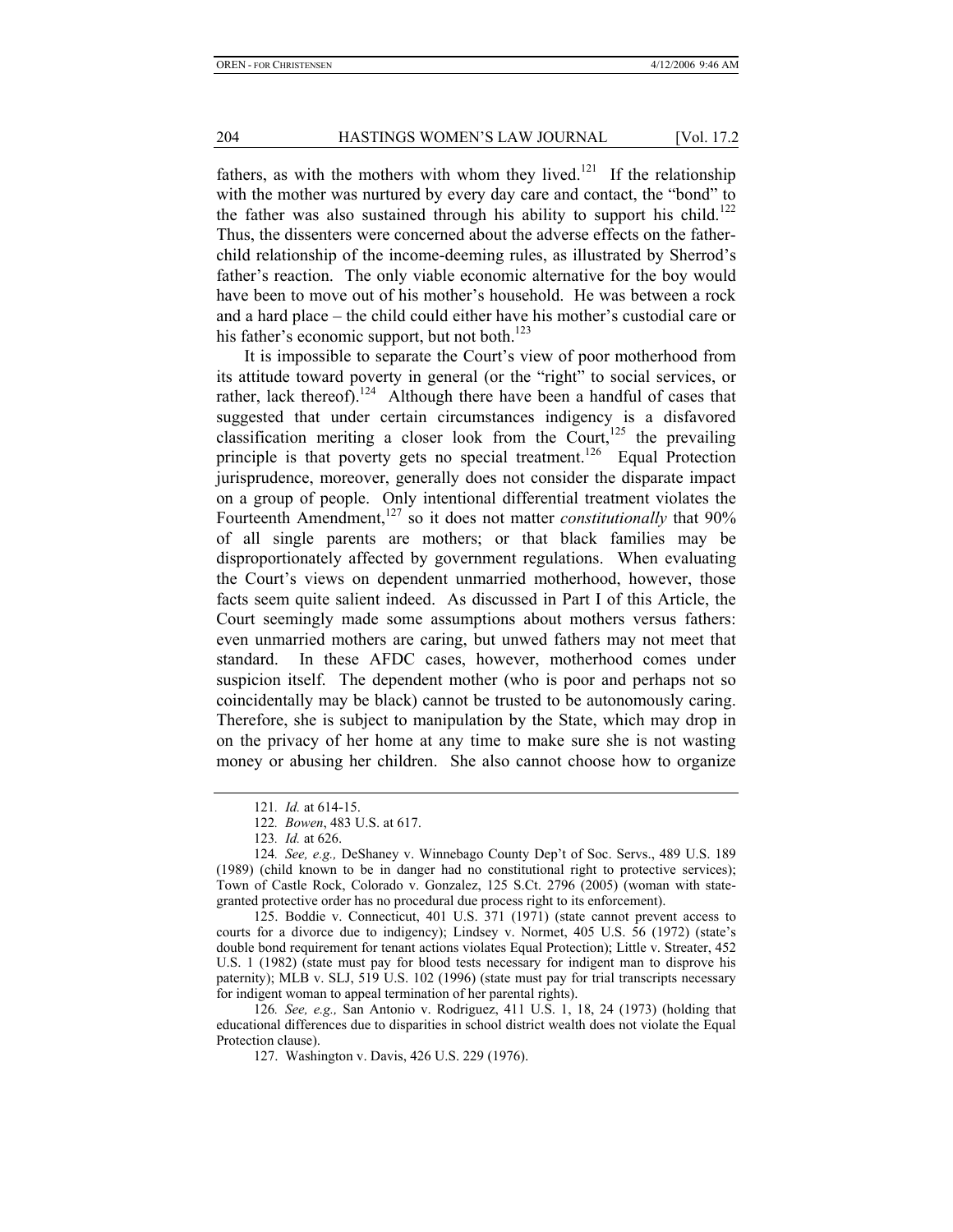her household: if she wants to live with all of her children, she has to suffer a loss of resources to support them. She cannot frame her relationships with the men who fathered her children. She has to "cooperate" in identifying and suing them, and she cannot have a separate agreement with a supportive father of one of them. The insult is offered to the poor men and children, as much as to the women in this scenario. Nonetheless, it tells us something uncomfortable about the "motherhood" of dependent single women.

#### III. MOTHERHOOD AND WORKING WOMEN

At first blush, the United States Supreme Court appears to have made giant progressive strides in its attitudes in the next set of cases, i.e., those about working mothers. There is no question that compared to the dependent unmarried mother, the working mother has garnered more words of praise and respect in the Court's opinions, especially since the mid-1970s. However, even from this angle, there are some ironic limits – motherhood seems to be honored primarily by neutralizing its significance. $128$ 

The Court clearly began with gendered notions of women in the work place, most famously expressed in *Muller v. The State of Oregon*, 129 which upheld a maximum 10-hour working day for women in 1908. This case, together with *Adkins v. Children's Hosp.*, 130 (which involved a minimum wage statute), arose out of the important campaign by "social feminists" at the turn of the nineteenth century to gain approval for protective labor legislation for women.<sup>131</sup> These cases were litigated in a judicial environment that was hostile to any kind of intrusion on so-called "liberty of contract" between employers and employees.132 Reformers in the

 <sup>128.</sup> Contemporary analysts identify motherhood as responsible for most of the wage gap between working women and working men. *See, e.g.,* CRITTENDEN, *supra* note 80, at 88, 94-98 (2002) (discussing reduced earnings of mothers or "mommy tax"). It is only those working women who are more like a man, i.e., without child-caring responsibilities in their early working careers, whose earnings closely approach those of men's. *Id.* at 87 (women between the ages of 27 and 33 who have never had children make up the narrow slice of women in the work force whose wages constitute 98 cents to a man's dollar). Studies have been done for educated women who seemingly have the most potential income to lose from the "mommy tax." *Id.* at 96. However, "working-class women are also heavily penalized for job interruptions, although these are the very women who allegedly 'choose' less demanding occupations that enable them to move in and out of the job market without undue wage penalties." *Id.* 

 <sup>129. 208</sup> U.S. 412 (1908).

 <sup>130. 261</sup> U.S. 525 (1923).

<sup>131</sup>*. See* Sybil Lipschultz, *Social Feminism and Legal Discourse*, 1908-1923, 2 YALE J.L. & FEMINISM 131 (1989); KATHRYN KISH SKLAR, FLORENCE KELLEY AND THE NATION'S WORK: THE RISE OF WOMEN'S POLITICAL CULTURE, 1830-1900 (1995); ALICE KESSLER-HARRIS; OUT TO WORK: A HISTORY OF WAGE-EARNING WOMEN IN THE UNITED STATES 186-87 (1982).

<sup>132</sup>*. See*, *e.g*., Lochner v. New York, 198 U.S. 45 (1905) (striking down limits to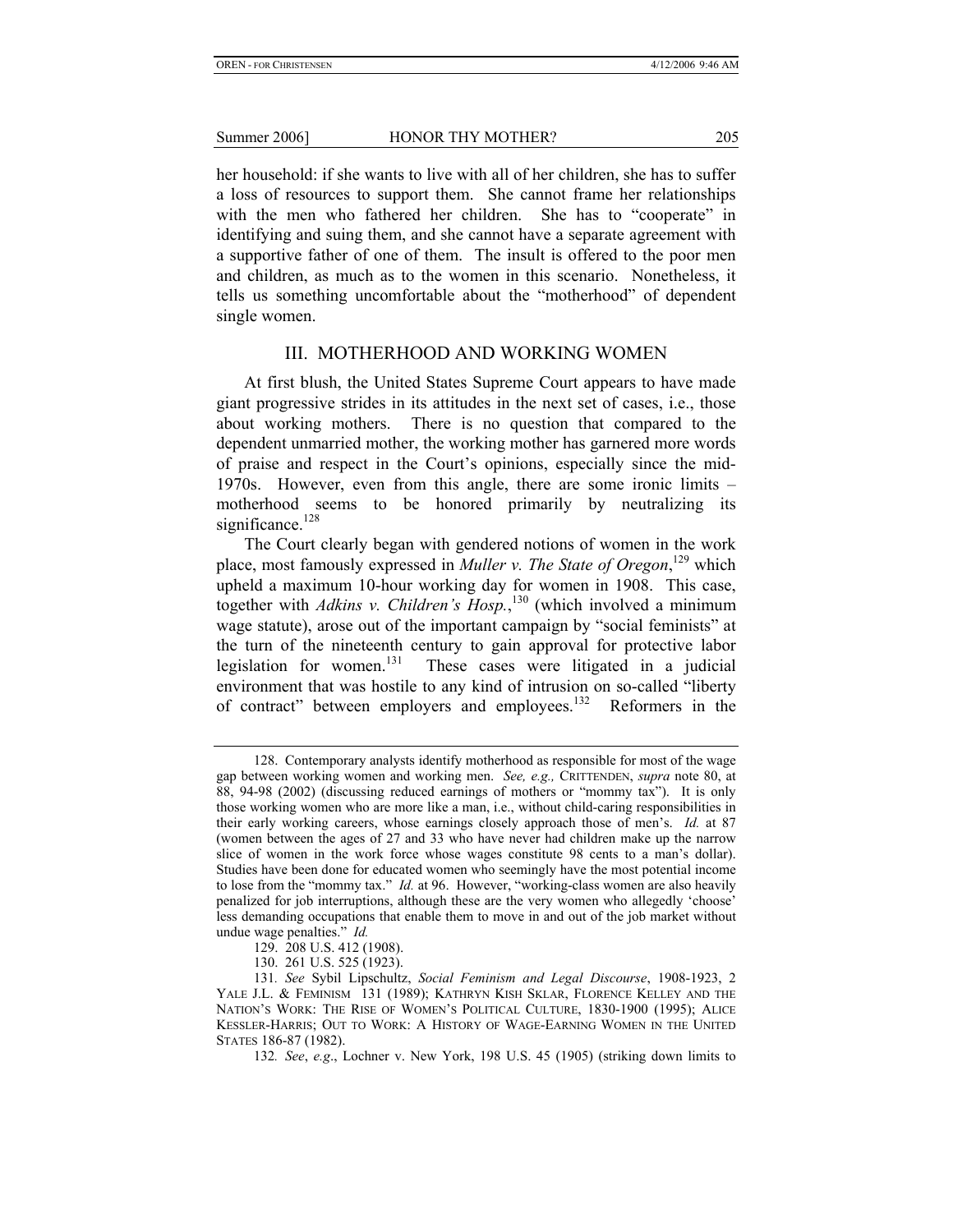National Women's Trade Union League, the General Federal of Women's Clubs, and especially, the National Consumers' League (NCL), believed that gender-specific protective labor legislation was justified to improve the lot of women in the workforce, but also for the inroads it made for all workers on the rigid philosophy of laissez-faire. The NCL developed the strategy behind the extensive brief co-written by Josephine Goldmarck and her brother-in-law Louis Brandeis (later to be on the Supreme Court). In this first-ever "Brandeis brief," the authors asked the Court to take judicial notice of the social science studies and facts they cited.<sup>133</sup> The reformers of the 1920s shared a vision of "industrial equality" between women and men, to be achieved by recognizing and valuing difference, as exemplified by Molly Dewson's brief in *Adkins*, that their male lawyers, including Brandeis, did not understand fully, and that the Court misused to justify approving inequality.<sup>134</sup> The social feminists understood the complexities of the causes of women's inferior position in the market place.<sup>135</sup>

The Court, however, did not share the social feminist vision. Although the NCL briefs asked the Court to take account of the physical and social differences between men and women in the workforce, the form that the acknowledgement took in Justice Brewer's opinion in *Muller* was a far cry from the intent of the reformers. Instead, he proclaimed that women's physical structure and maternal functions meant that they must be treated differently because of the "inherent" differences ordained by nature and by

134*. See* Lipschultz, *supra* note 131.

bakery workers' hours because such legislation is arbitrary interference with "the right and liberty of the individual to contract in relation to his labor"). Before he ascended to the Court, Felix Frankfurter explained how *Muller* was significant because it started the judicial progress from "empty theorizing about liberty of contract to realism" in constitutional law. *See* Felix Frankfurter, *Hours of Labor and Realism in Constitutional Law*, 29 HARV. L. REV. 353 (1916).

<sup>133</sup>*. Muller*, 208 U.S. at 421.

 <sup>135.</sup> For example, Alice Hamilton, who was the first occupational physician in the United States, had studied lead poisoning in women who worked in the New Jersey and Ohio potteries. She found that although the New Jersey women seemed worse off than men who worked with lead, this was not true in Ohio. She attributed this to the difference in the economic and social position of women in the two states. In New Jersey, the men were unionized, but the women were not. Female potteries workers were poor and disadvantaged. In the Ohio tile works and potteries, by contrast, both sexes were organized and the rate of lead poisoning was actually slightly higher in men. This seemed to substantiate the German view that female susceptibility was not due to their sex but to being poorer and having to perform double duty at the workplace and at home. As a result of these studies, Alice Hamilton supported gender – specific protective legislation. She was associated with the NCL campaign and she also opposed passage of the Equal Rights Amendment (ERA) for many years because she feared it would jeopardize protective legislation. Finally, in 1942 , after other progressive social legislation had created safety and health rules for all workers, she wrote to the *New York Times* to withdraw her opposition to the ERA. *See* Vilma Hunt, *Overview in Reproductive Health Policies in the Workplace*, Proceedings of Symposium Held on May 10 and 11*,* 1982 in Pittsburg, PA.7-11, Seabrook, Enny C. & David K. Parkinson eds., (1983).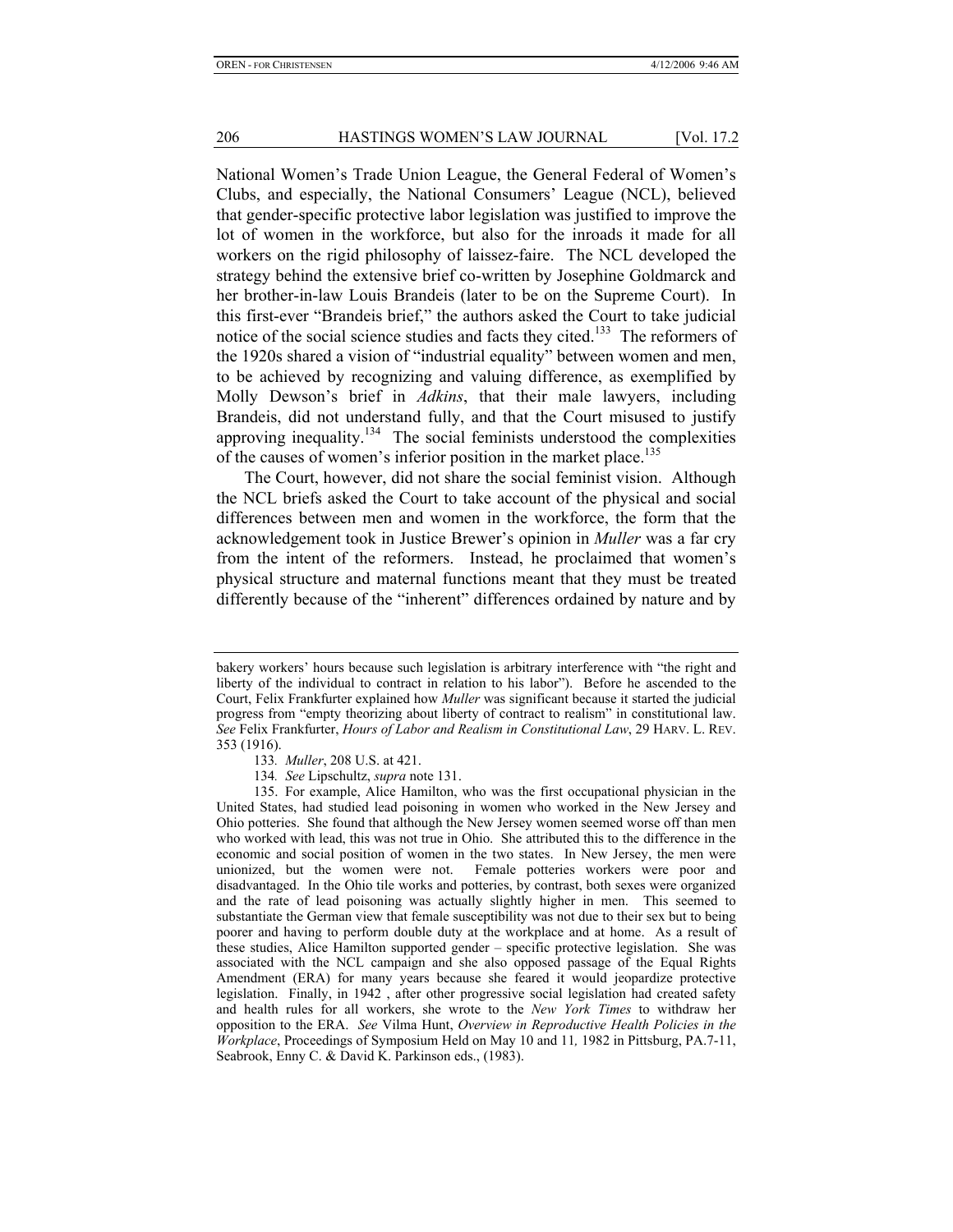God.<sup>136</sup> Thus, even if they could do nothing for men, legislatures could act to protect women, who were the "mother[s] of the race."<sup>137</sup>

The limits of the Court's view of the special needs of working mothers quickly became clear in the next part of the social feminist campaign. In *Adkins*, the campaign sought to defend minimum wage legislation for women. The Court,<sup>138</sup> however, denied that *Muller* controlled, because "the ancient inequality of the sexes, otherwise than physical . . . has continued 'with diminishing intensity'" in the wake of "revolutionary" changes in the "contractual, political, and civil status of women, culminating in the Nineteenth Amendment."139 Therefore, liberty of contract applied and women still had to make their own wage bargain with their employers. Even though by 1923, "liberty of contract" actually was on its way out as a constitutional doctrine,  $140$  the justifications for genderbased distinctions in the law that were re-entrenched by *Muller* unfortunately persisted until the  $1970s$ .<sup>141</sup> The campaign for protection divided feminists: the social feminists and their labor allies versus radical feminists like Alice Paul and her National Women's Party, who supported a platform of "equal treatment" across the board, and the passage of a national Equal Rights Amendment.<sup>142</sup> Even today scholars and activists continue to debate the wisdom of the special treatment argument of the Brandeis brief in *Muller*. 143

In the 1960s and 1970s, the "second wave" of feminism stirred debates about new issues such as abortion and domestic violence, but also about correct strategies.<sup>144</sup> Moreover, the passage of the Civil Rights Act of

139*. Id*. at 552-53.

 140. In 1937, the Court overruled the specific holding in *Adkins. See* West Coast Hotel Co v. Parrish, 300 U.S. 379 (1937). By 1941, it was clear that general labor law regulation was constitutionally acceptable. *See* U.S. v. Darby, 312 U.S. 100 (1941) (upholding The Fair Labor Standards Act (FLSA)).

141*. See* Barbara A. Brown, Thomas I. Emerson, Gail Falk & Ann E. Freedman, *The Equal Rights Amendment: A Constitutional Basis for Equal Rights for Women*, 80 YALE L.J. 871, 893 (1971) (listing the many gendered laws still in existence in 1971).

142*. See* KESSLER-HARRIS, OUT TO WORK, *supra* note 131, at 206-12. Even as late as 1968, women from the progressive United Auto Workers' Women's Bureau who were among the founding members of N.O.W. were forced to withdraw temporarily, until the union could be persuaded to end its opposition to the ERA. SARA EVANS, BORN FOR LIBERTY: A HISTORY OF WOMEN IN AMERICA 230, 257-58, 277-78 (1989).

143*. See*, *e.g.*, Nancy S. Erikson**,** *Muller v. Oregon Reconsidered: The Origins of a Sex-Based Doctrine of Liberty of Contract*, 30 LAB. HIST. 228 (1989); Mary Becker, *From Muller v. Oregon to Fetal Vulnerability Policies*, 53 U. CHI. L. REV. 1219, 1219-25 (1986); Lipschultz, *supra* note 131.

144*. See* EVANS, *supra* note 142, at 274-84. Two groups of largely middle-class women were both inspired by the civil rights movement. There were the more established and moderate professional women who founded the National Organization for Women (N.O.W.) and the younger group of radical activists in the "women's liberation" movement,

 <sup>136.</sup> *Muller*, 208 U.S. at 422-23.

<sup>137</sup>*. Id*.

 <sup>138.</sup> Louis Brandeis was on the Court by this time, but took no part in the decision. *Adkins*, 261 U.S. at 562 (Taft, J., dissenting), 567 (Holmes, J., dissenting).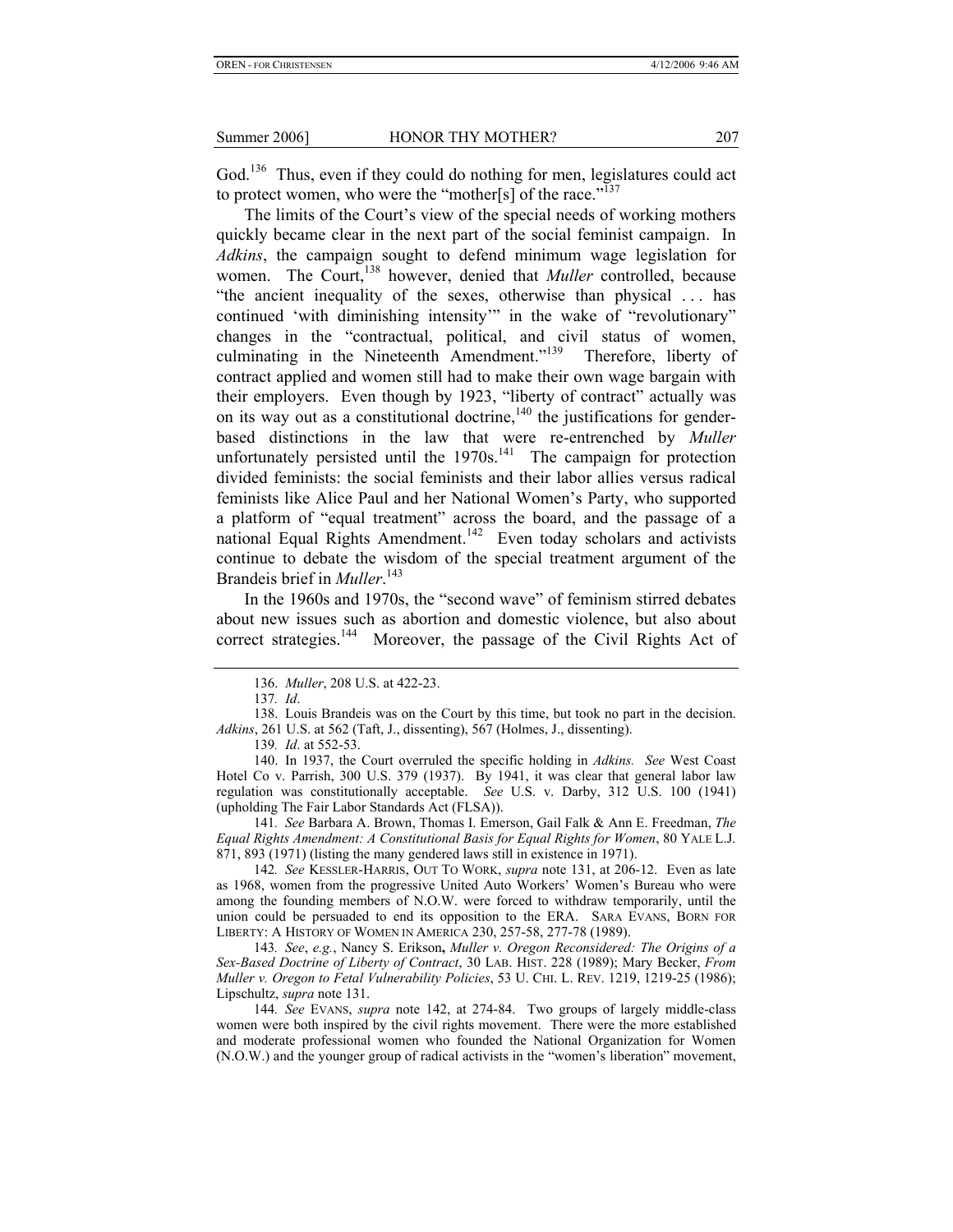1964, and more effective enforcement of Title VII in the  $1970s$ ,  $145$  plus the development of an "intermediate" heightened standard of constitutional review for classifications based on gender,<sup>146</sup> provided a brand-new context for motherhood in the workplace. The new context for working mothers created by these legal changes, with some significant exceptions, aspires toward evenhanded or neutral treatment, rather than the type of "industrial equality" propounded by some of the social feminists. It remains to be seen, however, whether this view is all gain and no pain. The decisions revolve around issues of pregnancy and maternity leave, exposure of fertile women to dangerous substances in the workplace, and equal benefits earned by working women.

The first two cases that required neutral treatment of working mothers were a Title VII employment discrimination, and a constitutional case, respectively. In *Phillips v. Martin-Marietta Corp.*,<sup>147</sup> the company had a policy of refusing work applications from women with pre-school age children.<sup>148</sup> The workforce was predominantly female, so this was an instance of what has been called "sex-plus" discrimination.<sup>149</sup> Although the brief *per curiam* opinion of the Court seemed to suggest that if the employer could show that "conflicting family responsibilities were more relevant for a woman than for a man," it might be able to meet the defense of a bona fide occupational qualification ("BFOQ") under the statute,  $150$ Justice Marshall's concurrence was having none of that: "When performance characteristics of an individual are involved, even when parental roles are concerned, employment opportunity may be limited only be employment criteria that are neutral as to the sex of the applicant."<sup>151</sup> *Phillips* clearly came out the right way. It would have been devastating to the early interpretations of Title VII if employers were allowed to make assumptions about women with children and use them to deny them employment on an equal basis with men. This would be no different than all the years of so-called protective labor legislation that protected women

who cut their political teeth on the civil rights and anti-war movements.

<sup>145</sup>*. See* Laura Oren, *Protection, Patriarchy, and Capitalism: The Politics and Theory of Gender-Specific Regulation in the Workplace*, 6 UCLA WOMEN'S L.J. 321, 342- 43 nn.114-17 [hereinafter Oren, *Protection*].

<sup>146</sup>*. See Reed*, 404 U.S. 71 (holding that preference of male administrator over similarly situated female administratrix does not have a rational basis); *Frontiero*, 411 U.S. 677 (plurality would have adopted strict scrutiny for gender-based classifications); *Craig*, 429 U.S. 190 (Court adopted intermediate scrutiny under the Equal Protection Clause for gender-based classifications).

 <sup>147.</sup> Phillips v. Martin-Marietta Corp., 400 U.S. 542 (1971).

<sup>148</sup>*. Id*. at 543. *Cf.* Zipes v. Trans World Airlines, Inc., 455 U.S. 385 (1982) (airline had policy of grounding all flight attendants who became mothers, but not fathers).

<sup>149</sup>*. Employment Discrimination and Title VII of the Civil Rights Act of 1964*, 84 HARV. L. REV. 1109, 1166, 1171 (1971).

<sup>150</sup>*. Phillips*, 400 U.S. at 544.

<sup>151</sup>*. Id*. at 545 (Marshall, J. concurring).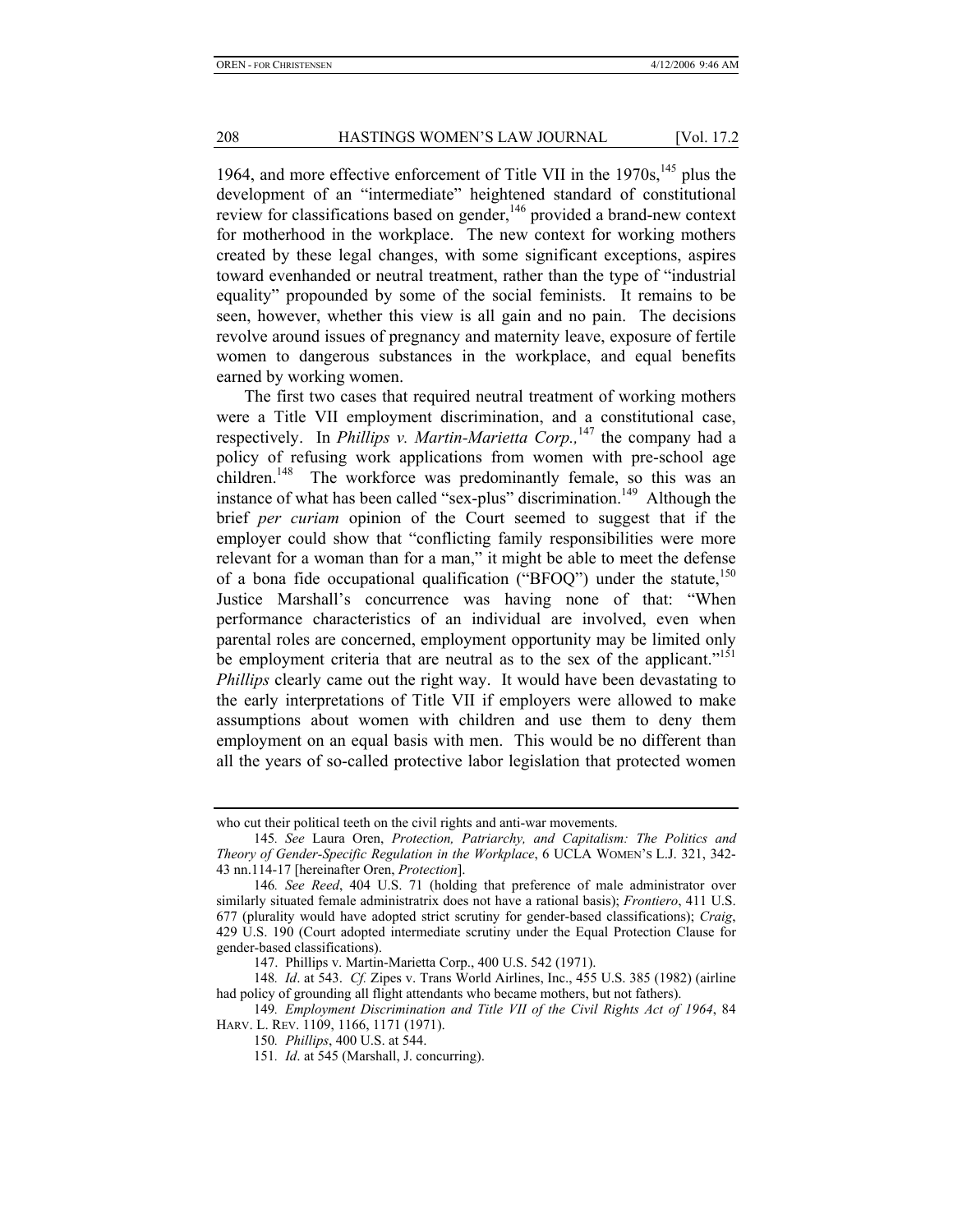right out of their jobs.<sup>152</sup> On the other hand, the impact of women's greater responsibilities for child and elder care remains significant even today<sup>153</sup> and pure neutrality does not provide the solution to the larger problem.

Pregnancy raises particularly troublesome challenges, for which neutrality is a necessary, but partial, answer. The Cleveland Board of Education had a policy of compulsory unpaid leave for all female teachers, starting with their fourth month of pregnancy.<sup>154</sup> In addition, mothers could not return to work until the beginning of the regular school semester after their infants turned 3 months old.<sup>155</sup> Even then, the mothers had to show a doctor's certificate of fitness to work, and there was no guarantee that their job had been held for them in the meantime.<sup>156</sup> The Court was hard pressed to see any rationality in the presumptions about physical capacity behind these particular time-lines.<sup> $157$ </sup> Instead, it held that the overbroad rules "employ[ed] irrebuttable presumptions that unduly penalize a female teacher for deciding to bear a child."<sup>158</sup> This is not exactly a principle of neutrality. Only women, after all, have to combine pregnancy with work. Nor did the Court argue that different treatment on the grounds of pregnancy was "sex discrimination," a significant omission in light of later cases.<sup>159</sup>

In two subsequent cases, the Court evinced its strange belief that pregnancy-related rules generally have nothing to do with sex discrimination. California's disability insurance program exempted from coverage work losses resulting from pregnancy.160 The Court had no difficulty distinguishing this kind of rule from those subjected to a higher standard of review in the gender-based equal protection cases. After all, the program merely divided the insured into two groups — "pregnant women and nonpregnant persons." "While the first group is exclusively

<sup>152</sup>*. See*, *e.g.*, Goesaert v. Cleary, 335 U.S. 464, 466 (1948) (holding that a state may deny all women opportunities to tend bar in light of moral and social problems).

<sup>153</sup>*. See* CRITTENDEN, *supra* note 80.

 <sup>154.</sup> Cleveland Bd. of Ed. v. LaFleur, 414 U.S. 632, 634 (1974).

<sup>155</sup>*. Id*.

<sup>156</sup>*. Id*. at 635. One of the schools also required that the teacher assure them that she had child care which would not interfere with her school duties. *Id*. at 650. The compulsory leave policy was instituted in 1952, which raises some interesting questions about post-war economic and social pressures to conform to a domestic ideology that rejected the gains of women in the industrial labor force during World War II, and promoted the establishment of nuclear families with women firmly ensconced in their primary roles as wives and mothers, even if they did work outside the home as well. For the climate of the 1950s, *see generally*  EVANS, *supra* note 142, Chapter 11; *see also* BETTY FRIEDAN, THE FEMININE MYSTIQUE (1963).

<sup>157</sup>*. Id*. at 642.

<sup>158</sup>*. Id*. at 648. This is a due process analysis rather than an equal protection analysis. *Id*. at 644.

<sup>159</sup>*. Id*. at 651. Justice Powell, who concurred in the result, stated that even though most teachers are women, the Court was not reaching the question of whether these are sexbased classifications. *Id.* at 653.

 <sup>160.</sup> Geduldig v. Aiello, 417 U.S. 484, 489 (1974).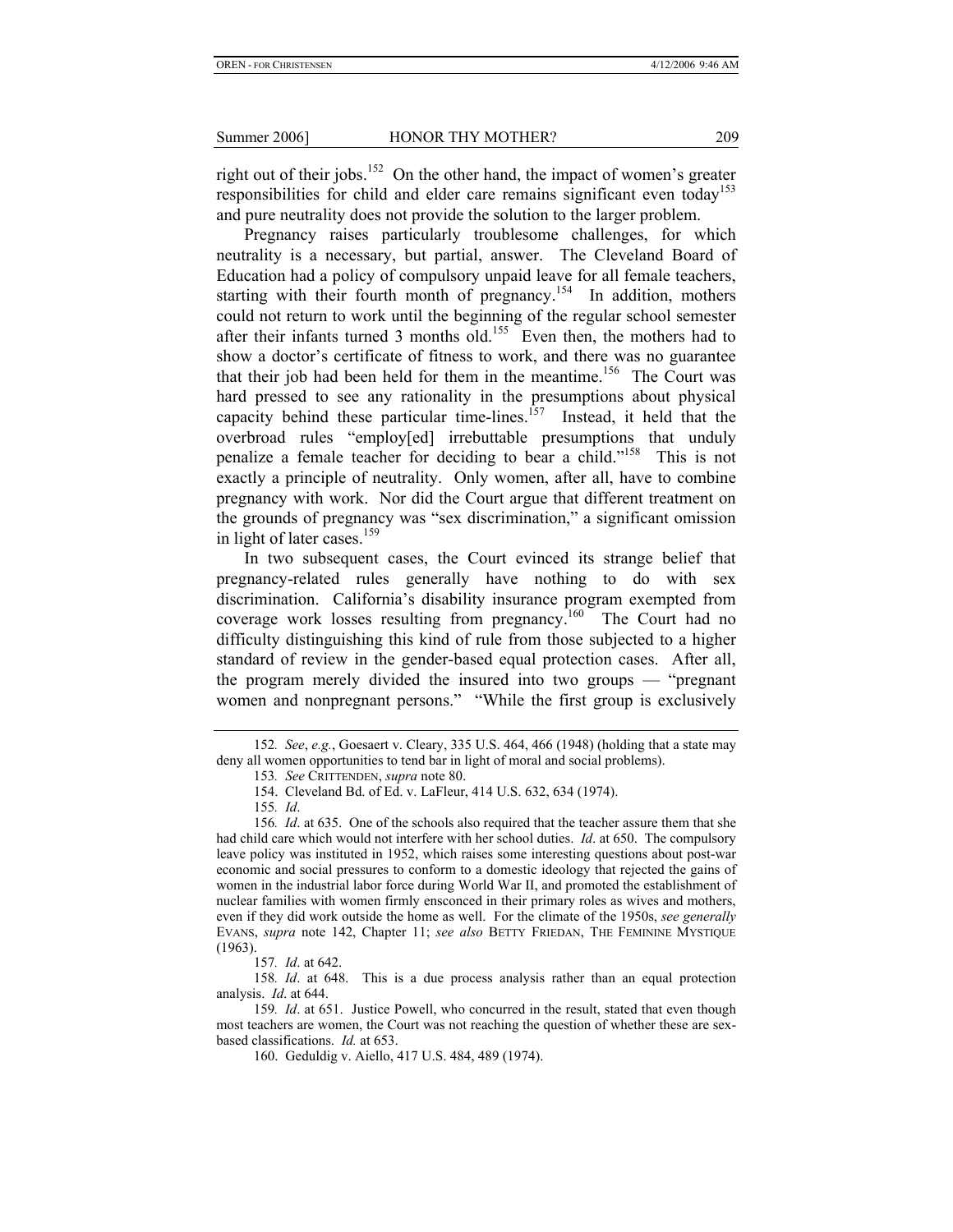female, the second includes members of both sexes. The fiscal and actuarial benefits of the program thus accrue to members of both sexes."<sup>161</sup> The Court then surprised observers with its follow-up Title VII case. Despite an authoritative interpretation of the law by the Equal Employment Opportunity Commission, the Court decided that Congress did not intend any different result under the statute than the Court itself had reached using its own constitutional analysis.<sup>162</sup> Unless a plaintiff could show that exclusion of pregnancy was a mere pretext for sex discrimination, the classifications were pregnant versus non-pregnant persons.<sup>163</sup> The Court also disavowed any notion that employers must accommodate one sex more than the other just because of "their differing roles in 'the scheme of human existence."<sup>164</sup>

*G.E. v. Gilbert* mobilized the opposition. In short order, California reversed itself to amend its own Fair Employment and Housing Act<sup>165</sup> to require employers to provide female employees with an unpaid pregnancy disability leave of up to four months.166 Meanwhile, a broad-based national coalition swiftly secured the passage of the Pregnancy Discrimination Amendment ("PDA") to Title VII, which altered the definition of "sex discrimination" in the statute to include pregnancy too.<sup>167</sup> The consensus fell apart, however, when the California's new statute came before the Court in *California Federal Savings and Loan v. Guerra*. 168

Pregnancy burdens women employees uniquely, making mere nondiscrimination or neutrality problematic. Even feminist advocates have found it difficult to conceptualize the proper legal approach: How can it be neutrality or sameness, when only women become pregnant? How can it be special treatment when the lessons of history demonstrate the traps of protection?<sup>169</sup> Although all agreeing that the new California disability

164. *Gilbert*, 429 U.S. at 139.

165. CAL. GOV'T CODE ANN. § 12945(b)(2) (West 2000).

 166. Cal. Fed. Sav. & Loan Ass'n v. Guerra, 479 U.S. 272, 275 (1987). The State's Fair Employment and Housing Commission also interpreted the law to mean that employers must reinstate women returning from pregnancy leave, unless the job was no longer available due to business necessity. *Id.* 

167*. Id*. at 277 (addition of subsection (k) to s. 701, definitional section of Title VII). For the campaign to amend Title VII, see Oren, *Protection*, *supra* note 145, at 356 n.194.

168. 479 U.S. 272 (1987).

169*. See, e.g.,* Wendy W. Williams, *The Equality Crisis: Some Reflections on Culture, Courts and Feminism*, 14 WOMEN'S RTS. L. REP. 151, 168-72 (1992) (discussing the split among feminists about statutes like the Montana one in *Miller-Wohl* that treated pregnancy specially, and why she still thought the equality approach was best). *See also*

<sup>161</sup>*. Id*. at 496 n.20.

 <sup>162.</sup> General Electric Co. v. Gilbert, 429 U.S. 125, 134, 140 (1976).

<sup>163</sup>*. But see* Nashville Gas Co. v. Satty, 434 U.S. 136 (1977) (holding that employer's policy of denying accumulated seniority to female employees returning from pregnancy leave, although neutral on its face, imposed a more substantial burden on women than men, and therefore constituted an illegal employment practice in the absence of proof of a "business necessity" defense; also holding that the sick leave pay claim had to be remanded).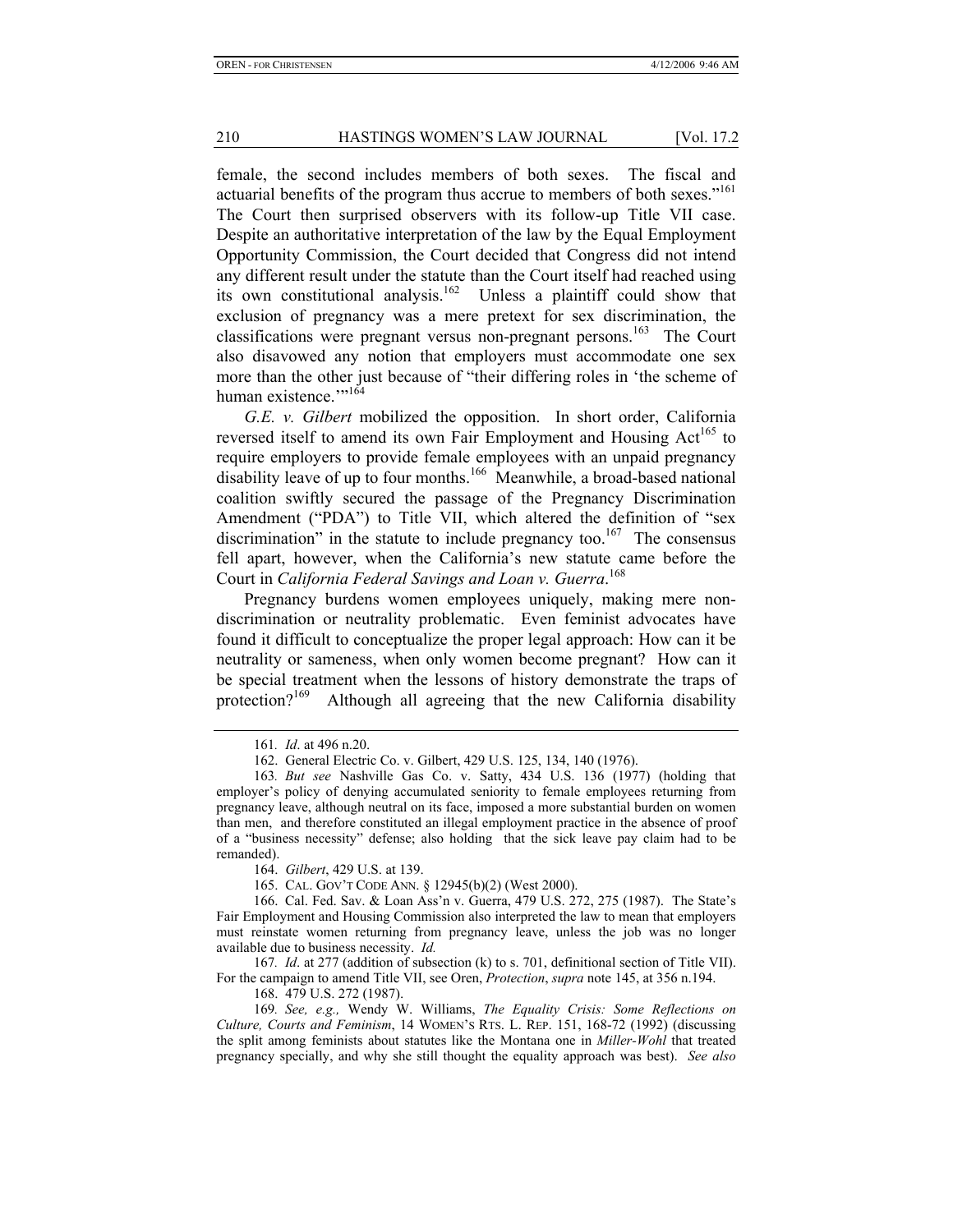leave provision should be upheld (unlike a Montana statute also being challenged),170 feminist ranks split over philosophy and tactics: In its *amici*  (friend of court) briefs, the ACLU argued that the PDA was a strict formal equality guarantee that did not allow special treatment by virtue of pregnancy. They concluded from *Muller* that biologically based different treatment had harmed women in the long run, confining them to a separate and lesser sphere of employment. The ACLU also declined to support special treatment for pregnancy in the workplace as a kind of affirmative action measure. This neutrality posture, however, did not mean that the PDA necessarily conflicted with or "preempted" the state law. If the bank offered no disability leave to men, but favored women in this way, there would be a problem. However, since men also benefited from the general disability policy, the two statutes could be reconciled. In fact, the state law effectively challenged the stereotype that disability leave for women, even including for pregnancy, differed in its essentials from disability leave for men $171$ 

The National Organization for Women ("NOW") made a different argument: taken together, the two statutes could be read as "imposing mutual and complementary obligations upon California employers to provide up to four months unpaid disability leave to all disabled employees." In that view, there was no necessary conflict, and therefore no preemption. The net result was that the benefits were extended to both women and men, with all employees guaranteed disability leave.<sup>172</sup> Labor's brief took still another position. It justified special treatment in the form of maternity leaves because without that accommodation women's procreative choices were burdened, while men were free to reproduce without paying any penalty in work force participation. In other words, in

 170. The Montana statute provided that employers must grant unpaid maternity disability leave even if they had no other leave policy at all. *See* Miller-Wohl Co. Inc. v. Commr. of Labor & Indus., 479 U.S. 1050 (1987) (vacating and remanding 692 P.2d 1243, for consideration in light of *Guerra*). The Montana Supreme Court reinstated its opinion upon remand, 744 P.2d 871 (Mont. 1987).

 171. California Federal Sav. & Loan v. Guerra, Brief of the American Civil Liberties Union, the League of Women Voters of the U.S., the League of Women Voters of Cal., the National Women's Political Caucus, and the Coal Employment Project, as Amici Curiae, Cal. Fed. Sav. & Loan Assoc. v. Mark Guerra, 1986 WL 728369 (April 4, 1986) (No. 85- 494).

Donna Lehnoff, *Beyond Maternity Leave; America Needs a Family Policy*, Legal Times, Oct. 27, 1986, at 11 (calling "legal approval of special treatment for women based on pregnancy and childbirth" "the top of a 'slippery slope,' the bottom of which is a system of law that permits or requires discrimination against women based on their perceived or real biological differences from men.") (Donna Lehnoff is associate director for legal policy and programs at Women's Legal Defense Fund).

 <sup>172.</sup> California Federal Sav. & Loan v. Guerra, Brief of the National Organization for Women, NOW Legal Defense and Education Fund, National Bar Ass'n, Women Lawyers Division, Washington Area Chapter; National Women's Law Center; Women's Law Project; and Women's Legal Defense Fund in Support of Neither Party Amici Curiae 1986 WL 728368 (Apr. 04, 1986) (No. 85-494).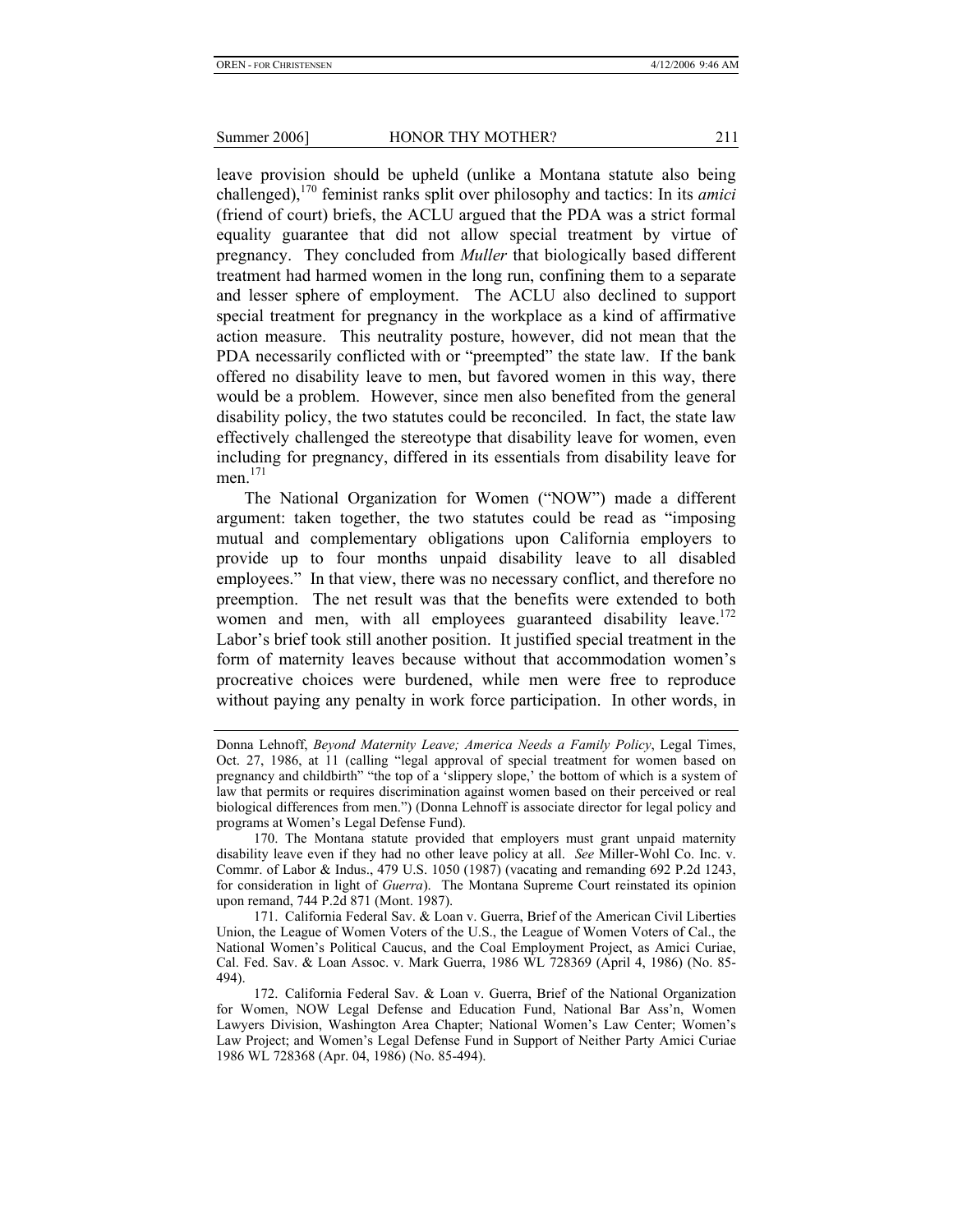other to prevent a particular form of sex discrimination, this affirmative program was necessary. According to the labor brief, that did not transform the California law into the kind of protectionism long since disavowed by labor along with the rest of society.<sup>173</sup>

A divided Court reflected the confusion inherent in the pregnancy debate: Three dissenters adamantly insisted that the plain language of the PDA requires that employers treat pregnant employees the same as anyone else, no worse, but also no better.<sup>174</sup> Justice Scalia, on the other hand, was willing to uphold the state law, but only on the basis of other "plain" language" in the civil rights statute that limits the preemptive effect of federal law.175 The majority of the Court pressed two alternative arguments, either of which they found sufficient. The first was the "floor not a ceiling" interpretation, i.e., that the congressional purpose behind the PDA was to prohibit discrimination in the workplace against pregnant women, and not to ban preferential treatment for those employees.<sup>176</sup> The PDA was a rejection of the majority position in *Gilbert*, and therefore was entirely consistent with the dissent in that case. As Justice Brennan stated therein, "a realistic understanding of conditions found in today's labor environment warrants *taking pregnancy into account* in fashioning disability policies."<sup>177</sup>

 <sup>173.</sup> California Federal Sav. & Loan v. Guerra, Brief of the American Federation of Labor and Congress of Industrial Organizations as Amici Curiae1985 WL 670262 (Oct. Term 1985) (No. 85-494).

While initially skeptical, organized labor had embraced protectionism at the turn of the nineteenth century, in alliance with the social feminists. *See* Kessler-Harris*, supra* note 131, at 201-05. Feminist ranks, however, were split over this strategy, with the National Women's Party, supporting the "blanket amendment" drafted by Alice Paul (the Equal Rights Amendment), even though reformers feared it would jeopardize the improvements in working conditions. *Id.* at 207. These tensions persisted into the middle of the twentieth century. For example, the progressive United Auto Workers (UAW) had established a "Women's Bureau" during WWII, that condemned the effects of sex-specific protective labor legislation as early as the 1950s, seeing such laws as excuses for discrimination against women workers. UAW Women's Bureau members even were among the founding members of N.O.W. in 1968. However, they were forced to withdraw from that organization for two years before they could persuade their union to support the Equal Rights Amendment. Sara Evans, *supra* note 142, at 230, 257-58, 277-78. *See also* Alice Kessler-Harris, *Protection for Women: Trade Unions and Labor Laws,* in DOUBLE EXPOSURE: WOMEN'S HEALTH HAZARDS ON THE JOB AND AT HOME (Wendy Chavkin, M.D., ed., 1984).

By the 1970s, the argument about protective labor legislation and sex discrimination was essentially moot, and the courts had declared that Title VII preempted the remaining sex specific laws. *See, e.g.,* Weeks v. So. Bell Tel. & Tel. Co., 408 F.2d 228 (5th Cir. 1969); Rosenfeld v. So. Pac. Co., 444 F.2d 1219 (9th Cir. 1971). Thus, the older protectionism was removed as an issue between labor and the women's movement.

 <sup>174.</sup> *California Fed. Sav. & L.*, 479 U.S. at 297 (White, J., dissenting ).

<sup>175</sup>*. Id*. at 295 (Scalia, J., concurring in judgment only).

<sup>176</sup>*. Id*. at 284-86.

<sup>177</sup>*. Id*. at 289 (citing G.E. v. Gilbert, 429 U.S. at 159 (Brennan, J., dissenting) (emphasis added)). *See also* Newport News v. EEOC, 462 U.S. 669, 678-79 n.17 (1973) (acknowledging that the PDA incorporated the position of the dissent in *Gilbert*).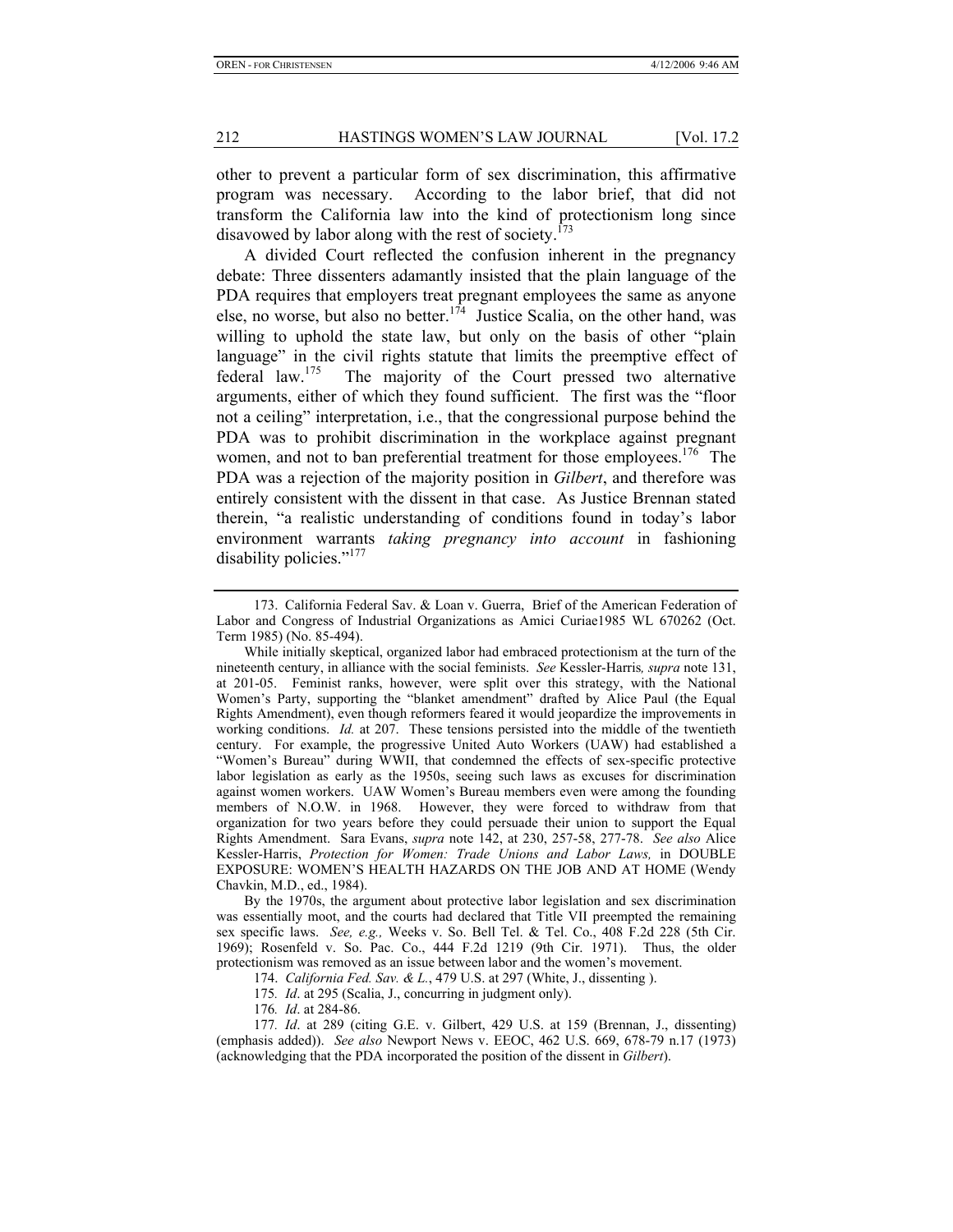In an alternative holding (or perhaps *dicta*), the Court also seemingly adopted the NOW position: Even if preferential policies were not permitted, the PDA still did not preempt California's law.178 The state did not compel employers to treat women workers better than men. Rather, it established the standard for pregnancy disability leaves. Employers were free to match that with comparable disability benefits for all, thus simultaneously satisfying the state and the federal statutes. Without any necessary conflict between the mandates of the two laws, there also would be no preemption by the PDA.<sup>179</sup>

The same women's, civil rights, and labor interests that supported the result in *Guerra,* quickly united in a major legislative campaign to finesse the pregnancy and special treatment conundrum, through a gender neutral solution called the Family and Medical Leave Act ("FMLA"). Introduced in April of 1986, the proposal "sped through hearings" in the House, where it garnered more than 100 co-sponsors. As Donna Lenhoff, Associate Director of the Women's Legal Defense Fund, explained, the proposal was intended to be "a significant first step toward a national policy to encourage the accommodation of workplaces to employees' family responsibilities."<sup>180</sup> Since women bore the brunt of that burden in most families, they had the most to lose from the absence of such accommodations, and the most to gain from a new approach.<sup>181</sup> Despite the broad-based support, however, the FMLA was not enacted until 1993.<sup>182</sup> The legislation was passed by Congress twice, only to be vetoed by the first President Bush.<sup>183</sup> With the election of President William J. Clinton (in part based on a noted "gender gap" in voting patterns), <sup>184</sup> however, the threat of veto was removed, and the FMLA of 1993 passed.<sup>185</sup> It requires

181. Lenhoff, *supra* note 169.

 182. In 1988 a different version of the bill died when supporters could not break an "election-eve" filibuster; the legislation was reintroduced in 1989 with the support of 130 House co-sponsors; and 150 national children's family, health, labor and business groups. Tamara Henry, *Family leave bill reintroduced*, United Press International Feb. 2, 1989. Among the major industrialized nations at the time, only the United States and South Africa lacked nationally mandated maternity-leave benefits. France, Canada, West Germany, Italy and Japan, all mandated paid parental or maternity leave at 60 percent to 100 percent normal salary. Andrea Herman, *ABA Backs Parental Leave Bill*, 75 A.B.J. 123 (1989).

 183. Michelle Ruess, *Family-Leave Details Uncertain for '93*, Plain Dealer, Nov. 28, 1992 at 4a. In an election speech in 1992, Bush said that he believed it would lead to discrimination against women; *Bush and Family Leave: Makes Pitch to Working Women*, The Hotline, Sept. 21, 1992.

184*. See, e.g.,* Katha Pollitt, *Women's Day, 1992 Election,* 255 THE NATION 17, 17 (Nov. 1992) (celebrating the 11 point gender gap in voting in favor of Bill Clinton, and the accession of four new women Senators and a near doubling of female Representatives).

185. After the second election of George W. Bush,, however, new threats to the

 <sup>178.</sup> *Cal. Fed. Sav. & Loan Ass'n.*, 479 U.S. at 290-92.

<sup>179</sup>*. Id*.

 <sup>180.</sup> Lehnoff, *supra* note 169. The FMLA was originally introduced in Congress in 1985 by Patricia Schroeder. *See*, Judith Elder, *Pregnant in the Marketplace: Legal Rights of Pregnant Women, Mothers and Fathers*," Mothering, Sept. 22, 1989, 53 at 86.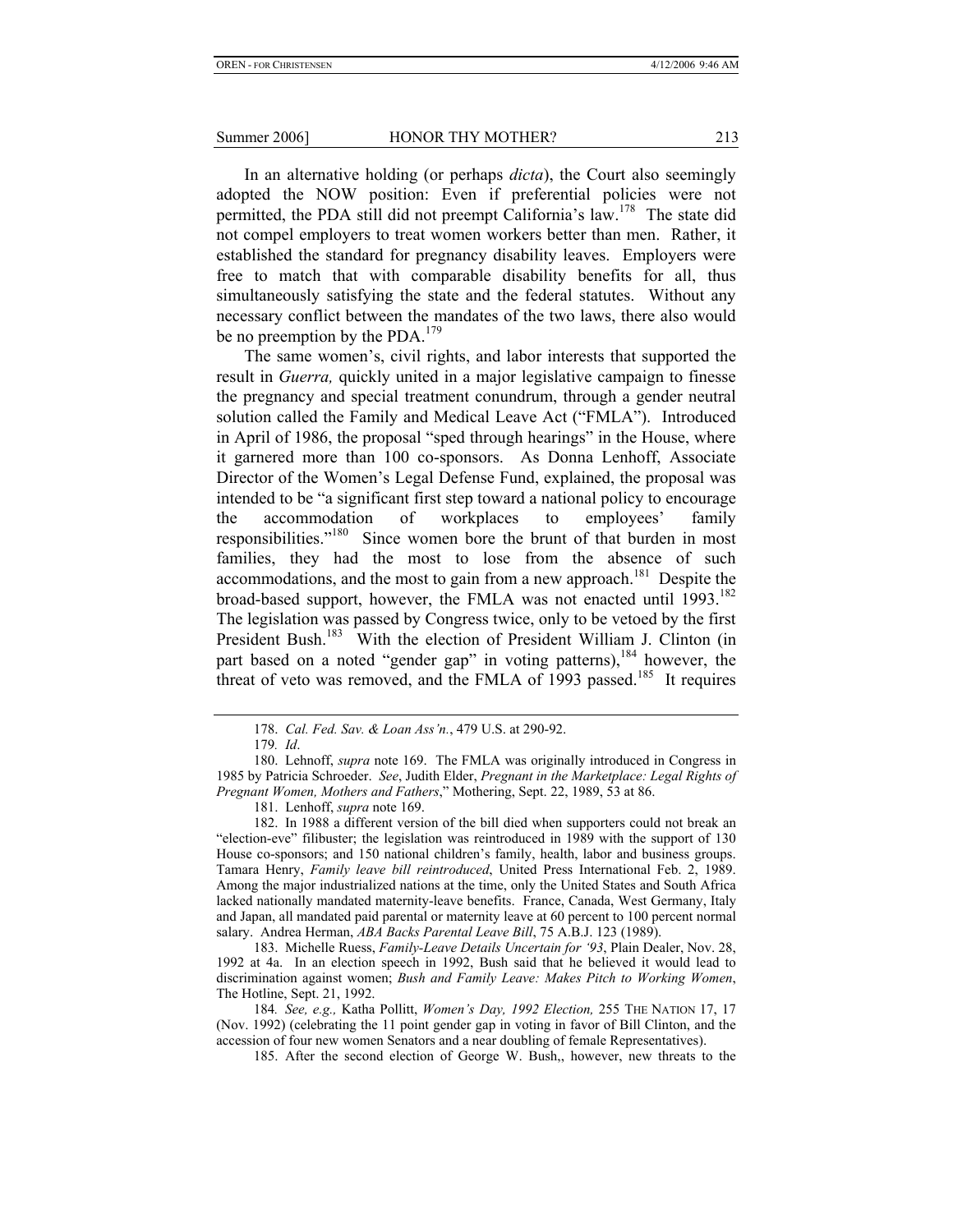covered employers to give all employees up to 12 weeks unpaid leave after the birth or adoption of a child, or for their own or a family member's (spouse, child, parent) serious health condition. $186$ 

The neutrality approach of the FMLA was subsequently upheld in *Nevada v. Hibbs*<sup>187</sup> by a divided Supreme Court as an exercise of Congress's power to enforce the Fourteenth Amendment in order to prevent discrimination on the grounds of sex. Interestingly, Justice Rehnquist, who has never been happy with heightened judicial scrutiny for sex based classifications,<sup>188</sup> nonetheless wrote an opinion for the majority relying on that framework.189 He cited the findings of Congress that "[h]istorically, denial or curtailment of women's employment opportunities has been traceable directly to the pervasive presumption that women are mothers first, and workers second. This prevailing ideology about women's roles has in turn justified discrimination against women when they are mothers or mothers-to-be."<sup>190</sup> Conversely, Congress found that stereotypes about men's "lack of domestic responsibilities" help close the "self-fulfilling cycle of discrimination that forced stereotypical views about women's commitment to work and their value as employees." By virtue of its neutrality, the statutory remedy attacked both unfortunate stereotypes: since all employees enjoyed the benefit, employers could no longer single out women as "an inordinate drain on the workplace," that can be avoided by hiring only men. $^{191}$ 

By contrast to the *Phillips* Title VII result, the FMLA incorporates a

commentary/columns/2005/06/FMLA.html. Meanwhile, proponents seek expansion of FMLA provisions, either through collective bargaining or revisions in the law.

191*. Hibbs*, 538 U.S. at 736-37.

FMLA have emerged. The United States Chamber of Commerce wants significant revisions in light of what it insists is havoc in the workplace. *See* Bradford Plumer, *Business Groups are trying to restrict the Family and Medical Leave Act. That's precisely the wrong approach,* MOTHER JONES, June 7, 2005, http://www.motherjones.com/

 <sup>186.</sup> Family and Medical Leave Act, 29 U.S.C. § 2612(a)(1)(c) (2005). In the 18 months between 1999-2000, nearly 24 million Americans took leave for FMLA covered reasons. Employees often had to resort to unpaid FMLA leave because their employers do not offer sick leave or disability pay. *See* Stephanie Armour, *Family Medical Leave Act at Center of Hot Debate*, USA TODAY, May 26, 2005, at 1B.

 <sup>187.</sup> Nevada v. Hibbs, 538 U.S. 721 (2003).

<sup>188</sup>*. See, e.g.,* Craig v. Boren, 429 U.S. 190, 217-217 (1976) (Rehnquist, J., dissenting) (questioning the appropriateness of the "substantially motivated by an important governmental purpose" intermediate standard for gender-based classifications).

<sup>189</sup>*. Hibbs*, 538 U.S at 724. Justices Scalia, Kennedy, and Thomas dissented. *Id.* at 743 (Scalia, J., dissenting), & at 744 (Kennedy, J., dissenting).

<sup>190</sup>*. Id*. at 736. The appeal to the history of sex discrimination was pursued in an amicus brief by a virtual honor roll of women's historians. *See,* Brief for Women's History Scholars Alice Kessler, Harris, Linda Kerber, et al. Supporting Respondents, Nevada v. Hibbs, 538 U.S. 721 (2003) (No. 01-1368). The amici demonstrated a long history of gender stereotyping that "family care is primarily women's work and is women's primary responsibility" and of intentional discrimination by the state in leave policies for its own employees and in legislation that restricted women's employment opportunities. *Id*. at pp. 1-2.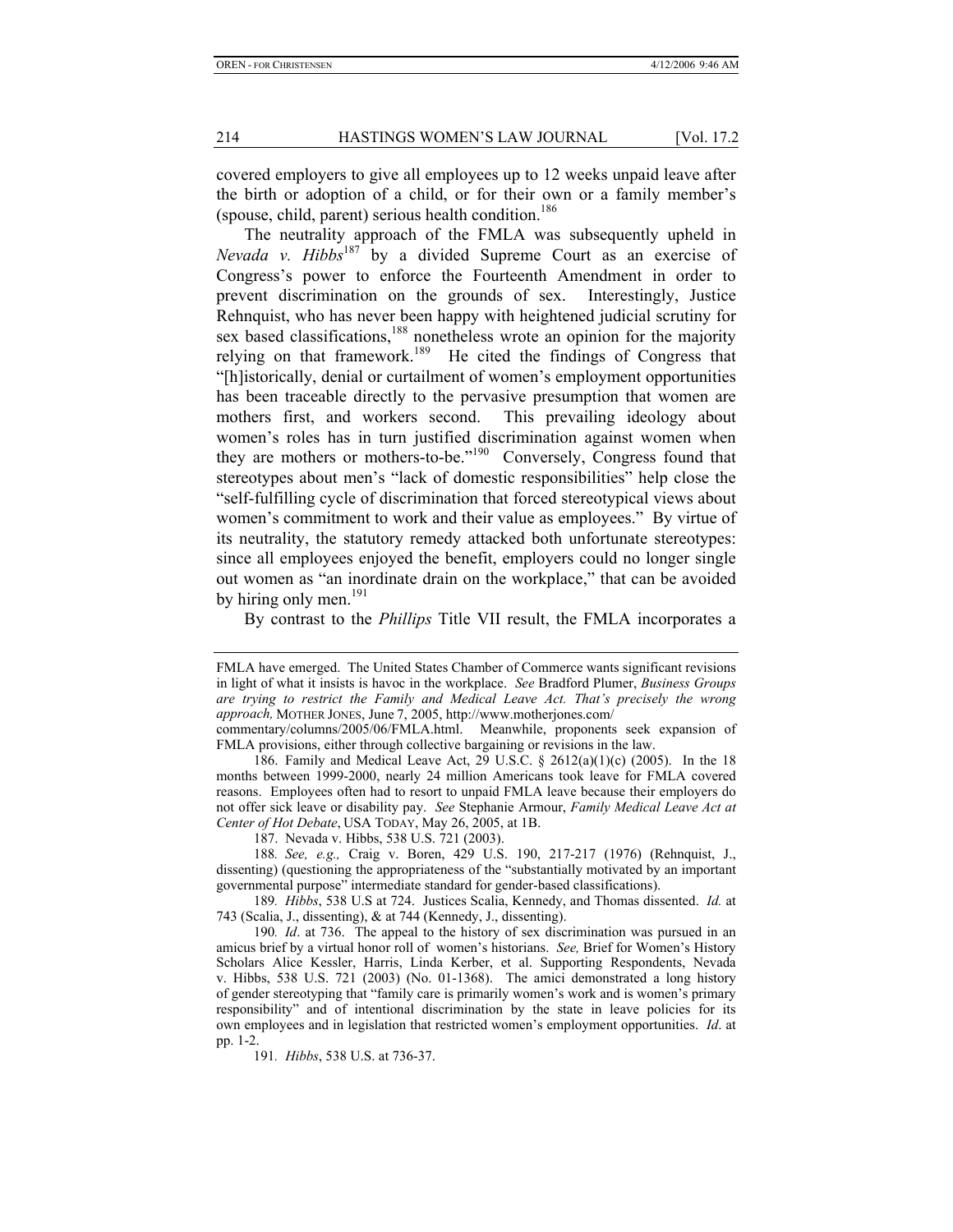different kind of neutrality. It provides an affirmative remedy that does not single women out and thus in theory does not penalize them for their greater caring responsibilities. In the absence of a cultural change that would encourage men to utilize the FMLA in significant numbers, however, women still will bear the brunt of the disruptions in work force participation along with the resulting economic penalties.

The same concern about lopsided incentives that fueled the FMLA proposal, and an additional fear of spillover effects on health and safety in the workplace, had already sparked a campaign by women's and labor organizations in opposition to corporate "fetal protection" exclusionary policies.192 In the late 1970s, lead and chemical companies, which had recently come under pressure to open higher-paid jobs on the shop floor to women, suddenly discovered a concern for the potential fetuses of their female employees. They promulgated policies that banned all women who could not demonstrate that they were surgically sterile from working in departments where they would be exposed to lead or other dangerous substances.<sup>193</sup> One of the five women who agreed to sterilization in order to retain higher-paying jobs at American Cyanamid's Willow Island plant later said "[b]ut I don't think it's right that a company can tell you to do a thing like this to keep your job. I did it because I was scared and I had to have the income."<sup>194</sup>

 Having failed in initial efforts to use OSHA law or joint agency regulations to address the problem,<sup>195</sup> the coalition turned to Title VII and sex discrimination law. Ultimately, the issue came before the Supreme Court in a case called *UAW v. Johnson Controls*. 196 The result was a significant victory for neutrality principles, as a bulwark against both sex discrimination and degradation of the work environment. The Court ruled that the exclusionary policies were not justified because the safety of third persons, i.e. the potential fetuses, did not constitute a BFOQ sufficient to excuse policies that were based on sex discrimination on their face. There was no BFOQ because the ability to become pregnant has nothing to do with an employee's ability to perform the essence of the job.<sup>197</sup> Therefore, Justice Blackmun opined, the woman herself must decide the relative importance of her economic and reproductive roles, and therefore what risks she is willing to take in the workplace.<sup>198</sup>

<sup>192</sup>*. See* Oren, *Protection*, *supra* note 145, at 351 (discussing establishment of the Coalition for Reproductive Rights of Workers (CRROW) after story of coerced sterilizations to keep jobs at American Cyanamid's Willow Island Plant broke).

<sup>193</sup>*. Id*. at 340-42.

<sup>194</sup>*. Id*. at 349 (citing Bill Richards, "Women Say They Had to be Sterilized to Hold Jobs," WASH. POST, Jan. 1, 1979, at A1).

<sup>195</sup>*. Id*. at 352-62.

 <sup>196. 499</sup> U.S. 187 (1991).

<sup>197</sup>*. Id*. at 206.

<sup>198</sup>*. Id*.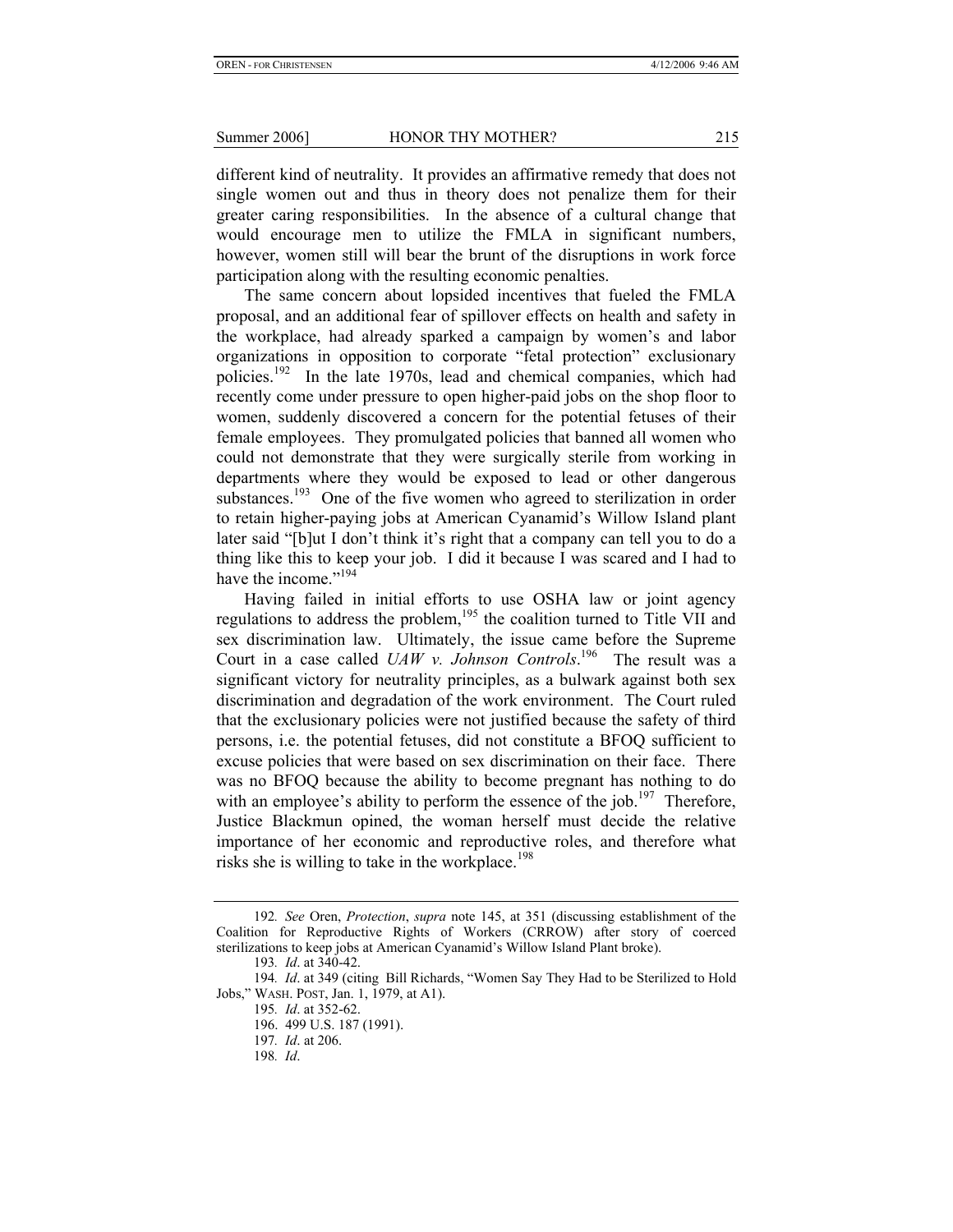Some critics decried the result in *Johnson Controls* as an ironic instance of women winning the right to work in an equally dangerous workplace as men.<sup>199</sup> Whatever the practical results may have been, especially in an increasingly conservative political and regulatory climate after the 1980s, the decision was necessary, both for sex discrimination and for occupational health and safety law. Without it, the BFOQ defense to sex discrimination in Title VII would have been diluted beyond a narrow focus on a quality that cut to the essence of the business, such as wetnursing. Such a ruling would have reopened an enormous gap in civil rights protection against discriminatory treatment of women in the work place in the name of protection of their capacity for motherhood. Furthermore, the labor agenda of changing the workplace, not the worker,<sup>200</sup> also would be compromised. Instead of adhering to stricter lead standards and environmental controls, companies could simply remove those workers they claimed to be more vulnerable,<sup>201</sup> and let poor working conditions ride. Understood properly, through a double lens of sex and class, even if it did not guarantee success, the *Johnson Controls* neutrality decision was critical to progress on either front.<sup>202</sup>

From *Muller v. Oregon* in 1908 to *Nevada v. Hibbs* in 2003, the story of motherhood in the work place reads like "progress" toward neutrality and the acknowledgement of the value of women workers.<sup>203</sup> In today's world, moms clearly are in the work force to stay. In 2002, about threefifths of women were paid wage-earners. This included 72 percent of women with children under 18, and 61 percent of women with children under the age of  $3.^{204}$  It is legally unacceptable to exclude women workers

<sup>199</sup>*. See, e.g.,* Ruth Rosen, *What Feminist Victory in the Court?* N.Y. TIMES, Mar. 21, 1991, at A17. *See also, Linda Greenhouse, "*Court Backs Right of Women to Jobs With Health Risks," N.Y. TIMES, Mar. 21, 1991, at A1, B12.

<sup>200</sup>*. See* Oren, *Protection*, *supra* note 145, at 346-47 (citing, "Informal Public Hearing on Proposed Standard for Exposure to Lead, United States Department of Labor, Occupational Safety and Health Administration," Mar. 16, 1977, at 679 [Lead Standard Hearings] at 1144 (testimony of Olga Madar).

 <sup>201.</sup> The companies seemed unconcerned about the reproductive vulnerabilities of male workers, and even male union officials had to be persuaded to think outside of the fetus-equals-motherhood box and to consider the role of men in reproduction. *See,* Oren, *Protection*, *supra* note 145, at 345.

<sup>202</sup>*. But see* Elaine Draper, *Reproductive Hazards and Fetal Exclusion Policies After Johnson Controls*, 12 STAN. L. & POL'Y REV. 117, 120-25 (2001) (arguing that corporate exclusion policies changed less after the Supreme Court's decision than would be expected).

<sup>203</sup>*. See, e.g., Weinberger*, 420 U.S. at 636 ("mother's insurance benefits" for surviving wives of insured men, but none for surviving husbands of deceased women workers who were raising children, violated equal protection); Califano, 443 U.S. at 76 (state law permitting AFDC payments to dependent children whose fathers were unemployed, but denying those benefits if their mothers were unemployed is unconstitutional).

<sup>204</sup>*. Women at Work: A Visual Essay,* MONTHLY LABOR REVIEW, Oct. 2003, at 45, http://www.bls.gov/opub/mlr/2003/10/ressum3.pdf.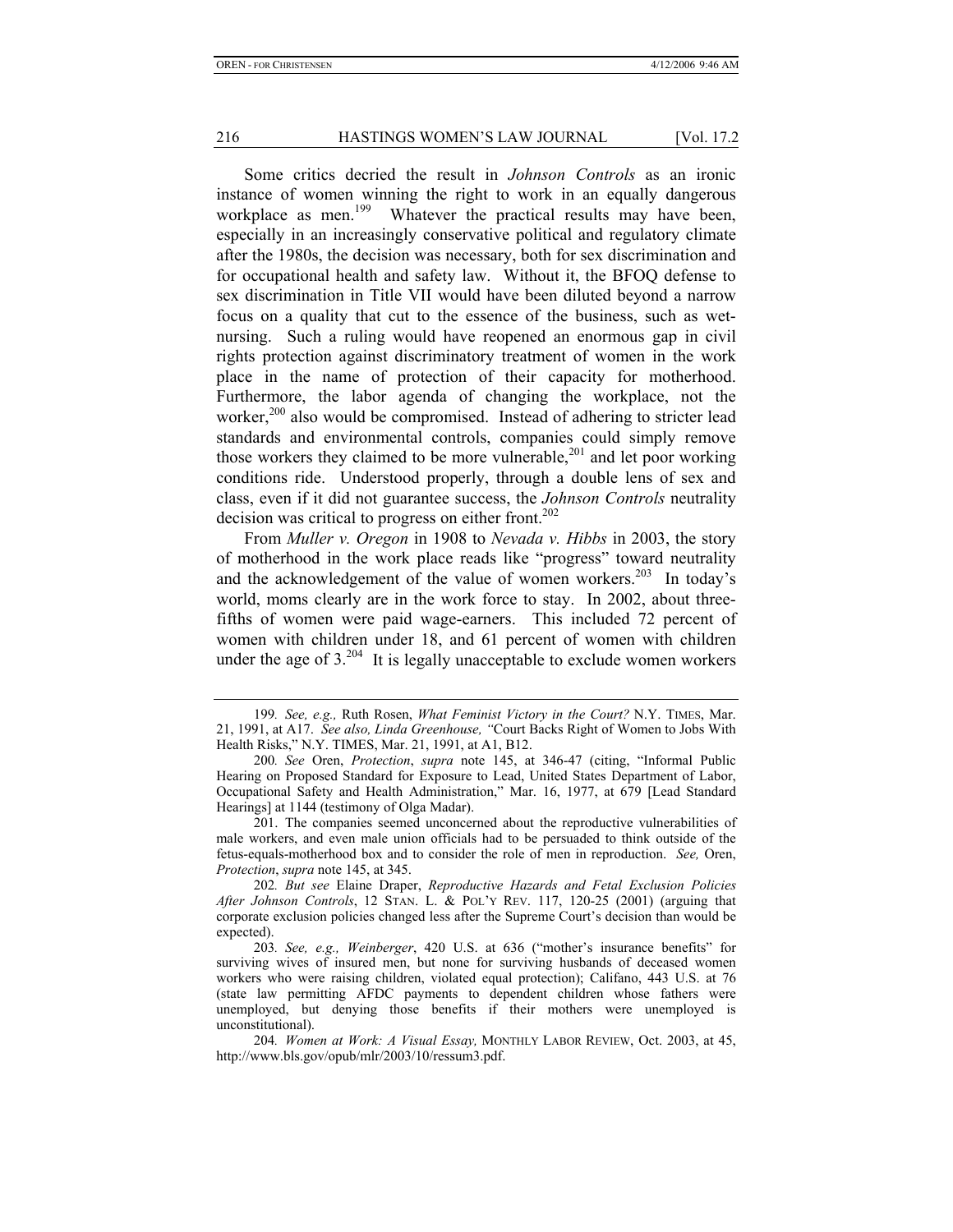because they are mothers, or have the capacity to become mothers. That certainly is a positive development. The Court, however, has not said that it *requires* an accommodation to women's "differing roles in the scheme of human existence.<sup>2205</sup> For example, it upheld a Missouri statute which even-handedly excluded from unemployment benefits all claimants who "voluntarily" leave their jobs "for a reason not causally connected to their work," including pregnancy.<sup>206</sup> Neutrality alone, moreover, cannot provide a true social solution for women who wish to combine motherhood with employment. We are still left largely to our own devices. FMLA leave is unpaid,<sup>207</sup> and it is unlikely that women workers, who are typically lower paid than men,<sup>208</sup> will stay in the workforce while fathers stay home. Unlike in other western industrialized countries, there is no corporate crèche system or tax-supported quality day care that shifts some of the burden to society as a whole instead of resting it on individual families.<sup>209</sup>

 206. Wimberly v. Labor and Industrial Relations Comm'n of Mo., 479 U.S. 511, 512 (1987).

Critics have stated that 45 percent of American workers are not covered by family leave laws. More than half of workers who need leave do not take it because they cannot afford it. Only 2 percent of private sector employees are eligible for paid family leave. Meanwhile, more and more mothers of young children are in the workforce, and responsibilities for older family members are growing. Steve Idemoto, *Family Leave Insurance: A Proposal for Washington Workers*, http://www.econop.org/FLI-PolicyBrief2000-IntroContextProblem.htm#Context (last visited Feb. 9, 2006).

208. Although there were significant variations by age and racial category, median weekly earnings for full time U.S. women workers in 2003 were 80 percent of men's, up from 78 percent in 2002, and from 63 percent in 1979. HIGHLIGHTS OF WOMEN'S EARNINGS IN 2003, U.S. DEPARTMENT OF LABOR STATISTICS 2004, http://www.bls.gov/cps/cpswom 2003.pdf (last visited Feb. 9, 2006). Serious occupational segregation, which contribute to earnings disparities, persists.

209*. See* Joan C. Williams, *Hibbs as a Federalism Case; Hibbs as a Maternal Wall Case*, 73 U. CIN. L. REV. 365, 379 (2004), (citing Janet C. Gornick & Marcia K. Meyers, Families That Work: Policies for Reconciling Parenthood and Employment (2004) (describing policy differences between Europe and the U.S.). "France, for example, makes

<sup>205</sup>*. Cf.* G.E. v. Gilbert, 429 U.S. at 139 (pre-PDA ruling that Title VII does not *require* employers to accommodate a pregnant worker and that the classification was not gender-based). *But see* Cal. Fed. Sav. & Loan, 479 U.S. 272 (1987) (post-PDA case *permitting* state to require maternity leave policies without finding pre-emption by Title VII). For a similar debate over New Jersey's anti-discrimination statute, see Gerety v. Atlantic City Hilton Casino Resort, 184 N.J. 391, 877 A.2d 1233 (N.J. 2005) (upholding 26 week disability policy even though it did not cover the full term of a pregnancy related disability). The New Jersey Supreme Court held that even though "it goes without saying that only women get pregnant" and that discrimination because of pregnancy is unlawful, no special accommodation is required, so long as there is any uniquely male disability that potentially lasts more than 26 weeks and also would not be fully covered. *Id*. at 403-04.

<sup>207.</sup> Family and Medical Leave Act, 29 U.S.C.  $\S$  2612(a)(1)(c) (2005). Even in its current form, the FMLA is under attack. *See Congresswoman Tubbs Jones Signs Letter Urging Bush Administration Against Changes to Family Medical Leave Act,* PR NEWSWIRE, Apr. 4, 2005 (Tubbs and other Democrats sent letter to Department of Labor which is currently considering proposals to roll back many of the protections of the FMLA, by changing the definition of a "serious health condition" and restricting the use of intermittent leave to care for a family member.) Congresswoman Tubbs is also an original co-sponsor of a bill to extend coverage of the FMLA to more categories of family members.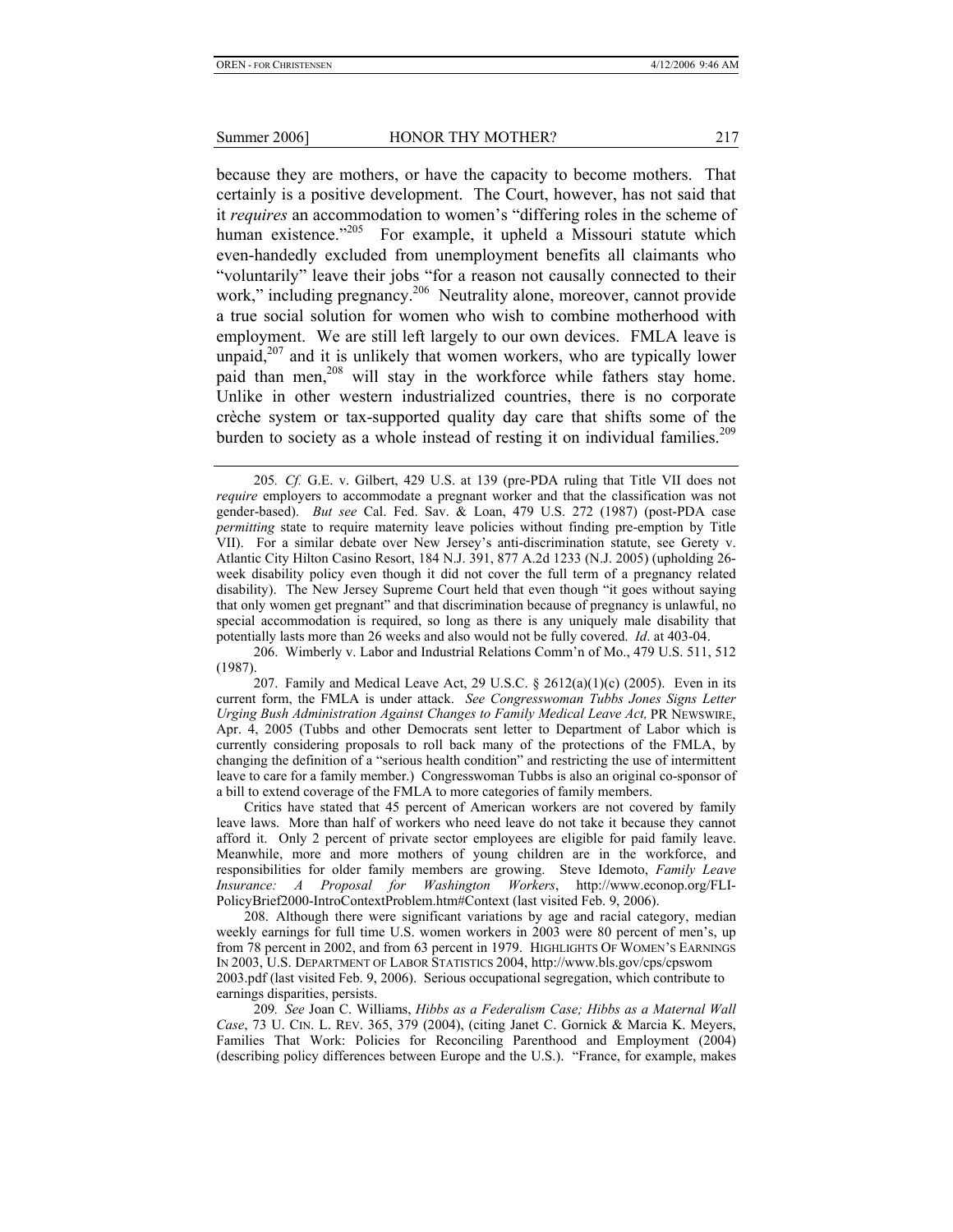Moreover, employment decisions can never be "neutral" in the absence of a universal health care system.<sup>210</sup> The extraordinary growth of women's employment has taken place predominantly in the service sector that is notorious for its lack of benefits.<sup>211</sup> Again, this makes it more likely that women have a tenuous hold on the workforce, especially when they become mothers. On top of these considerations, employers, and perhaps families themselves, have to be convinced that it is as legitimate for a father to require accommodation of his family role as it is for a mother.<sup>212</sup>

 210. Although European social health programs have undergone some recent changes, they still remain cornerstones of the welfare state. *See, e.g.,* Hans Maarse, Aggie Paulus, *Has Solidarity Survived? A Comparative Analysis of the Effect of Social Health Insurance Reform in Four European Countries*, 28 J. HEALTH POL. POL'Y & L. 585 (2003); Robert F. Rich, *Health Policy, Health Insurance And The Social Contract*, 21 COMP. LAB. L. & POL'Y J. 397 (2000).

 211. Bill Moyers, *Politics and Economy, Downward Mobility; Questions and Answers with Beth Shulman*, Oct. 24, 2003, http://www.pbs.org/now/politics /wagesqanda. html (stating that the largest projected growth in the United States economy over the next ten year is in low wage industries where women predominate and that women often accept sacrifices in wages and benefits in order to gain flexibility to fulfill family responsibilities). Shulman is the author of THE BETRAYAL OF WORK: HOW LOW-WAGE JOBS FAIL 30 MILLION AMERICANS. *See also* Jay M. Berman, *Industry Output & Employment Projections to 2012*, 127 MONTHLY. LAB. REV. 58 (2004) (predicting that almost all the projected growth through 2012 will be in the service economy).

 212. As the daughter of a mother who needs care, I recognize that stereotyped expectations are deeply embedded in all our family relationships (including my own) and are practically unavoidable. If you want to see the doctor, you must be available at all hours, on their schedule. If you have an elderly mother who cannot reliably report her history, what choice is there but to accede? If you want to avoid the inevitable mishaps of communication and care of a seriously ill individual that occur with each change of shift or change of facility, you must be personally present to protect someone who is unable to defend herself. It is an unusual son indeed who takes personal responsibility; and an elderly mother even may prefer help from her daughter. As my mother says, "thank god for a daughter." When I say, "you could rent one," teasingly, she says seriously, "no, no one would do this except a daughter," and there are times that she only responds to the comfort of her daughter. I can read to her or talk about family and sometimes break the cycle of preoccupation with physical suffering that has her begging for someone to help. Am I supposed to turn my back on that? What kind of institutionalized social support is there when one is 60, working full-time, and taking care of an elderly mother (and has responsibilities for other family members)? Section 661.201 of the Texas Government Code provides for accumulated paid sick leave, but it may only be used to care for someone who both resides in the same household and is related by kinship, adoption, marriage, or is in foster care. An employee's use of sick leave for family members who do not live in the household "is strictly limited to the time necessary to provide care and assistance to a spouse, child, or parent of the employee who needs such assistance as a direct result of a

one-stop education, medical care, and psychiatric care available through a subsidized system of neighborhood child care centers. These programs are viewed as so important for children's social development that parents fight to get their children into them." Joan C. Williams & Shauna L. Shames, *Mothers' Dreams: Abortion and the High Price of Motherhood,* 6 U. PA. J. CONST. L. 818, 829 (2004). *See also* Harry Gee, *New Paradigms of Criminal Justice for the Twenty-First Century*, 27 OHIO N.U. L. REV. 29, 55 (2000) (citing Elliott Currie, CRIME AND PUNISHMENT IN AMERICA (1998) at 158 (describing how child care for 3- to 5-year-olds is nearly universal in Europe; and Sweden has subsidized pre-school day care at child care centers).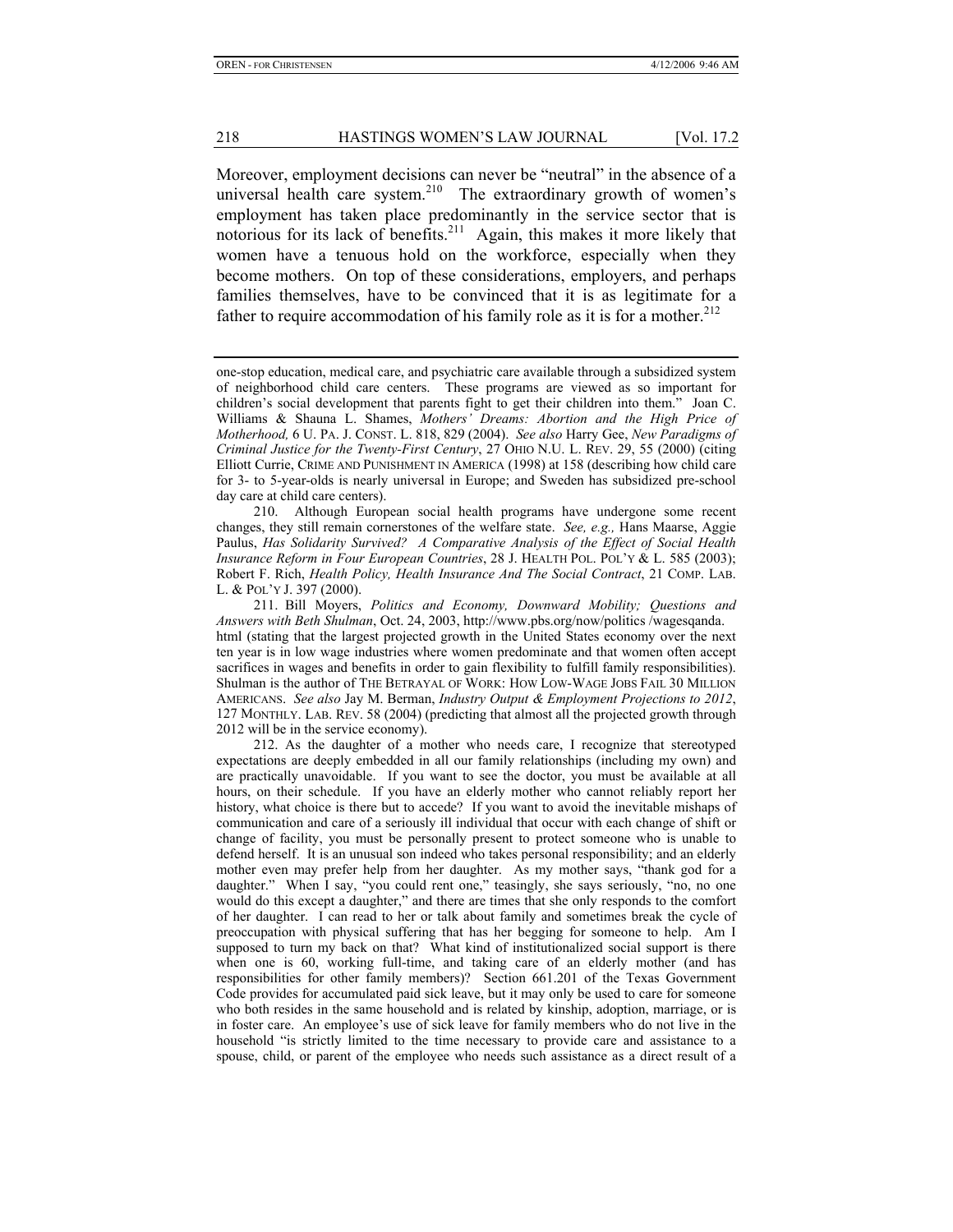While some mothers are presumed to care, and others apparently must be coerced to care satisfactorily, working mothers are welcome to remain in the workforce, but only so long as they keep their caring from interfering too much.

#### IV. NON-MOTHERHOOD: THE RIGHT TO REFUSE OR CHOOSE TO BE A MOTHER

The abortion cases constitute the last aspect of "motherhood" contemplated by the Supreme Court. In the late 1960s, feminists active in women's liberation groups identified the personal as political and began to demand the right to refuse the significant physical risks and personal consequences of carrying a pregnancy to term. In 1969, for example, a radical feminist group called the Redstockings stormed legislative hearings considering abortion law reform proposals in New York State.<sup>213</sup> The hearings had scheduled testimony from 14 male professionals and one nun. Excluded from the hearings, the Redstockings held their own public proceedings, claiming, "We are the experts, the only experts, we who've had abortions." After this speak-out, attorneys Florynce Kennedy and Diane Schulder, supported by a coalition of women's liberation organizations, brought a federal case challenging New York's existing laws, and prepared to put on what they called "the women's case" in addition to the "doctors' case" and the "experts' case."<sup>214</sup> The lawsuit was declared moot after the New York legislature passed the nation's first reformed abortion law, which went into effect July 1,  $1970^{215}$  That timid measure, however, did not satisfy the likes of Kennedy and Schulder, who saw the abortion issue "as the vanguard of attack against the oppressive police and government actions, for a declaration of women's rights to control their own bodies and destinies."<sup>216</sup> The activist attorneys were also well aware of the economic barriers to women's health, and the racism that

documented medical condition. For the purpose of this policy, parent does not cover parents-in-law of the employee." University of Houston, Vacation and Sick Leave (Oct. 8, 2004), http://www.uhsa.uh.edu/sam/AM/Am\_02d01.htm.

 <sup>213.</sup> DIANA SCHULDER & FLORYNCE KENNEDY, ABORTION RAP: TESTIMONY BY WOMEN WHO HAVE SUFFERED THE CONSEQUENCES OF RESTRICTIVE ABORTION LAWS 3-4 (1971).

 <sup>214.</sup> The case was styled Abramowicz v. Lefkowitz, (consolidated with three other cases). *Id*. at 91-95. The litigation planning was coordinated with women's liberation activists, including the Women's Health Collective; the Women's Abortion Project and other members of a coalition. *Id*.

<sup>215</sup>*. Id*. at 178. The statute still outlawed abortions after 24 weeks of pregnancy, unless they were necessary to preserve the life of the pregnant woman. *Id.* After enactment of the law, from mid-1970 through 1972, nearly 350,000 women left their home states to get safe and legal abortions in New York. SARAH WEDDINGTON, A QUESTION OF CHOICE 15 (1992).

 <sup>216.</sup> SCHULDER & KENNEDY, *supra* note 213, at 186.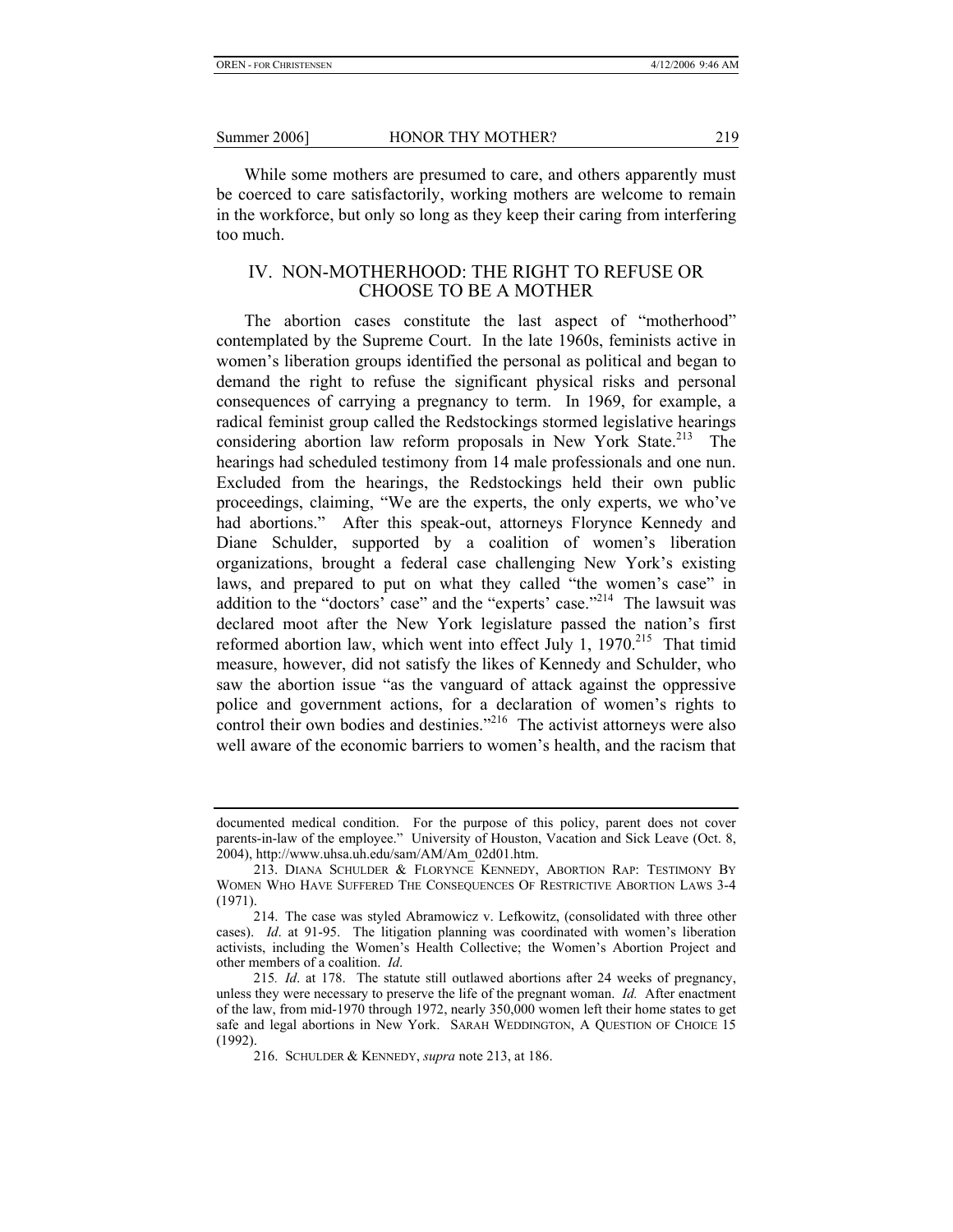characterized some components of the abortion rights movement.<sup>217</sup>

Meanwhile, in Austin, Texas, Sarah Weddington joined a group at the University of Texas interested in women's health issues, $218$  that later began to make abortion referrals.<sup>219</sup> The members were concerned about their legal position, leading Weddington to file the famous *Roe v. Wad*e lawsuit in 1970 when she was a young lawyer.220 Since 1973, when *Roe*'s somewhat startling victory was pronounced, the course of the right to refuse to be a mother has not run smoothly, either in Court, or in the streets. It is beyond the scope of this paper to explore all the ins and outs of the vast body of abortion jurisprudence. But it is worth looking at a few critical cases to see what the Court had to say specifically about motherhood and its physical and social implications. In *Roe v. Wade*,<sup>221</sup> for example, the anonymous Norma McCorvey alleged "that she was unmarried and pregnant; that she wished to terminate her pregnancy by an abortion 'performed by a competent, licensed physician, under safe, clinical conditions'; that she was unable to get a 'legal' abortion in Texas because her life did not appear to be threatened by the continuation of her pregnancy; and that she could not afford to travel to another jurisdiction in order to secure a legal abortion under safe conditions."<sup>222</sup>

The case, and the abortion controversy that persists until today, focused in part on the history of abortion in the common law, and the philosophy of the derivation of constitutionally protected interests such as "the right to privacy." Justice Blackmun's opinion, however, also has something to say about the physical and social consequences of motherhood. He wrote that motherhood by virtue of a state law that denied choice could involve

"[s]pecific and direct harm medically diagnosable even in early pregnancy."<sup>223</sup>

Maternity, or additional offspring, may force upon the woman a

219. WEDDINGTON, *supra* note 215, at 28–34.

<sup>217</sup>*. Id*. at 153-61. The Right to Choose coalition in Rochester New York in the years immediately preceding the 1973 Supreme Court decision in *Roe v. Wade* included the local chapter of Zero Population Growth. ZPG later became associated nationally with a right-wing anti-immigrant platform.

 <sup>218.</sup> The Austin self-help group was inspired by the now-classic OUR BODIES OURSELVES, which the Boston Women's Health Book Collective published and which sold a phenomenal 200,000 copies in a newsprint edition put out by a nonprofit press in 1971, before being published by a commercial press in 1973. Between 1971 and 1976 it sold more than 850,000 copies. CSAH, *An Outline of American History*, http://www.americanhistory.or.kr/book/files/etwelve06.html#1212, (2002).

<sup>220</sup>*. Id*. at 44-56. Norma McCorvey, who was the anonymous plaintiff "Roe," subsequently became an anti-choice activist. In February of 2005, her effort to have the Supreme Court reopen the case named for her was rejected. *Supreme Court declines to reopen abortion decision, McCorvey v. Hill*, No. 04-967 (U.S. Feb. 22, 2005), HOSPITAL LITIGATION RPTR., Mar. 2005, at p.5.

 <sup>221. 410</sup> U.S. 113 (1973).

<sup>222</sup>*. Id*. at 120.

<sup>223</sup>*. Id*. at 153.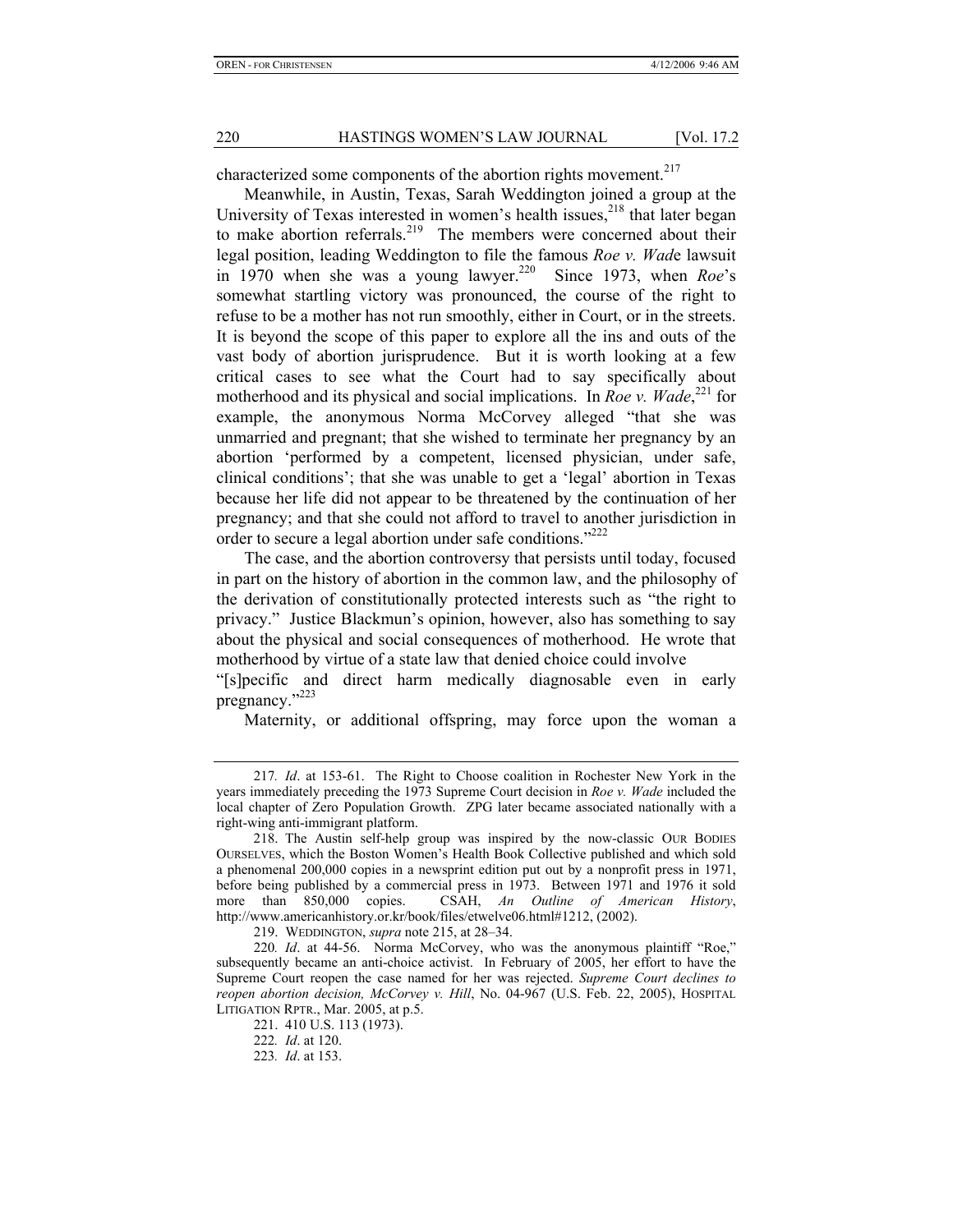distressful life and future. Psychological harm may be imminent. Mental and physical health may be taxed by child care. There is also the distress, for all concerned, associated with the unwanted child, and there is the problem of bringing a child into a family already unable, psychologically and otherwise, to care for it. In other cases, as in this one, the additional difficulties and continuing stigma of unwed motherhood may be involved. All these are factors the woman and her responsible physician necessarily will consider in consultation.<sup>224</sup>

On its part, the State possessed important interests in safeguarding the health of the pregnant woman "in maintaining medical standards, and in protecting potential life."<sup>225</sup> In other words, women had their interest in making choices about a condition with potentially serious physical and social sequellae. The State had its interest in regulating those choices up to a point. The trimester approach of *Roe*, since repudiated by the Supreme Court, gave more weight to the State's interest in protecting maternal health in the second trimester; and only allowed its interest in potential life to trump the woman's choices in the last trimester of pregnancy.<sup>226</sup>

Justice Blackmun's framework came under attack and finally fell apart in *Planned Parenthood of Southeastern Pennsylvania v. Casey.*227 In a decision notable for its length and dueling opinions, Justices O'Connor, Kennedy, and Souter held the balance of power that prevented a total debacle for the right to refuse to continue a pregnancy.<sup>228</sup> While rejecting the trimester approach as unworkable, the joint opinion acknowledged that women enjoy a liberty interest in the decision to terminate a pregnancy.<sup>229</sup> The Justices saw abortion as a unique act "fraught with consequences" for all concerned, including the woman "who must live with the implications of her decision." The State, however, had a limited ability to regulate the conduct "because the liberty of the woman is at stake in a sense unique to the human condition and so unique to the law."

The mother who carries a child to full term is subject to anxieties, to physical constraints, to pain that only she must bear. That these sacrifices have from the beginning of the human race been endured by woman with a pride that ennobles her in the eyes of others and gives to the infant a bond of love cannot alone be grounds for the State to insist she make the sacrifice. Her suffering is too intimate and personal for the State to insist, without more, upon its own vision of the woman's role, however dominant

<sup>224</sup>*. Id*.

<sup>225</sup>*. Id*. at 154.

<sup>226</sup>*. Id*. at 163-64.

 <sup>227. 505</sup> U.S. 833 (1992).

<sup>228</sup>*. Id*. at 843-44 (O'Connor, Kennedy, and Souter, JJ., announcing the judgment of the Court, and delivering an opinion with respect to Parts I, II, III, V-A, V-C, and VI, and an opinion with respect to Part V-E, in which Justice Stevens joins, and an opinion with respect to Parts IV, V-B, and V-D).

<sup>229</sup>*. Id*. at 852 (Joint Opinion).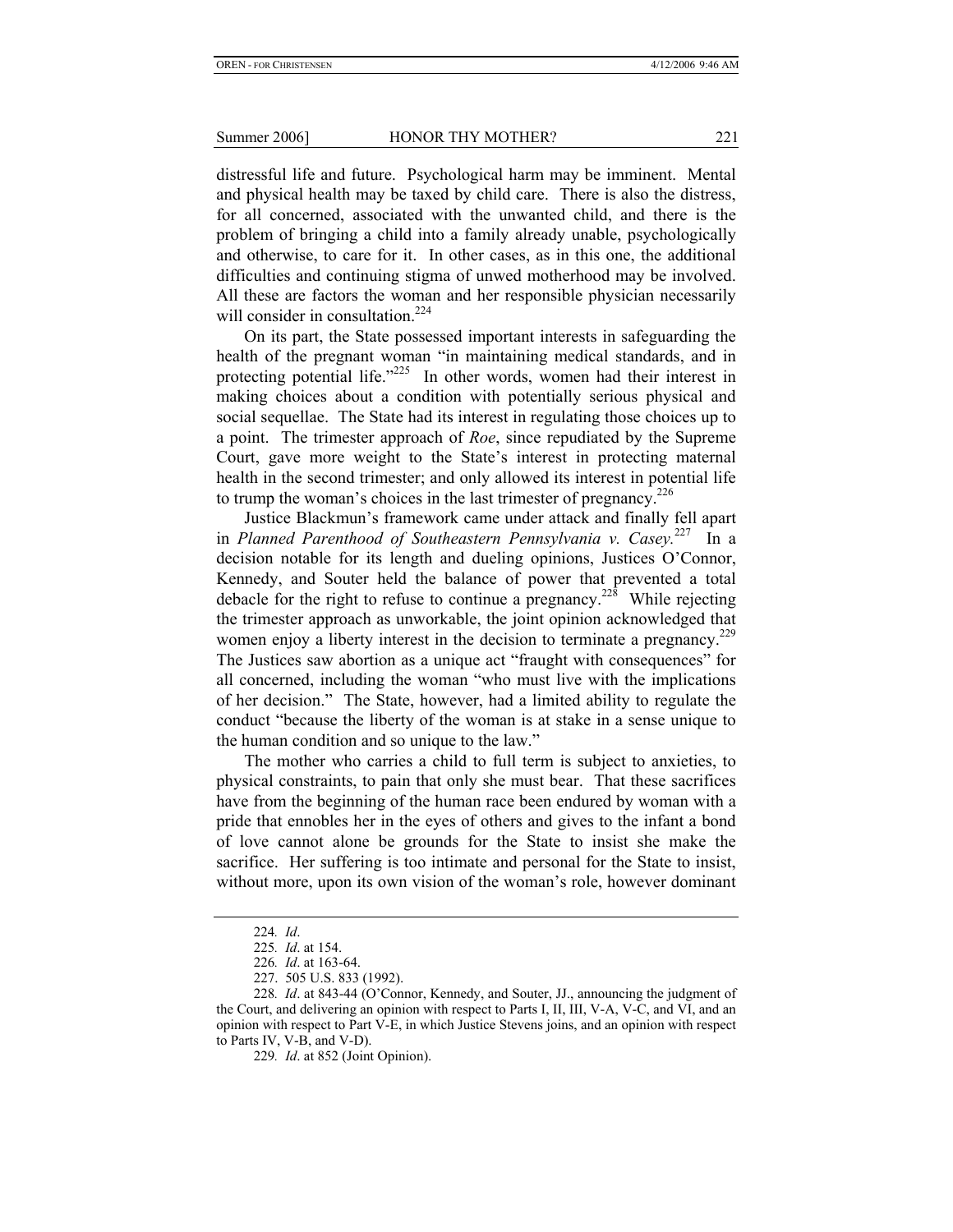that vision has been in the course of our history and culture. The destiny of the woman must be shaped to a large extent on her own conception of her spiritual imperatives and her place in society.<sup>230</sup>

The State's interests, however, were not insubstantial, and the *Casey* swing opinion drew the line at a new place called "viability." Pre-viability, the State could enact all kinds of regulations, so long as they did not have the purpose or effect of imposing an "undue burden" on the woman's autonomous choice. $^{231}$  Post-viability, the State's interest in protecting potential life could actually prevail over the woman's interests, unless there was a threat to her life or health.<sup>232</sup>

Interestingly, the new conservative-moderate team of Justices balked at Pennsylvania's laws of spousal notification. The Court was very impressed

The Allan Guttmacher Institute tracks legislation introduced in all the states and by Congress. The restrictions it reports include the following: mandatory counseling and waiting periods for abortion in at least 22 states (found at http://www.guttmacher.org /statecenter/spibs/spib\_MWRA.pdf.); 32 states which require some parental involvement in a minor's decision to have an abortion (http://www.guttmacher.org/statecenter/spibs/ spib PIMA.pdf); 46 states which require hospitals, facilities and physicians providing abortions to submit regular and confidential reports to the state (http://www.guttmacher.org/ statecenter/spibs/spib\_ARR.pdf). A variety of "conscience clauses" permit health care providers in 46 states to refuse to provide abortion services; in 12 states providers may refuse contraceptive services too; and in 17 states they may decline to provide sterilization services. The Guttmacher Institute, State Policies in Brief, Refusing To Provide Health Services 1 (Feb. 1, 2005), http://www.guttmacher.org/statecenter/spibs/spib\_RPHS.pdf.

The sad necessity for post-viability abortions inspired heated controversy over what has inaccurately been called the "partial-birth" abortion technique. The Supreme Court invalidated a Nebraska law because it lacked an exception for preserving the pregnant woman's health. S*ee* Stenberg v. Carhart, 530 U.S. 914 (2000). However, many other such bans, with varying conditions which may or may not be constitutional, remain on the books. S*ee* The Guttmacher Institute, State Policies in Brief, Bans On Partial-Birth Abortion (Feb. 1, 2005), http://www.guttmacher.org/statecenter/spibs/spib\_BPBA.pdf. There are 5 states with a post-viability ban, but the two of them which lack a health exception are unenforceable in light of *Stenberg*. Of four states with a health exception, two are broad and two are very narrow. Nineteen states and the District of Columbia limit post-viability abortions, but include the health exception required by Supreme Court jurisprudence. The Guttmacher Institute, State Policies in Brief, Restrictions on Postviability Abortions (Feb. 1, 2005), http://www.guttmacher.org/statecenter/spibs/spib\_RPA.

Congress has passed a federal ban on partial birth abortions (also with no health exception) (the Partial Birth Abortion Ban Act of 2003, 18 U.S.C. § 1531 (2005)), which the Eighth Circuit held unconstitutional in July of 2005. *See* Carhart v. Gonzales, 413 F.3d 791 (8th Cir. 2005). Certiorari has been granted by the United States Supreme Court, Gonzales v. Carhart, 2006 WL 385614 (2006), which will hear it in its reconfigured shape. The late Chief Justice William Rehnquist and the retired Justice Sandra Day O'Connor have been replaced by Chief Justice John Roberts and Associate Justice Samuel Alito, respectively. Justice O'Connor provided a critical swing vote on abortion cases, while Justice Alito is widely feared to have a much less open mind.

<sup>230</sup>*. Id*.

<sup>231</sup>*. Id*. at 877-78.

<sup>232</sup>*. Id*. at 879. The landscape of abortion jurisprudence changed with *Casey*, with many more regulations passing muster. *See* Brent Weinstein, *The State's Constitutional Power to Regulate Abortion*, 14 J. CONTEMP. LEGAL ISSUES 229 (2004); Lisa Shaw Roy, *Roe and the New Frontier*, 27 HARV. J.L. & PUB. POL'Y 339 (2003).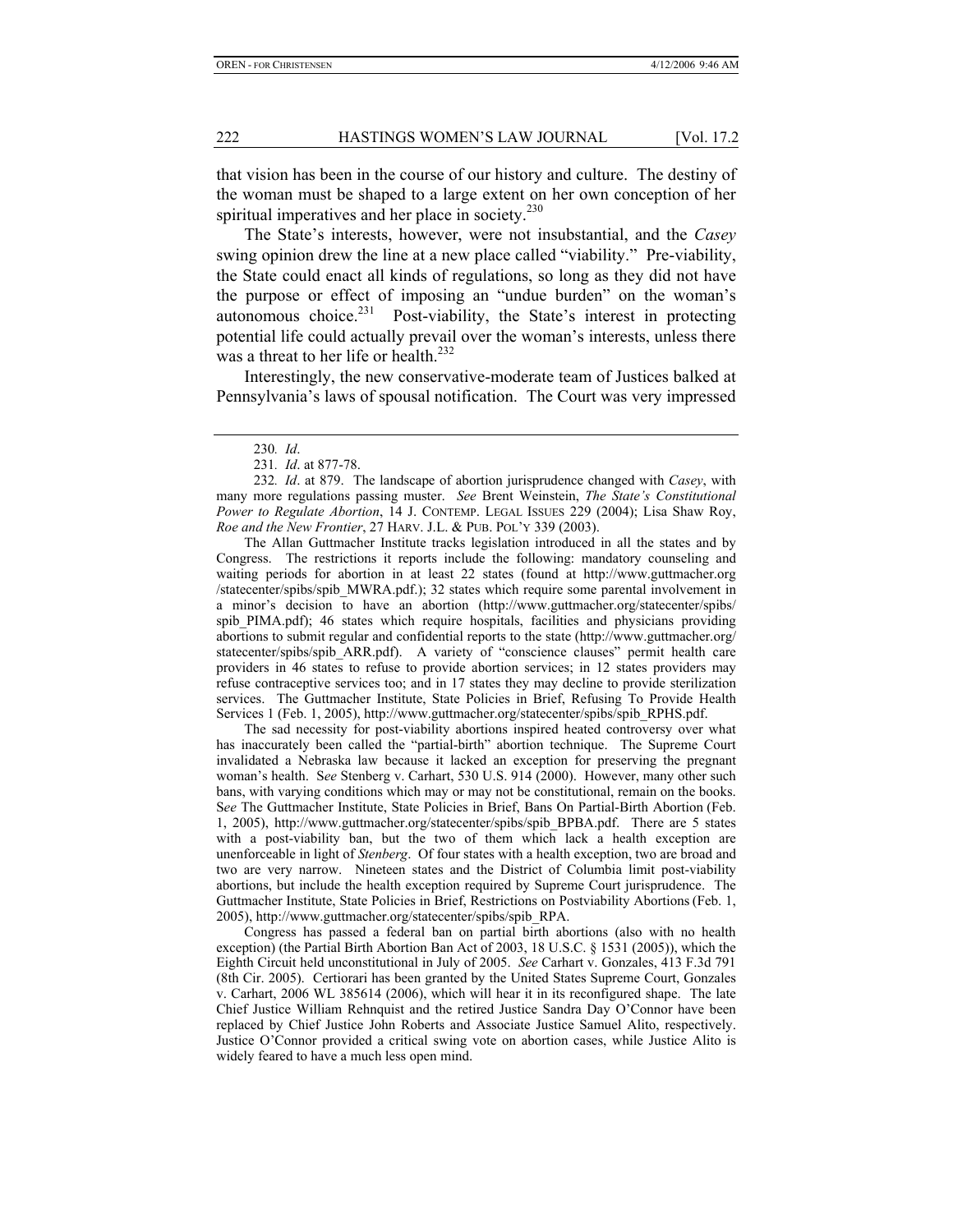with the evidence of serious domestic violence in families, and wished to repudiate an outdated gender-determined view of the proper roles in homes and families. It cited everything from *Bradwell v. State*, in which a married woman was unable to gain admission to the state bar of Illinois, to other decisions insisting "woman is still regarded as the center of home and family life, with attendant 'special responsibilities that precluded full and independent legal status under the Constitution.'"<sup>233</sup> But this common law notion of a "woman's role within the family" was no longer acceptable, and consequently a husband had no right to interfere in his wife's exercise of her constitutionally protected liberty interest.<sup>234</sup>

Contrast to the above, Justice Blackmun's impassioned defense of his original decision.235 His argument was more explicit in dissent in *Casey* than it had been in the original *Roe* opinion, about what was at stake for women if they lost the right to refuse to continue a pregnancy. The risks included infringement "upon a woman's right to bodily integrity by imposing substantial physical intrusions and significant risks of physical harm. During pregnancy, women experience dramatic physical changes and a wide range of health consequences. Labor and delivery pose additional health risks and physical demands."236 In other words, continuation of pregnancy meant serious intrusion on the bodily integrity of the woman. The woman denied the right to refuse also lost the ability to make her own autonomous decisions about reproduction and family planning — "critical life choices that that Court long has deemed central to the right to privacy."<sup>237</sup> Motherhood affects "woman's educational prospects, employment opportunities, and self-determination," so to deny her choice in this sphere is to "deprive her of basic control over her life."<sup>238</sup> Moreover, forced motherhood has gender implications: "The State conscripts women's bodies into its service, forcing women to continue their pregnancies, suffer the pains of childbirth, and in most instances, provide years of maternal care, "all without compensation from the State for their services. Instead, the dissent continued, it is assumed that motherhood is "natural" for women.<sup>239</sup> Justice Blackmun also questioned the bona fides of the asserted State interest in "maternal health," which it seemed to him to focus only on making women feel maternal.<sup>240</sup>

Motherhood as risk and burden justified a woman's claim to make her own decisions whether to be or not to be a mother. The state's interest in

<sup>233</sup>*. Id*. at 897.

<sup>234</sup>*. Id*. at 897-98.

<sup>235</sup>*. Id*. at 922 (Blackmun, J., concurring in part, concurring in judgment in part, and dissenting in part).

<sup>236</sup>*. Id*. at 927.

<sup>237</sup>*. Id*.

<sup>238</sup>*. Id*. at 928.

<sup>239</sup>*. Id*.

<sup>240</sup>*. Id*. at 941.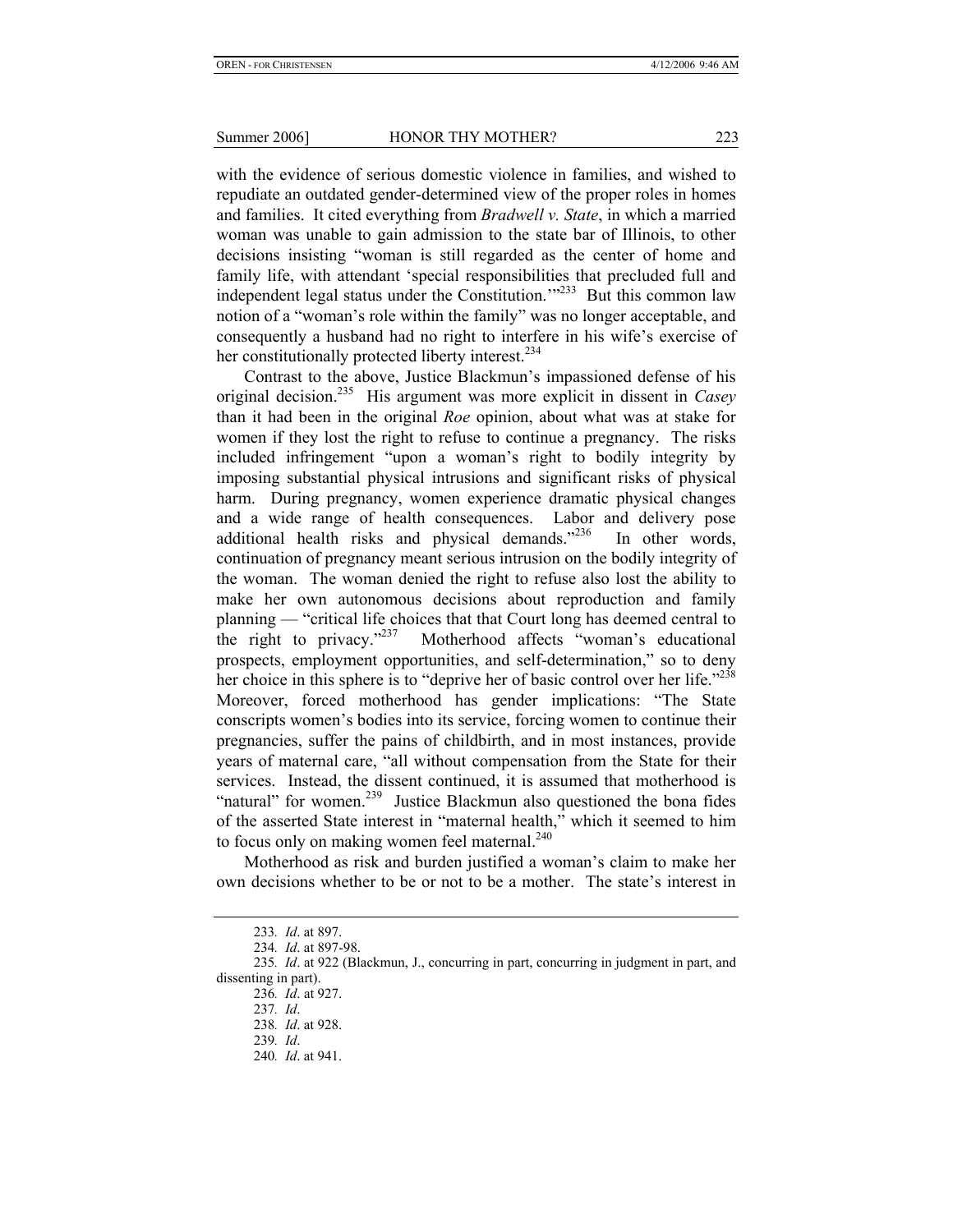compelling the completion of the pregnancy, by contrast, focused on the fetus, on the "potential life" that would be snuffed out by the woman's choice not to be a mother. A funny thing happened on the way to the Court's abortion decisions. The Women's Liberation demand for promotion of women's health seems to have taken a back seat, except as a paradoxical justification to impose deliberately discouraging restrictions on women's choices. Thus, when it came to coverage by public programs for safe, healthy abortions for indigent women, the Court simply was not interested. First, it ruled that Medicaid had no obligation to finance nontherapeutic abortions for indigent women, even though it did provide benefits for childbirth.<sup>241</sup> Then it upheld a very restrictive version of the Hyde Amendment, in which Congress prohibited the use of any federal funds to reimburse the cost of even medically-indicated abortions under the joint federal/state Medicaid program, except for very narrow circumstances.<sup>242</sup> Both of these decisions were based on the jurisprudential position that while government may not actively prohibit choices, it has no obligation to affirmatively support them. In other words, the interest of a poor woman wishing to protect her health during an unwanted pregnancy is not of equal constitutional weight with her theoretical "freedom of choice." She was poor before she got pregnant; she remains poor; and, if the public authorities prefer to spend their money on childbirth rather than abortions, she is left to her own devices. This strict "you're on your own" approach extended not just to elective non-therapeutic abortions, but even to those that were "medically necessary" (so long as the woman's life itself was not at risk). $^{243}$ 

There are many reasons that the abortion finance cases were decided as they were, but they also demonstrate the limits of the Court's views of motherhood. Majorities on the Court admitted that motherhood that was not freely chosen was an enormous imposition on the physical integrity and life opportunities of the women who were deprived of the ability to choose or refuse. They also acknowledged that poverty could deprive women of their choices as effectively as any state law did. But the support for healthy motherhood, or healthy non-motherhood, is as absent from the Court's decisions as it often is in public policy. While the state may "favor" childbirth with its policies, it is not required by virtue of the Constitution to

 <sup>241.</sup> Maher v. Roe, 432 U.S. 464 (1977).

 <sup>242.</sup> Harris v. McRae, 448 U.S. 297 (1980).

 <sup>243.</sup> For a survey of funding restrictions see The Guttmacher Institute, State Policies in Brief, State Funding of Abortion Under Medicaid, http://www.guttmacher.org/statecenter /spibs/spib\_SFAM.pdf; restrictions on state family planning funding for abortion counseling and referral, The Guttmacher Institute, State Policies in Brief, State Family Planning Funding Restrictions, http://www.guttmacher.org/statecenter/spibs/spib\_SFPFR.pdf. Some states even prohibit private insurers from covering abortion services except in cases of life endangerment. The Guttmacher Institute, State Policies in Brief, Restricting Insurance Coverage of Abortion, http://www.guttmacher.org/statecenter/spibs/spib\_RICA.pdf.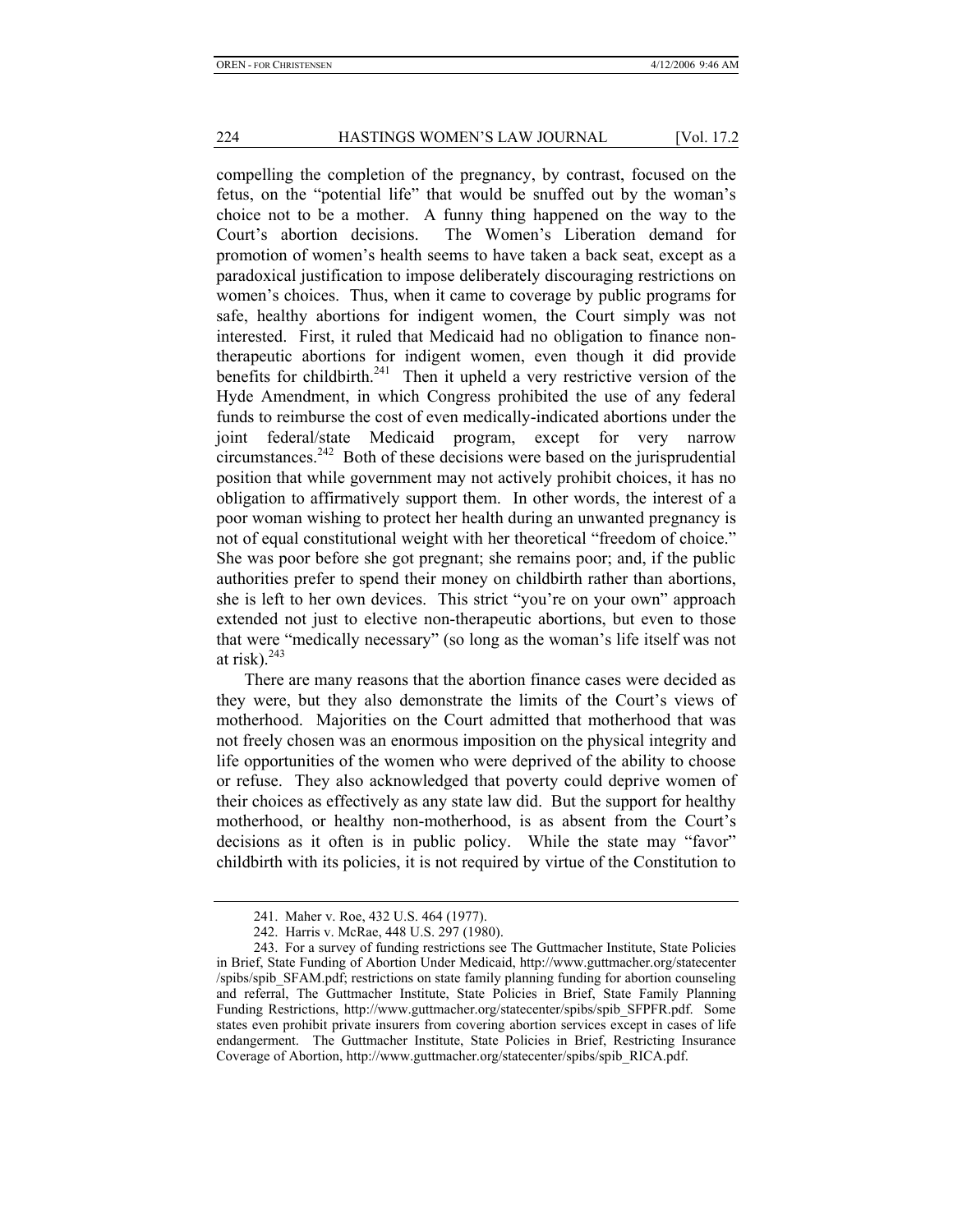provide resources to support healthful autonomous choices about motherhood.

#### V. CONCLUSION: HONOR THY MOTHER?

The Court's views about "motherhood" must be teased out from holdings in four apparently disconnected areas and from decisions that may be oblique or obscure. Worse still, the Court relies on generic assumptions that fail to reflect how complicated an undertaking it is to be a mother in this society, and how much that experience is shaped by all facets of a woman's life, including her age, her class, her race, her marital status and familial resources, and the expectations of others and of herself. Despite some decided improvements, like the FMLA, and in the face of the profamily and pro-marriage rhetoric of the Bush administration, there is in fact very little social support either for motherhood, or for its complement, refusing motherhood.

When compared to unmarried fathers, biology is destiny for mothers, who are presumed to be "caring" in a way that fathers have to establish by "stepping forward." But for those mothers who become dependent on the largesse of the state, the presumption shifts: it is no longer acceptable for them to be paid to stay at home and raise children. Rather, they are objects of suspicion and coercion who must be pushed into the labor force in short order. Working mothers, on the other hand, are respectable. They earn this status, however, largely insofar as they can conform to a neutral role in the workplace. The Court was not even willing to recognize pregnancy discrimination in employment as a species of illegal treatment on the grounds of sex until it was reversed by Congress in the PDA. The Court approved California's maternity leave policy, but subsequent gender neutral federal legislation mooted that divisive opinion. It has never clearly ruled that accommodations may be necessary in order for women to participate in the normal scheme of workplace activities. Finally, in its abortion decisions, the Court has significantly retreated from its pioneering *Roe v. Wade* decision about the right to refuse to become a mother. Indeed, with the retirement of Justice O'Connor who so often provided a critical swing vote and her replacement by Justice Samuel Alito, women's liberties in this area hang by a thread. In any case, the abortion rights cases never included a real dedication to the promotion of women's health, either as mothers or as non-mothers, respectively. Indigent women are on their own in procuring the resources necessary to make a safe decision.

When Shulamith Firestone first published "The Dialectic of Sex" in 1970, she offered a shocking argument: Just as the struggle over the means of production was the key to class inequality, women must seize control over the means of *re*production if they wanted to be free of sex discrimination. This included the potential for entirely artificial reproduction whereby children would not have to be produced in the